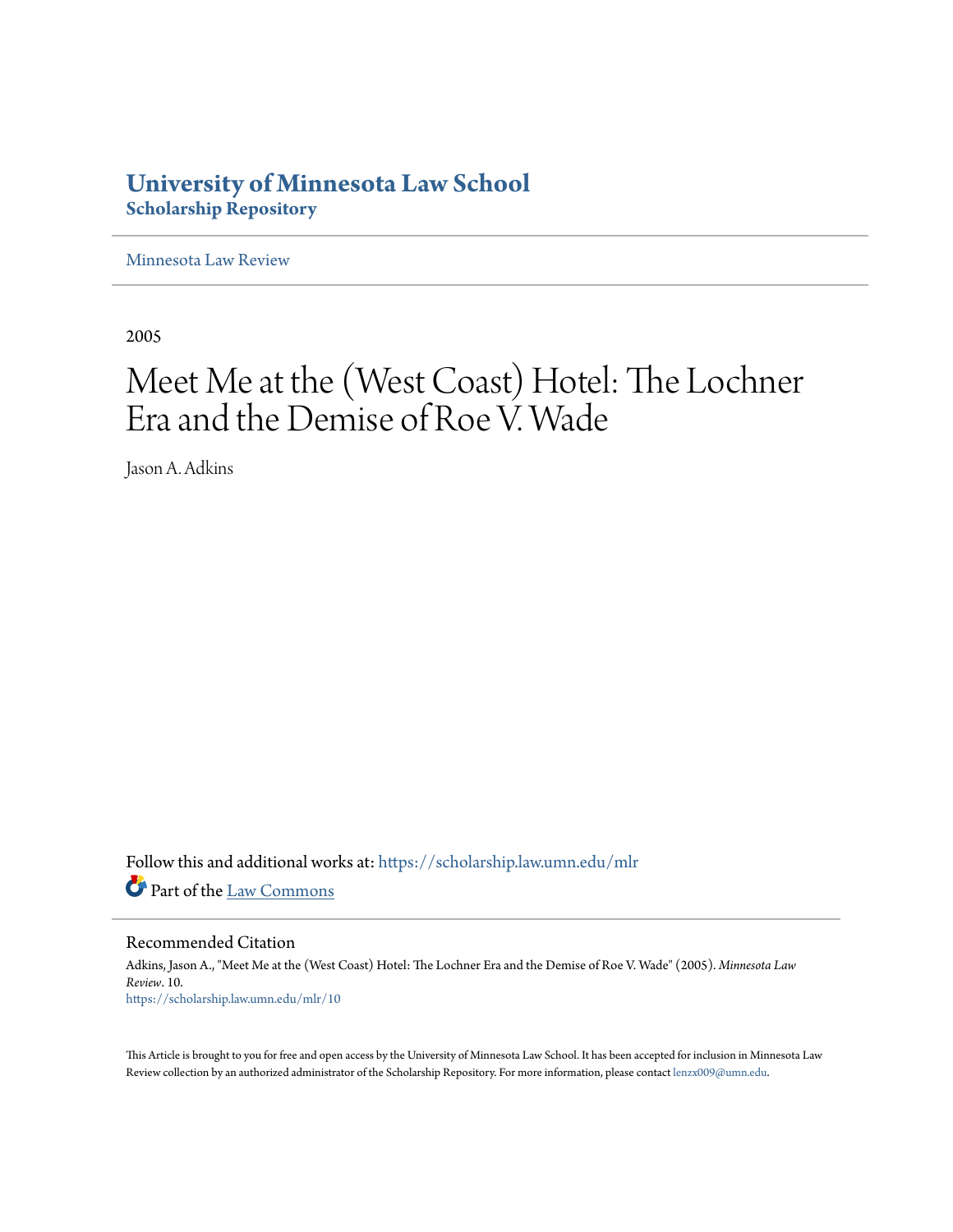### **Note**

## **Meet Me at the (***West Coast***) Hotel: The** *Lochner* **Era and the Demise of** *Roe v. Wade*

*Jason A. Adkins*<sup>∗</sup>

*<sup>8</sup>The life of the law has not been logic: it has been experience.*<sup>*n*</sup> *Oliver Wendell Holmes, Jr.*<sup>1</sup>

On September 14, 2004, the United States Court of Appeals for the Fifth Circuit denied a motion to reopen the case of *Roe v. Wade*.2 Norma McCorvey, also known as Jane Roe,3 brought the motion after years defending abortion rights. Regretful of the effect that *Roe* has had on women and society,4 McCorvey assembled a massive amount of evidence, including 1,000 affidavits of women who testified that their abortions had a negative effect on their lives.5 McCorvey claimed that this in-

1. OLIVER WENDELL HOLMES, JR., THE COMMON LAW 5 (Transaction Publishers 2005) (1881).

 2. McCorvey v. Hill, 385 F.3d 846, 850 (5th Cir. 2004), *cert. denied*, 125 S. Ct. 1387 (2005); *Court Rejects Motion to Overturn* Roe v. Wade, CNN.COM, Sept. 14, 2004, http://www.cnn.com/2004/LAW/09/14/roe.v.wade.

 3. Shannen W. Coffin, *A Tough Boat to* Roe, Sept. 16, 2004, NATíL REV. ONLINE, http://www.nationalreview.com/coffin/coffin200409160630.asp.

4*. Id*.; *see also Effort to Reopen* Roe v. Wade*: Jane Roe: Something Iíve Wanted Since Day One*, CNN.COM, Feb. 19, 2004, http://www.cnn.com/2004/ LAW/02/19/roev.wade.ap.ap/index.html.

5*. See McCorvey*, 385 F.3d at 850 (Jones, J., concurring); *see also* Operation Outcry, Post-Abortive Womenís Affidavits, http://www.operationoutcry .org/stories/storiesDir.asp (last visited Nov. 5, 2005) (providing a sample of the affidavits). In addition, McCorveyís team presented new information relating to fetal development and viability, as well as the mechanics of the abortion industry. *McCorvey*, 385 F.3d at 850–52 (Jones, J., concurring); see also Aff. of David C. Reardon, Ph. D., Operation Outcry, http://www.operationoutcry

500

<sup>∗</sup> J.D. Candidate 2006, University of Minnesota Law School; B.A., M.A., University of St. Thomas. The author wishes to thank Liz Crouse, David Leishman, John Niemann, and the many others who offered comments and criticism. Special thanks go to Dale Carpenter and Teresa Collett, who are true mentors and made this Note possible. Finally, the author is grateful for his wife Annamarie and son Dominic, whose limitless love and patience sustained him through this project.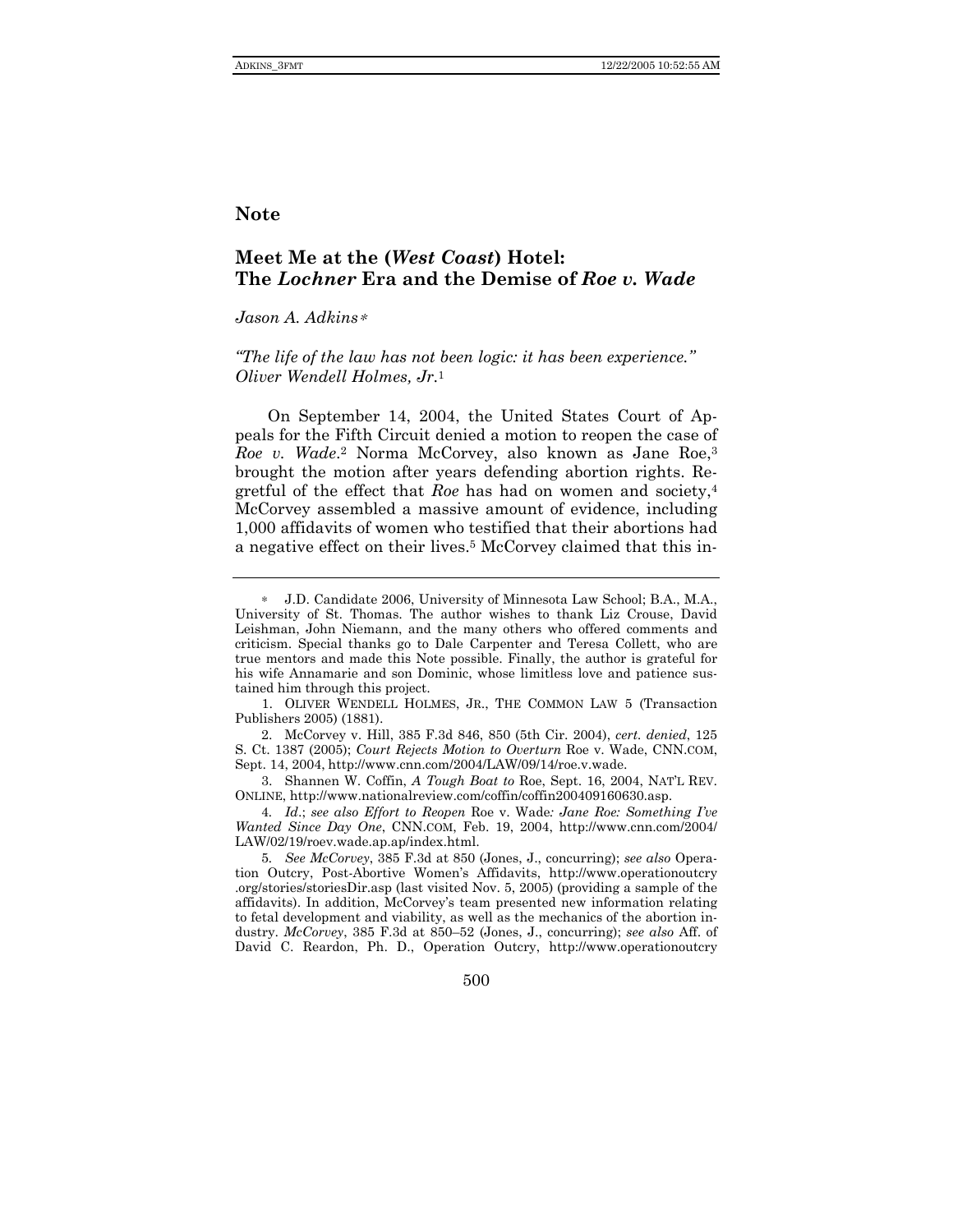formation undermines the rationale of the original holding in *Roe*, and pursuant to Rule 60(b) of the Federal Rules of Civil Procedure,6 *Roe* should be reopened and vacated.7 The Fifth Circuit denied the motion, stating that the issue was moot since Texas had implicitly repealed its antiabortion statute.8

Perhaps the most interesting part of the ruling was the concurring opinion filed by Judge Edith Jones as an addendum to her own majority opinion. Judge Jones excoriated the Supreme Court's abortion jurisprudence and made a compelling case that it had to be reexamined in light of the growing amount of information about abortion and its adverse effects on women and society.9

Judge Jonesís concurring opinion raises an interesting question: What do we do with new information that suggests the decision to terminate one's pregnancy has actually hurt women and has not validated the original justifications upon which the *Roe* decision was based, such as protecting the patient-doctor relationship, ensuring every child is a wanted child by reducing poverty and child abuse, and protecting the dignity of women?10

7*. McCorvey*, 385 F.3d at 848.

10. See Planned Parenthood of Se. Pa. v. Casey, 505 U.S. 833, 860-62 (1992) (describing various cases that have been overturned by a change in the

<sup>.</sup>org/DavidReardonexpertopinion-Roe-Final.pdf (last visited Nov. 5, 2005); Aff. of Theresa Burke, M.A., Ph. D., Operation Outcry, http://www.operationoutcry .org/ExpertAffidavit(LASTFINAL)-TheresaBurke.pdf (last visited Nov. 5, 2005).

 <sup>6.</sup> This rule allows for relief from a judgment if that ruling was based on fraud, mistake, or new evidence recently discovered or not considered during the case. FED. R. CIV. P. 60(b).

<sup>8.</sup> Id. at 848–50. Both the federal district court and the Court of Appeals for the Fifth Circuit denied McCorveyís motion, but on different grounds. The district court believed that McCorvey had not brought the Rule 60(b) motion within the statutory standard of "a reasonable time." *Id.* at 849–50 n.4. Overruling the rationale of the district court, but affirming the decision, the Fifth Circuit stated that because Texas had enacted legislation putting restrictions on abortion and abortion providers, it had implicitly invalidated its antiabortion statute, which has remained on the books. *See id.* at 849–50. McCorvey petitioned the United States Supreme Court for review, but certiorari was denied. 125 S. Ct. 1387 (2005).

 <sup>9.</sup> In her concurrence, Judge Jones highlighted the fact that the evidence McCorvey had gathered could not have been heard because she did not meet the procedural threshold necessary to reopen the case. *See McCorvey*, 385 F.3d at 850 (Jones, J., concurring). Jones then went on to heavily criticize the Supreme Court's "exercise of raw judicial power" in reserving the controversial question of abortion within its own purview. *Id*. (quoting Doe v. Bolton, 410 U.S. 179, 222 (1973) (White, J., dissenting)).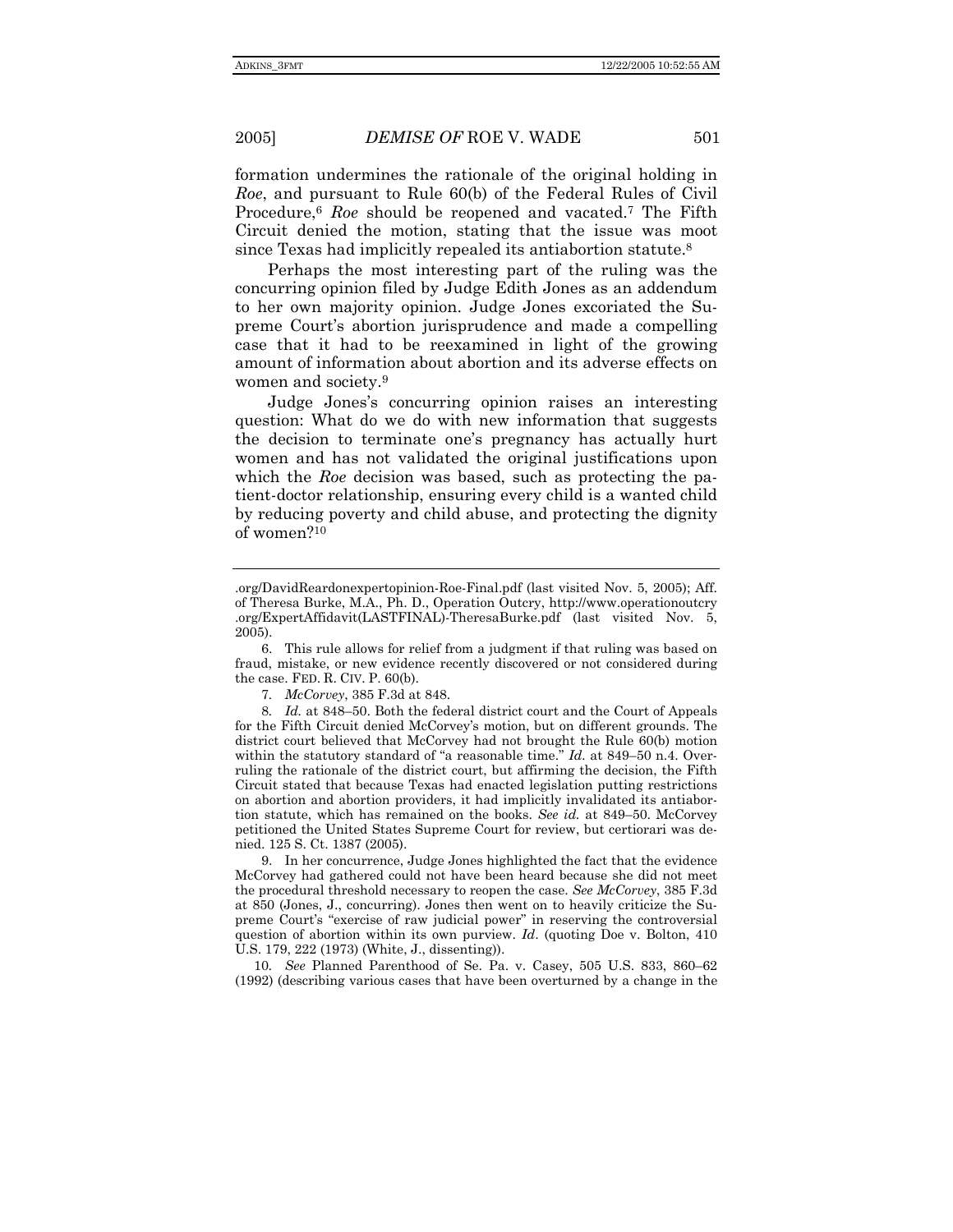Interestingly, the Supreme Court has worked through another historical moment in which the reality of lived experience and changed conditions necessitated a reconsideration of a fundamental right enshrined in the Court's jurisprudence. *Lochner v. New York*<sup>11</sup> construed the Constitution's Fourteenth Amendment to include a fundamental right to contract.12 This right, while not absolute, could only be limited pursuant to a state's legitimate, narrowly defined police powers.<sup>13</sup> The right of contract was given what today might be called "strict scrutiny," requiring compelling justifications to subvert the right in the name of legitimate legislative goals. This holding elevated the right of contract to "fundamental status" until the economic crises of the Great Depression led to its demise in *West Coast Hotel Co. v. Parrish*.14

This Note argues that while constitutional principles such as privacy and the state's police power remain the same over time, our understanding of how they apply in a given context may change depending on new knowledge, new understandings of old knowledge, or lived experience.15 Regarding abortion, this Note argues that while privacy remains an important constitutional value, the Court's designation of abortion as a fundamental right at the expense of democratic deliberation has been

- 12*. See Lochner*, 198 U.S. at 53.
- 13. See id. at 53–55.
- 14. 300 U.S. 379 (1937).

15. This "theory" of constitutional adjudication resembles in spirit what has been called "translation" by Mark Tushnet and followed by Lawrence Lessig. *See* Lawrence Lessig, *Fidelity in Translation*, 71 TEX. L. REV. 1165 (1993) (suggesting a mode of the "translation" method that is faithful to the original meaning of texts); Mark V. Tushnet, *Following the Rules Laid Down: A Critique of Interpretivism and Neutral Principles*, 96 HARV. L. REV. 781, 800-01 (1983) (proposing that constitutional norms must be translated into new political contexts). The proposed theory of interpretation is similar to the concept of ìBurkean Constitutionalism,î *see* Ernest Young, *Rediscovering Conservatism: Burkean Political Theory and Constitutional Interpretation*, 72 N.C. L. REV. 619, 688 (1994) (articulating a theory of Burkean interpretation that simultaneously relies on history, precedent, and emerging knowledge), as well as a "legal process" approach advocated by William Eskridge that relies on new application of traditional doctrines in changed circumstances, *see* William N. Eskridge, Jr., Lawrence*ís Jurisprudence of Tolerance: Judicial Review to Lower the Stakes of Identity Politics*, 88 MINN. L. REV. 1021, 1048–52 (2004) (highlighting the importance of changed circumstances in constitutional interpretation and claiming that the Founders envisioned their provisions to be reinterpreted in light of new challenges).

factual circumstances that provided the rationale for the original holding).

 <sup>11. 198</sup> U.S. 45 (1905).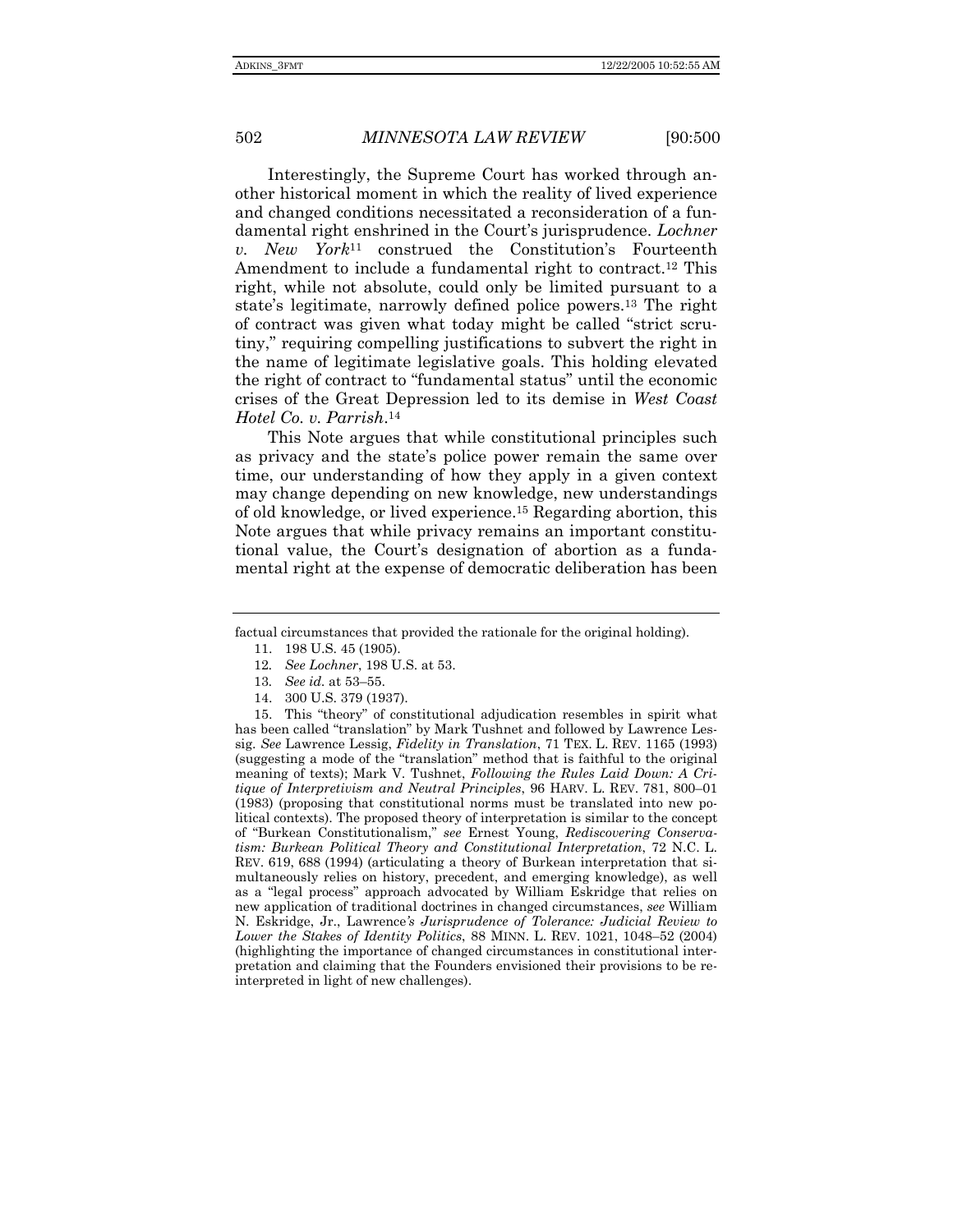undermined by the ever-expanding knowledge about abortion and its consequences. This historical moment is analogous to that of *West Coast Hotel*, which held that the right to contract remained a constitutional value, but one which yields in the face of a more sophisticated understanding of economics, such that democratic deliberation must be prioritized.16 Just as the rationale of *Lochner* became untenable during the New Deal era, so have *Roe* and its progeny become untenable today.17 *Roe*  should be overturned and left to state legislatures to regulate as they see fit in light of the newest information.18

Part I of this Note analyzes the Supreme Court's right to contract jurisprudence between *Lochner* and *West Coast Hotel*, evaluating the Court's rationale for its vigorous defense of the right to contract, and the Court's subsequent preference for democratic decision making due to changed circumstances. Part II outlines the holding in the companion cases of *Roe v. Wade*<sup>19</sup> and *Doe v. Bolton*<sup>20</sup> demonstrating that they were primarily cases about doctor-patient privacy and women's health, not sexual privacy as is commonly claimed. Furthermore, Part II briefly sketches the history of abortion law since *Roe*, focusing specifically on the effect of the *Planned Parenthood of Southeastern Pennsylvania v. Casey*21 decision on abortion regulation, and commenting on the *Casey* plurality's own discussion of the *Lochner* line of cases. Part III describes factual developments that have taken place with regard to abortion since 1973. Finally, Part IV argues that moving from *Roe* to *Casey* to post-*Roe* is analogous to the move from *Lochner* to *Nebbia v. New York*<sup>22</sup> to *West Coast Hotel* because the factual and philosophical underpinnings that provided the rationale for

<sup>16.</sup> *West Coast Hotel Co.*, 300 U.S. at 389–91.

<sup>17</sup>*. See* Joseph D. Grano, *Teaching* Roe *and* Lochner, 42 WAYNE L. REV. 1973, 1973 (1996) (stating that *<sup><i>Roe*</sup> and *Lochner* are identical" and that the "legitimacy or illegitimacy of the two cases must be the same").

<sup>18</sup>*. See* Thornburgh v. Am. Coll. of Obstetricians & Gynecologists, 476 U.S.  $747$ ,  $797$  n.5 (1986) (White, J., dissenting) ("The Court's decision in [*Lochner*] was wrong because it rested on the Court's belief that the liberty to engage in a trade or occupation without governmental regulation was somehow fundamental—an assessment of value that was unsupported by the Constitution. I believe that [*Roe*]—and today's decision as well—rests on similarly extraconstitutional assessments of the value of the liberty to choose an abortion.").

 <sup>19. 410</sup> U.S. 113 (1973).

 <sup>20. 410</sup> U.S. 179 (1973).

 <sup>21. 505</sup> U.S. 833 (1992).

 <sup>22. 291</sup> U.S. 502 (1934).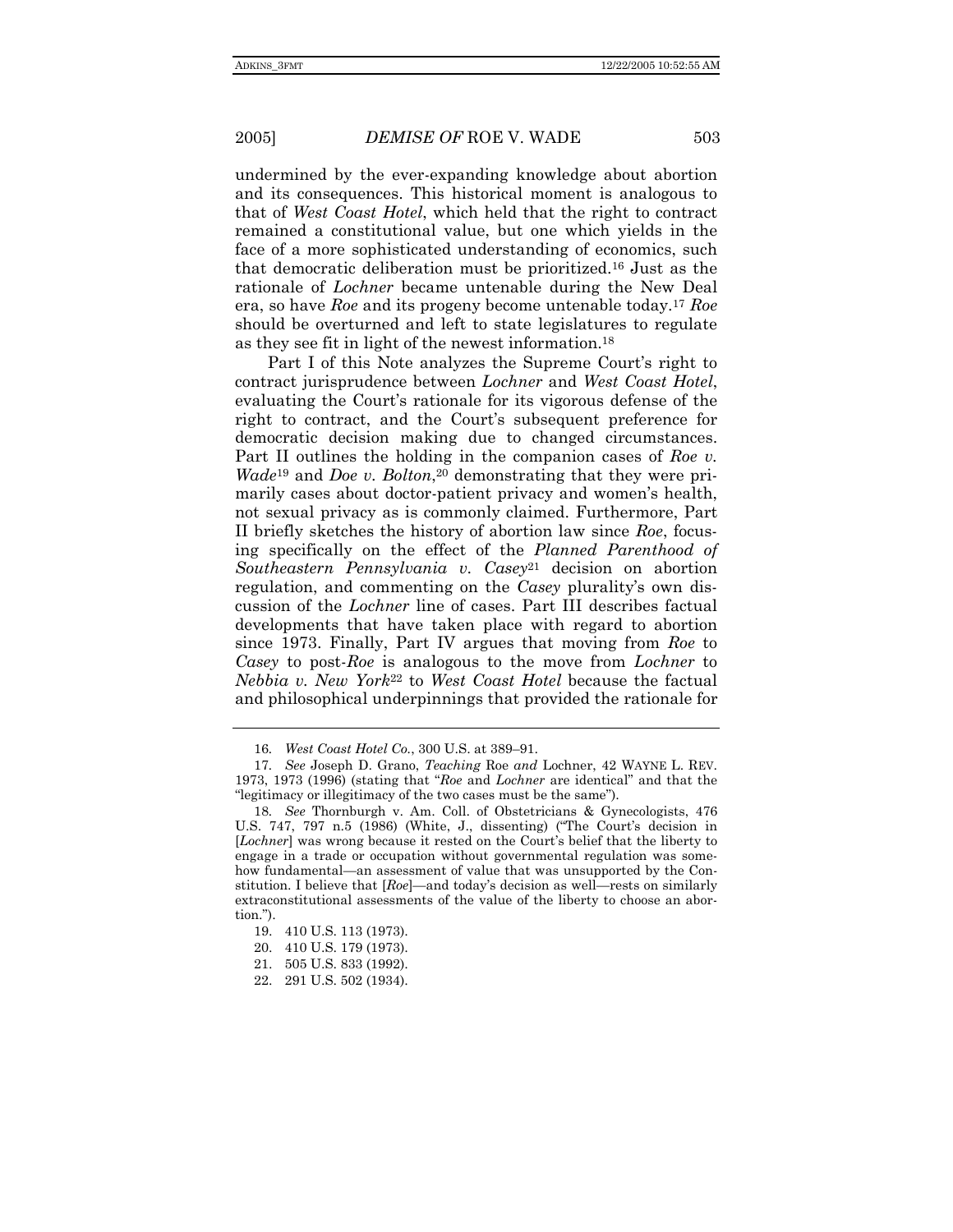each original holding have changed and evolved in an analogous fashion. *Nebbia* and *Casey* represent turning points in each line of cases because while preserving the essential holdings of *Lochner* and *Roe*, respectively, the jurisprudential framework that each constructed laid the foundation for the subsequent reversal of the latter cases. This Note charts the development in the *Lochner* line of cases as a way of demonstrating how long-standing precedent can be overruled in a principled manner due to changes in factual circumstances, while at the same time preserving important constitutional values.

#### I. TRAVELING THE ROAD FROM *LOCHNER* TO *WEST COAST HOTEL*

Recent scholarship has all but debunked the theory that the *Lochner* era was dominated by laissez-faire, social-Darwinist Justices who had to be tempered by the famous court-packing plan of President Roosevelt that caused the "switch in time that saved nine."<sup>23</sup> Instead, historians and commentators have argued that the shift in constitutional values from *Lochner* to *West Coast Hotel* was the result of developments in legal, economic, and political theory, as well as the harsh realities of economic life during the Great Depression.<sup>24</sup> Taken together, these factors were a powerful reason for the constitutional development embodied in *West Coast Hotel*.25

<sup>23</sup>*. See, e.g.*, MARK WARREN BAILEY, GUARDIANS OF THE MORAL ORDER: THE LEGAL PHILOSOPHY OF THE SUPREME COURT, 1860–1910, at 127–29 (2004) (refuting the progressive myth that the Justices of the *Lochner* era were Spencerian Social Darwinists); BARRY CUSHMAN, RETHINKING THE NEW DEAL COURT: THE STRUCTURE OF A CONSTITUTIONAL REVOLUTION 3-6 (1998); HER-BERT HOVENKAMP, ENTERPRISE AND AMERICAN LAW: 1836-1937, at 193-98 (1991); G. EDWARD WHITE, THE CONSTITUTION AND THE NEW DEAL 14-15 (2000); David E. Bernstein, *The Story of* Lochner v. New York*: Impediment to the Growth of the Regulatory State*, *in* CONSTITUTIONAL LAW STORIES 325 (Michael C. Dorf ed., 2004).

<sup>24</sup>*. See* CUSHMAN, *supra* note 23, at 7; HOVENKAMP, *supra* note 23, at 204; WHITE, *supra* note 23, at 203-04.

 <sup>25.</sup> A proper understanding of the shift in constitutional values during the New Deal based upon changed circumstances can be found in Lawrence Lessigís article, *Understanding Changed Readings: Fidelity and Theory*, 47 STAN. L. REV. 395, 453 (1995). Lessigís account of the New Deal as constitutional ìtranslationî is crucial because it demonstrates that both economic liberty and the police power remained important values; however, their application had to be reconsidered in light of a change of facts and the continued viability of the legal doctrine based on those facts. *Id.* at 460–61 (reading West Coast Hotel in light of this theory).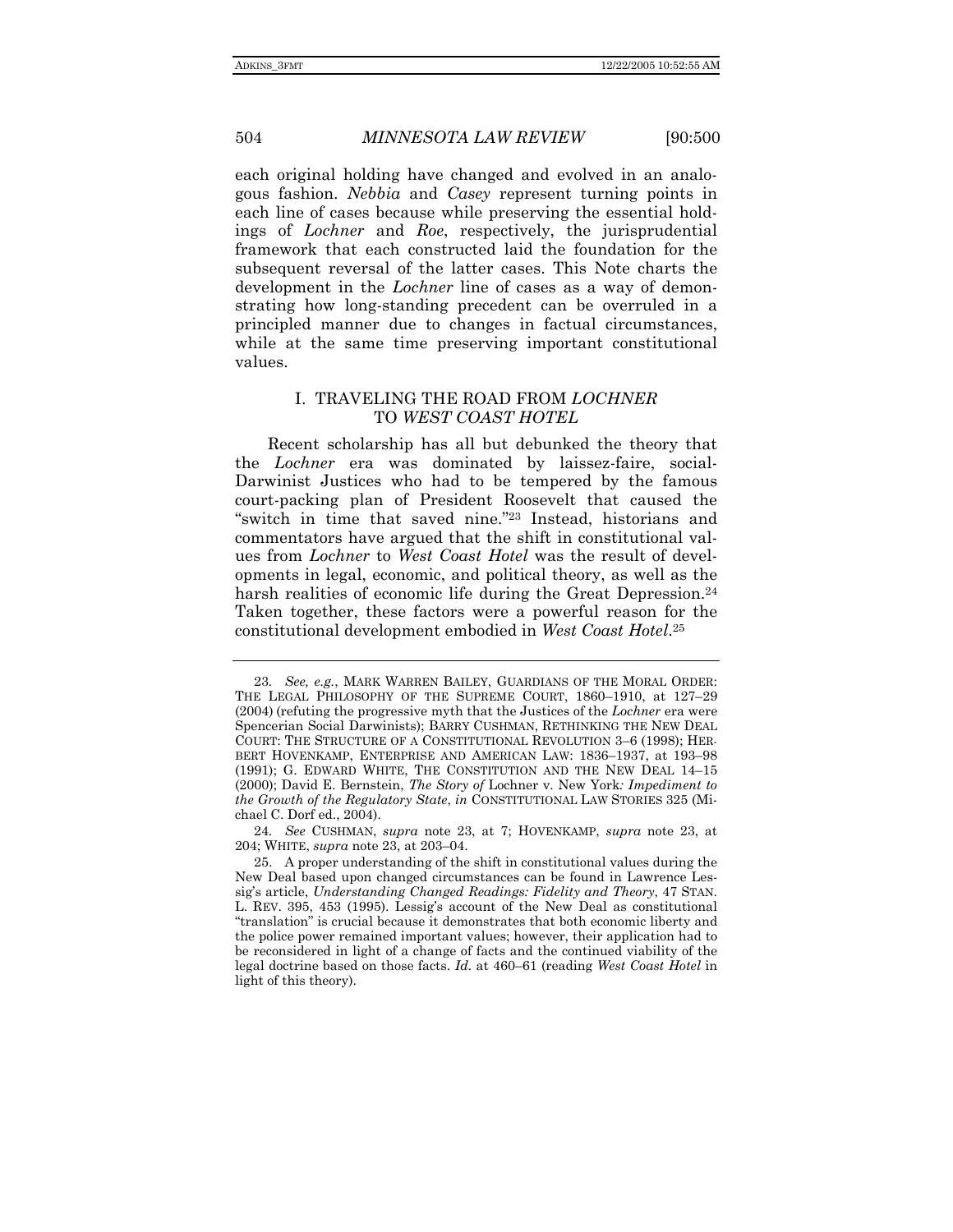#### A. *LOCHNER V. NEW YORK*

In *Lochner*, the Supreme Court struck down a New York law that limited bakers' working hours.<sup>26</sup> While it is often taught as a case that enshrined the values of big business, at the time it was hailed as a victory for workers against the corrupt machinations and Tammany Hall politics of legislators and labor unions.27 The case was primarily a victory for those workers who wanted to earn the wages for which they could contract. If they wanted to work longer hours than the statutory limit, they could. In other words, the case was a classic example of a dominant philosophy of economic "choice" and the moral autonomy of the individual—the right to choose one's hours, profession, and wage.<sup>28</sup>

*Lochner* contains three competing models of economic liberty: the majority opinion by Justice Rufus Peckham; the dissent by Justice Oliver Wendell Holmes, Jr.; and the dissent by Justice John Marshall Harlan.29 In large part, the majority opinion was a reaffirmation of long-cherished constitutional values—the values of the state's police power and the liberty of contract.<sup>30</sup> The right to make a contract in one's business endeavors was not new, having been enunciated almost seven years earlier in *Allgeyer v. Louisiana*.31 *Lochner* reaffirmed *Allgeyer* by holding that freedom of contract is a basic right protected by the Due Process Clause of the Fourteenth Amend-

 <sup>26.</sup> Lochner v. New York, 198 U.S. 45, 64 (1905).

<sup>27.</sup> See Bernstein, *supra* note 23, at 347-48.

<sup>28.</sup> See BAILEY, *supra* note 23, at 160–61 (noting the importance of freedom of contract in upholding a system of moral accountability). 29. See CUSHMAN, *supra* note 23, at 54–56.

<sup>[</sup>T]hree modes of reviewing legislation curtailing contractual liberty emerged in *Lochner*. Eight of the Justices shared common ideological commitments concerning liberty of contract and special legislation, and agreed on the analytic categories to be deployed to further those commitments. The dispute between Harlan and Peckham was over which branch of government should have the final say with respect to legislation that could reasonably be viewed as either consistent or inconsistent with those commitments. Holmes alone rejected the commitments, the categories and the vocabulary of substantive due process.

*Id.* at 56.

<sup>30.</sup> See Lochner, 198 U.S. at 53–54 (describing the Court's traditional doctrines regarding liberty of contract and the role of the police power).

<sup>31. 165</sup> U.S. 578, 590–92 (1897).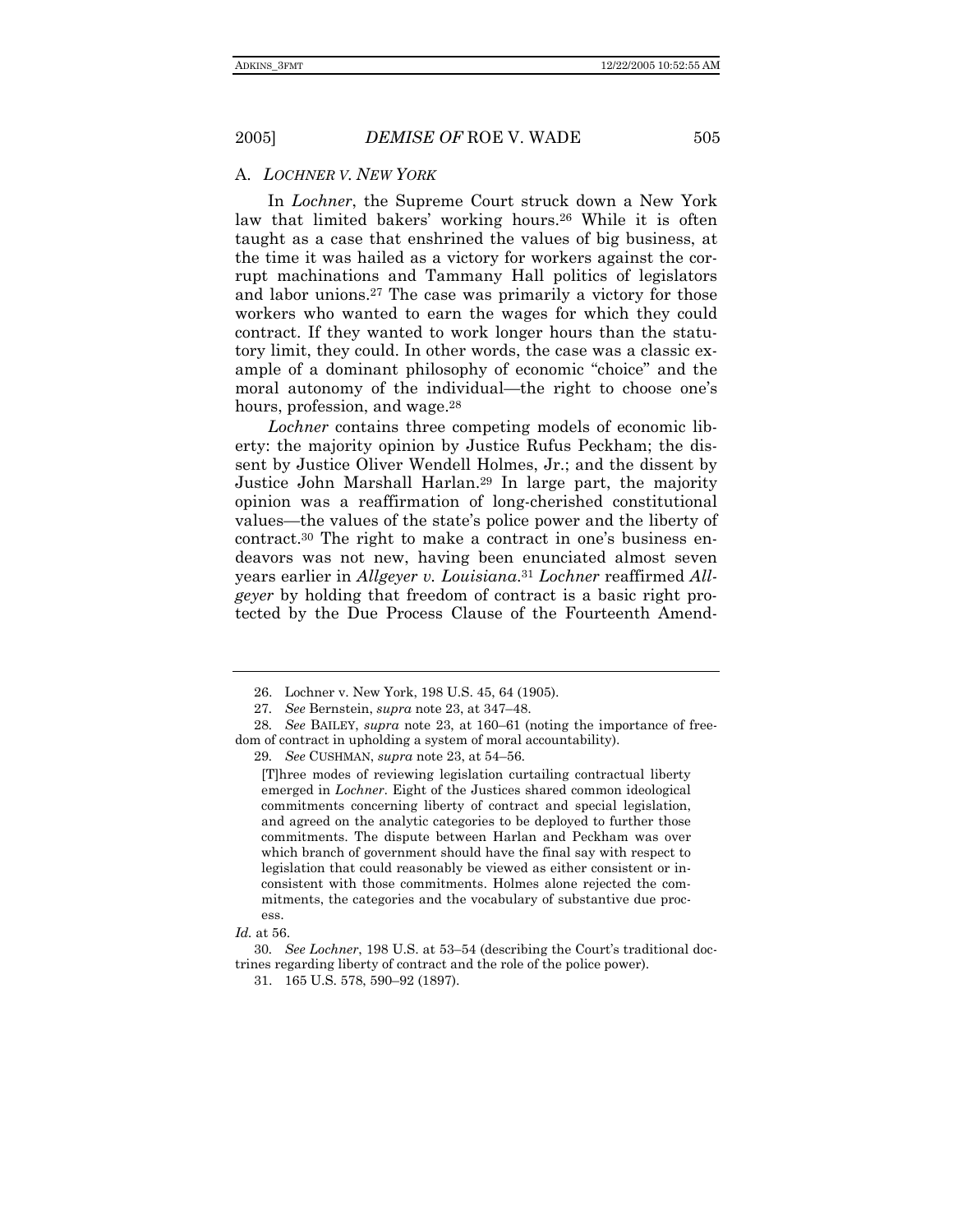ment.32 But at the same time, the case protected the particular liberty interest in an unprecedented manner. It went a step further by saying that it was the judiciary's role to scrutinize carefully legislation interfering with the freedom of contract to make sure that it served a valid police purpose, thus imparting a sort of "strict scrutiny" standard of review.<sup>33</sup>

In its holding, the Court sought to protect economic liberties against legislation aimed at curtailing them during the Populist era.<sup>34</sup> The majority opinion's elevation of one constitutional value (liberty of contract) over another (legitimate police power action) was the establishment of a particular philosophical anthropology35 that would guide the Court for over thirty years in deciding cases dealing with economic liberties.36 At the heart of *Lochner* is the vision of the human person as one with

34*. See id*. at 64; *see also* BAILEY, *supra* note 23, at 147 (noting that the Justices of the *Lochner* era viewed social welfare legislation as inimical to both the individual and the common good because it produced corrupted individuals and immoral or antisocial behavior). If the police power were to go unchecked, the liberty of the Fourteenth Amendment was to have no meaning. This was less a defense of business interests than the Court's attempt to salvage a particular understanding of political economy. *See id*. at 113 (describing the two axiomatic principles of political economy that guided the Court).

35*. See* BAILEY, *supra* note 23, at 142 (noting the connection between economic liberty, character, and human development that was a bedrock principle of *Lochner*-era political economy). For the pro-*Lochner* Justices, the last relics of the neoclassical school of political economy, economics was less a science of empirical fact than a branch of moral philosophy. Thus, economics was tied to philosophical conceptions about rights and freedoms, rather than to discussions of wealth maximization, development, and social welfare. *See id.* (describing the academic moral philosophy that integrated economic theory and psychology into an anthropology that valued freedom, autonomy, and moral virtue). However, as the science of economics developed after *Lochner*, the Courtís jurisprudence developed with it. *See* HOVENKAMP, *supra* note 23, at 204; Lessig, *supra* note 25, at  $420-22$ ,  $468-69$  (describing how changes in economic theory led to a "translation" of constitutional doctrines into new contexts). Changes in theory, as well as in facts, are also catalysts for a reorientation of enduring constitutional values. *See id.* at 453, 460–61.

36. See HOVENKAMP, *supra* note 23, at 171 ("The language of substantive due process spoke not of substantive regulatory standards but rather of individual constitutional right. Individuals were said to possess a ëliberty of contract' that gave them freedom from governmental interference—in this case, freedom to make choices affecting individual economic status.î); *id.* at 204 ("The courts of the substantive due process era were guided by prevailing scientific doctrines much as courts are today. . . . When the dominant American economic ideology changed—not until the first three decades of the twentieth century—the legal ideology followed close behind.").

<sup>32</sup>*. See Lochner*, 198 U.S. at 53.

<sup>33</sup>*. Id*. at 56.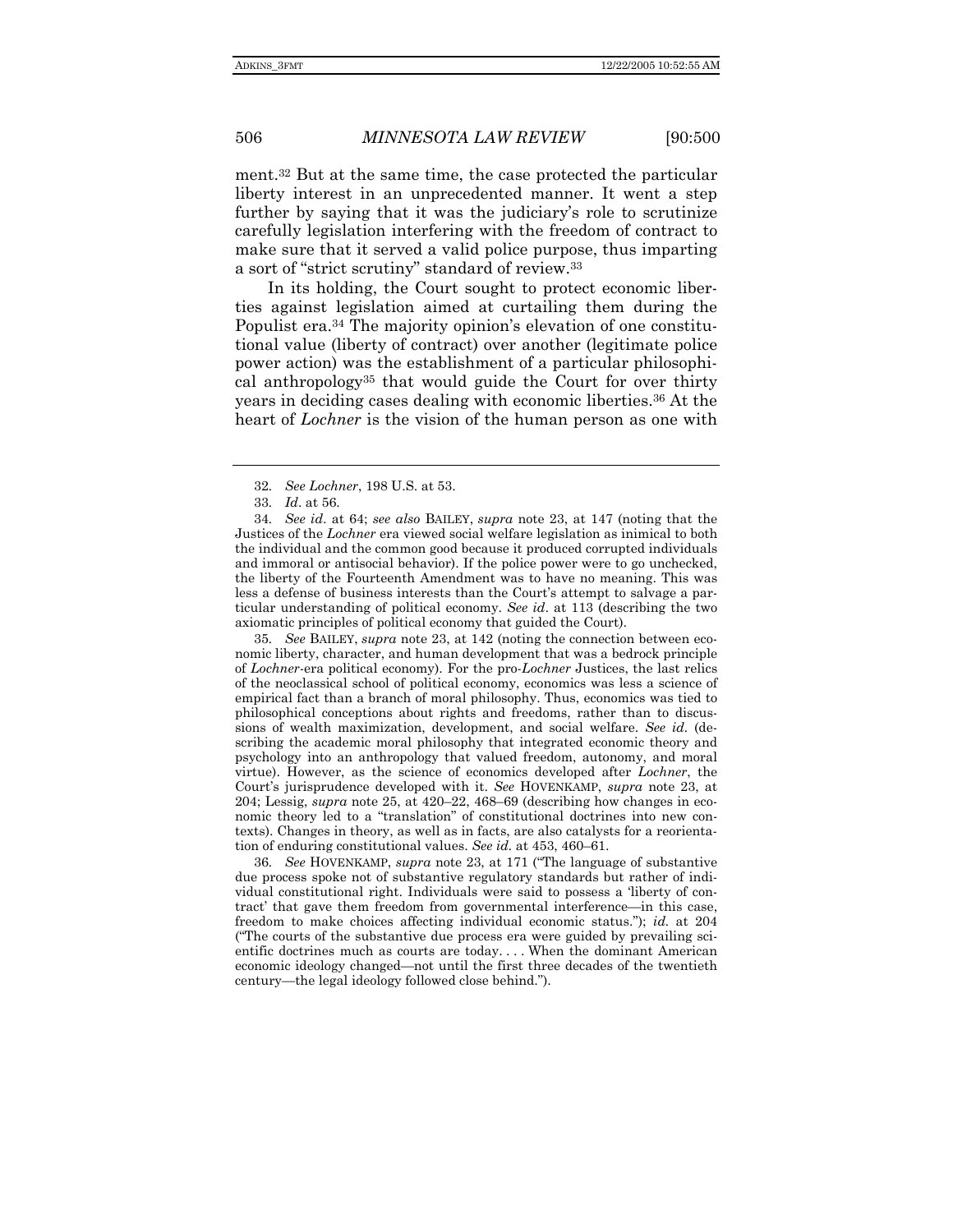a degree of autonomy and freedom—one might argue a natural right—to contract his labor and services in the way he wishes, subject only to reasonable police power limitations.<sup>37</sup>

In a famous dissent, Justice Oliver Wendell Holmes criticized the Court for reading a particular political and economic theory into the Constitution.38 Furthermore, he criticized what would later come to be known as substantive due process because it was an invitation to read rights into the Constitution that were not really there.39 In terms of the validity of economic legislation, Holmes believed that the Constitution required complete deference to the legislatures except in egregious violations of rights that had always been part of the nation's traditions.40 Holmesís theory left little room for the protection of economic liberties and even implied that they cannot be found within the text of the Fourteenth Amendment.<sup>41</sup>

While the majority opinion and Holmes's dissent represent the polar extremes in the debate over substantive due process, it was Justice Harlanís approach in *Lochner* that later provided the rationale for its eventual reversal in *West Coast Hotel*. Harlanís dissent is notable because, while it acknowledges the competing constitutional values, it seeks to give priority to legislative enactments rather than judicially created liberty inter-

<sup>37.</sup> See *id.* at 74 ("Liberty of contract and other rights recognized under the fourteenth amendment were not merely economic rights but moral and religious rights as well. Laissez-faire ideology was an important part of the religious individualism and self-determination that developed in America during the early nineteenth century.").

<sup>38.</sup> Lochner, 198 U.S. at 74-76 (Holmes, J., dissenting); see also HOVENK-AMP, *supra* note 23, at 182 ("The Progressives' rejection of classicism provided the excuse, not the reason, for the passage of reform legislation. But Holmesís accusation that the majority relied on an *obsolete* economic theory is not nearly as important or as interesting as his recognition that it relied on an *economic* theory, whether right or wrong, obsolete or current.").

<sup>39.</sup> See Lochner, 198 U.S. at 74–76 (Holmes, J., dissenting).

<sup>40.</sup> See *id.* at 75–76 ("I think that the word liberty in the 14th Amendment is perverted when it is held to prevent the natural outcome of a dominant opinion, unless it can be said that a rational and fair man necessarily would admit that the statute proposed would infringe fundamental principles as they have been understood by the traditions of our people and our law.î).

 <sup>41.</sup> Eventually, Holmesís vision of extreme judicial deference in economic matters would become part of constitutional law in the case of *Wickard v. Filburn*, 317 U.S. 111 (1942). *Wickard* would signal the very end of economic substantive due process and the almost total dominance of the police power. *See*  JAMES R. STONER, JR., COMMON-LAW LIBERTY: RETHINKING AMERICAN CON-STITUTIONALISM 144-45 (2003) ("After *West Coast Hotel*, the liberty of contract is never used again by the Supreme Court to strike a statute . . . .î).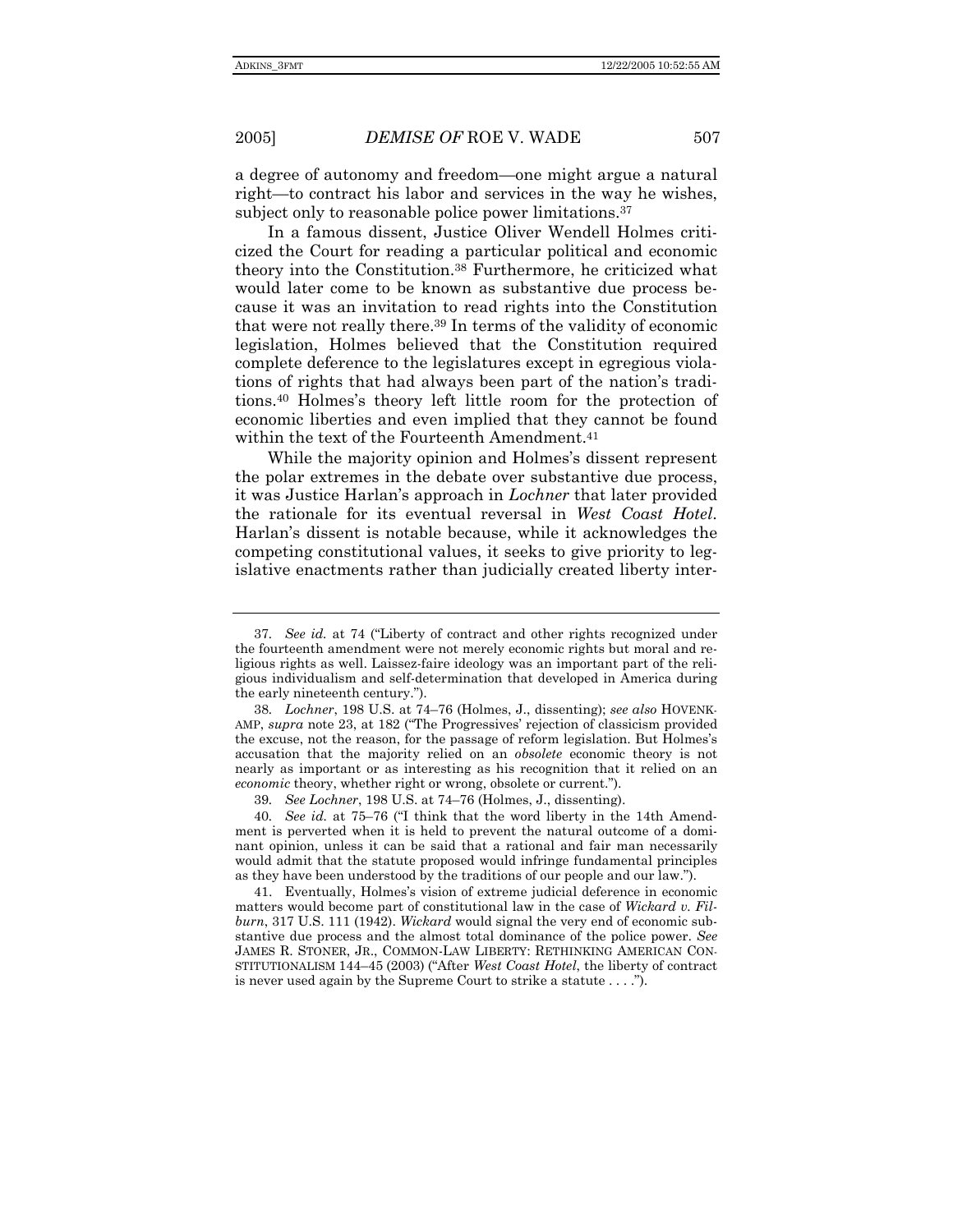ests.42 Rather than subjecting regulations of individual liberties to strict scrutiny, Harlan advocated judicial deference to the legislature as the chief finder of fact and endowed with the most institutional competence.43 While protecting individual liberties remained an important constitutional value, that goal would be subject to the common good, and only arbitrary and unreasonable regulations would be struck down.44

It would take some time for Harlan's theory to gain traction as the economic conditions for the twenty-five years following *Lochner* seemed to confirm the validity of the neoclassical economics espoused by the majority of the Justices.45 However, as the economic situation deteriorated and neoclassical political economy waned as a legitimate theory,<sup>46</sup> Harlan's approach became a plausible alternative. Its merit was that it protected individual liberties without abandoning the constitutional doctrine that there were unenumerated economic liberties in the

45. See HOVENKAMP, *supra* note 23, at 77 ("More than one Supreme Court justice attacked wage and hour legislation by arguing that the laboring class did not want such laws."). "For example, in *Adkins v. Children's Hospital* (1923) Justice Sutherland took judicial notice of the fact that wages in the United States were increasing; as a result, minimum wage laws were bad policy.î *Id.* at 184. While Sutherland continued to uphold the right to contract and vigorously dissented in *West Coast Hotel*, his opinions demonstrate an understanding of the need to apply constitutional doctrines to changing scientific, economic and technological circumstances and knowledge. Thus, in *Village of Euclid v. Ambler Realty Co.*, 272 U.S. 365, 390–91 (1926), Sutherland upheld a municipal zoning plan on the grounds that the community has an interest in protecting the health of its citizens, citing the need for constitutional adaptation to modern urban life. *See also* STONER, *supra* note 41, at  $141-42$  (noting the similarity between Sutherland's holdings and Hughes's opinion in *West Coast Hotel*).

46*. See* Lessig, *supra* note 25, at 468 (describing the displacement of noninterventionist economic theory during the 1930s).

<sup>42.</sup> *Lochner*, 198 U.S. at 72-73 (Harlan, J., dissenting).

<sup>43.</sup> See id. at 68; see also STONER, *supra* note 41, at 138 ("Harlan's *Lochner* dissent is not a dispute with the Court over jurisprudence, but a debate over whether the New York law was valid as a health regulation . . . against a majority convinced that the health rationale was a pretense covering favoritism for the laboring class.").

<sup>44</sup>*. See Lochner*, 198 U.S. at 67; *see also* John Marshall Harlan, Supreme Court Justice, Remarks at a banquet given by the bar of the Sixth Federal Circuit Court at Cincinnati (Oct. 3, 1896), *in The Supreme Court of the United States and its Work*, 30 AM. L. REV. 900 (1896), *reprinted in part in* AN AUTO-BIOGRAPHY OF THE SUPREME COURT: OFF-THE-BENCH COMMENTARY BY THE JUSTICES 118, 118<sup>-21</sup> (Alan F. Westin ed., 1963); BAILEY, *supra* note 23, at 126–27 (describing how Harlan attacked unrestrained majoritarianism, but sought to protect the will of the people as embodied in the legislature).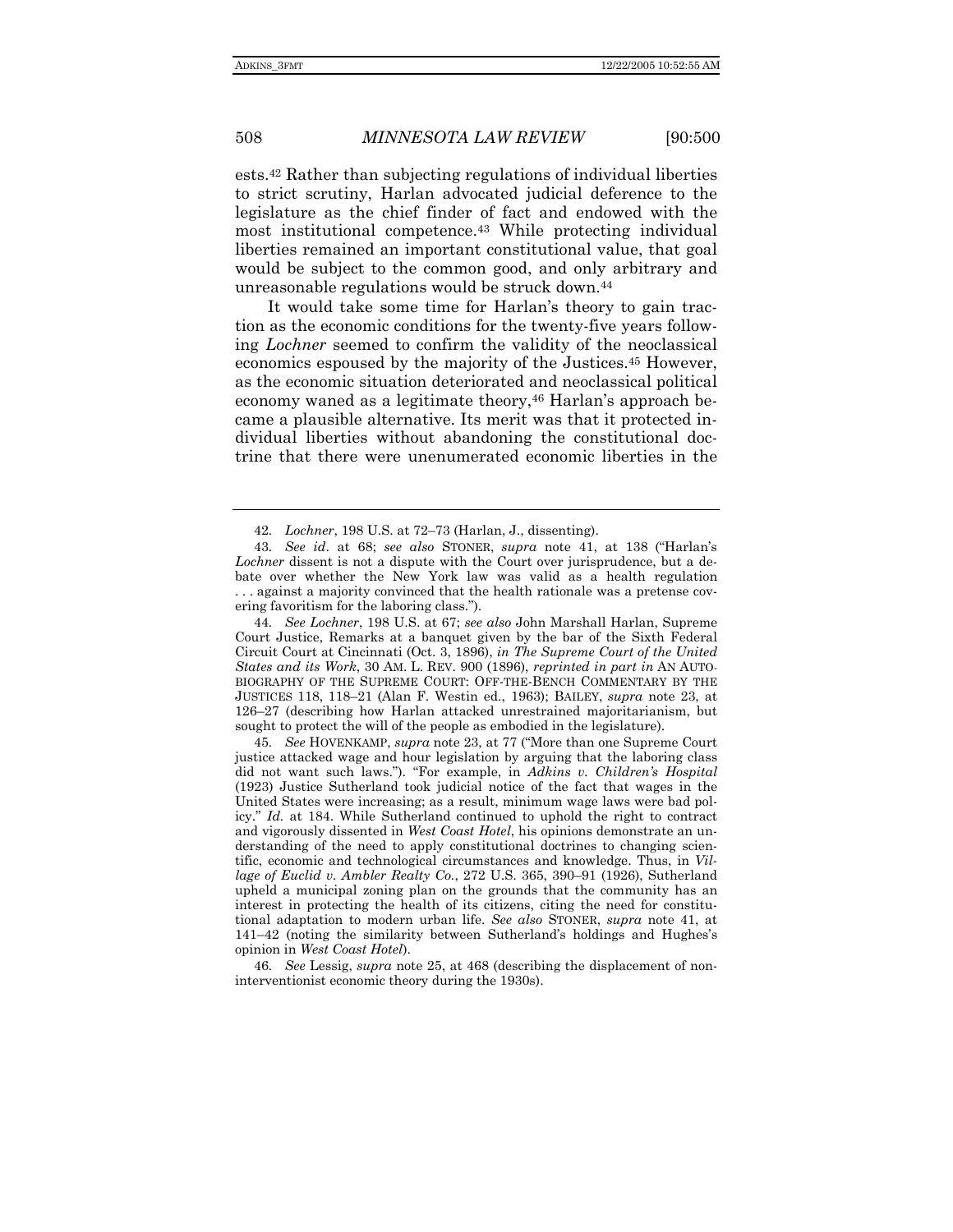Due Process Clause of the Fourteenth Amendment.47 At the same time, these liberties, which were usually judicial gloss on a text,<sup>48</sup> would be subject to the common good. Of course, when *Lochner* was overruled, the pro-*Lochner* Justices interpreted their colleagues to be saying that the Constitution changes over time.49 They assumed that the Constitution reflected fixed principles and believed other Justices did as well. However, it was not that constitutional principles or doctrines changed—there were economic liberties in the Due Process Clause, and the police power was an important political tool to achieve the legislative ends—but changes in the economic conditions of society forced a new application of them.50

#### B. *ADKINS V. CHILDRENíS HOSPITAL OF THE DISTRICT OF COLUMBIA*

The holding of *Adkins v. Childrenís Hospital of the District of Columbia*51 strengthened *Lochner* and provided a fartherreaching defense of the liberty of contract. While recognizing the validity of the stateís police power, the Court asserted that a minimum wage law for adult women served no valid police purpose.<sup>52</sup> In addition, the Court stated that "the right to contract about one's affairs is a part of the liberty of the individual protected by this [Due Process] clause, [and] is settled by the decisions of this Court and is no longer open to question.<sup>753</sup> While in some cases interference with the right to contract was found to be appropriate,<sup>54</sup> the Court rested its holding on a particular philosophical anthropology of the human person and

<sup>47.</sup> See BAILEY, *supra* note 23, at 169–73 (outlining Harlan's dissent and stating that he "preferred leaving to the legislature the task of finding wise means to fulfill its obligations to society").

<sup>48.</sup> See WHITE, *supra* note 23, at 243–44.

<sup>49</sup>*. See* West Coast Hotel Co. v. Parrish, 300 U.S. 379, 402 (1937) (Sutherland, J., dissenting) ("It is urged that the question involved should now receive fresh consideration, among other reasons, because of 'the economic conditions which have supervened; but the meaning of the Constitution does not change with the ebb and flow of economic events."). *But cf. supra* note 45 (noting Justice Sutherland's willingness to adapt constitutional doctrines to the needs of modern life).

<sup>50</sup>*. See* CUSHMAN, *supra* note 23, at 91.

 <sup>51. 261</sup> U.S. 525 (1923), *overruled in part by* West Coast Hotel Co. v. Parrish, 300 U.S. 379, 388-400 (1937).

<sup>52.</sup> *Id.* at 544–45, 553–61.

<sup>53</sup>*. Id*. at 545.

<sup>54.</sup> See, e.g., Muller v. Oregon, 208 U.S. 412, 421-23 (1908) (upholding a maximum-hours law for women).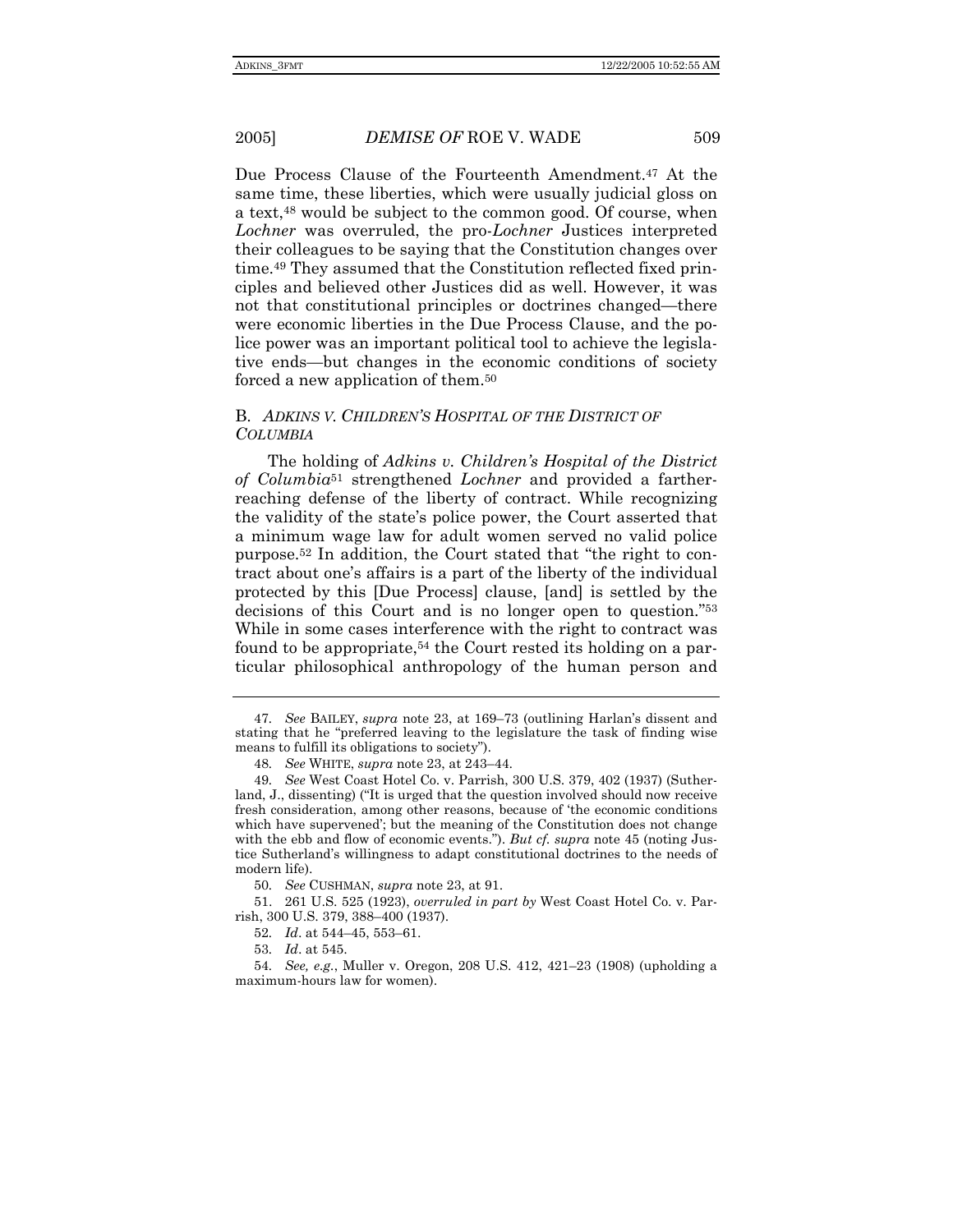that theoryís consonant natural rights.55 Justice Sutherland grounded his opinion in *Adkins* in moral terminology upholding the liberty of contract, along with the societal good that was to be achieved by sustaining the logic of economic choice.<sup>56</sup>

In another strong dissent, Justice Holmes decried the decision for finding a fundamental constitutional right in what was merely a gloss on the constitutional text. He noted that, ì[c]ontract is not specially mentioned in the text that we have to construe. It is merely an example of doing what you want to do, embodied in the word liberty."<sup>57</sup> Justice Holmes articulated a powerful critique of substantive due process jurisprudence: it reads rights into the liberty of the Fourteenth Amendment's Due Process Clause that simply do not exist.

#### C. *NEBBIA V. NEW YORK*

*Nebbia v. New York*58 called into question the holdings in *Lochner* and *Adkins*. In *Nebbia*, the Court upheld price controls on milk established by the New York Milk Control Board.59 The case demonstrated that the orientation of constitutional values embodied in *Lochner* and *Adkins* began to shift in the face of the political factors that allegedly led to the Court's change of heart about protecting economic liberties.60 *Nebbia* was the first sign of the jurisprudential transition that would take place in *West Coast Hotel*.61

Prior to *Nebbia*, the Court had erected a number of formal categories to distinguish particular types of economic activity.62 It did so to maintain both the perception and the reality that some economic activity was beyond regulation, while upholding Populist-era social legislation. The court wished to preserve the

- 59. *Id.* at 536-39.
- 60. See CUSHMAN, *supra* note 23, at 79-83.
- 61. See id. at 82–83.
- 62. See id. at 47–59.

<sup>55</sup>*. See Adkins*, 261 U.S. at 545–46, 561; *see also* BAILEY, *supra* note 23, at 169–72 (explaining the philosophical rationale behind the holding in *Lochner*).

<sup>56.</sup> Adkins, 261 U.S. at 559-61; *cf.* Coppage v. Kansas, 236 U.S. 1, 25-26 (1915) (holding that it was not a legitimate exercise of the police power for the government to attempt to equalize bargaining power between employer and employee); Adair v. United States,  $208$  U.S. 161, 174 (1908) (noting that "it is not within the functions of government—at least in the absence of contract between the parties-to compel any person in the course of his business and against his will to accept or retain the personal services of another  $\dots$ .").

<sup>57</sup>*. Adkins*, 261 U.S. at 568 (Holmes, J., dissenting).

 <sup>58. 291</sup> U.S. 502 (1934).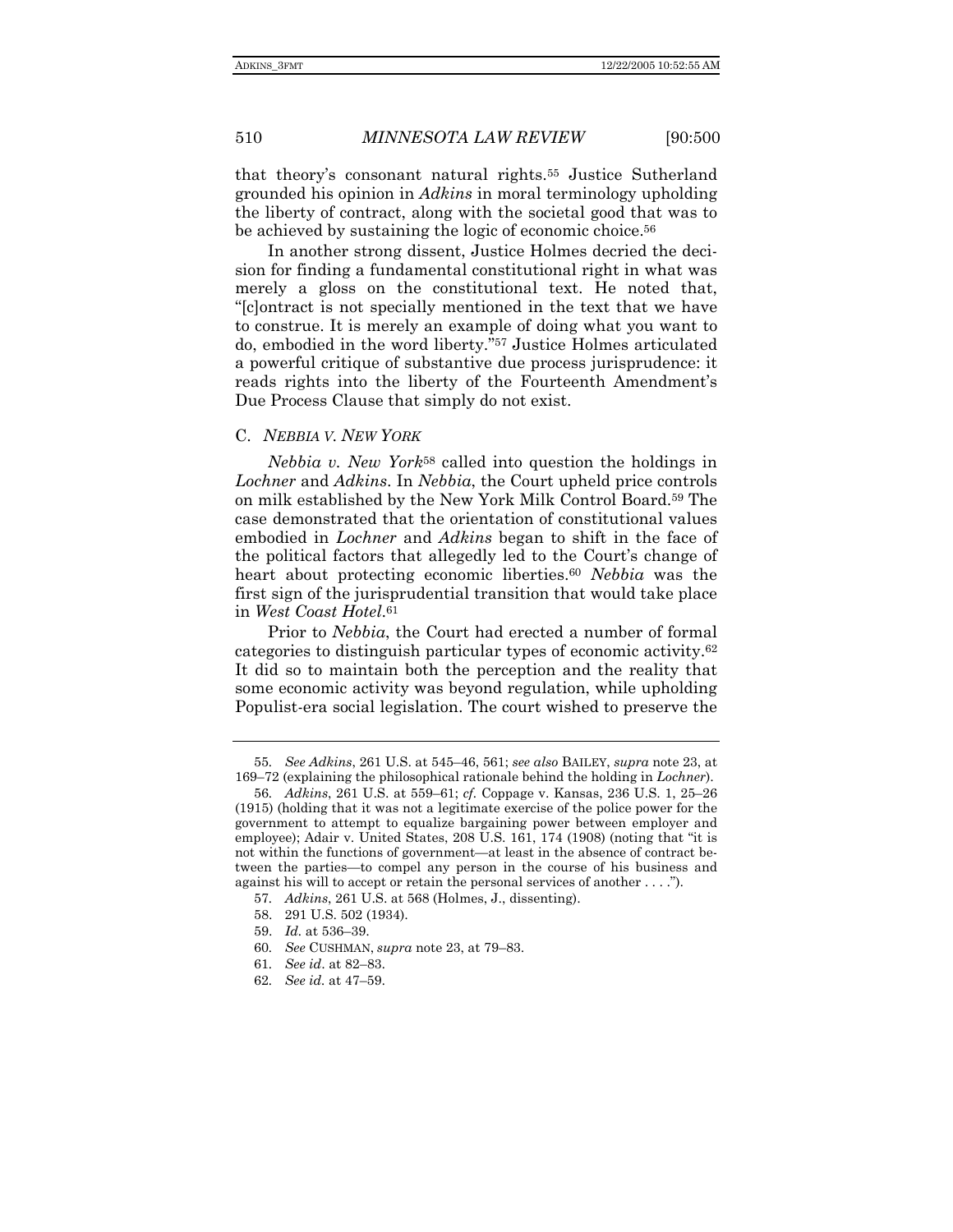classical jurisprudence that had guided the nation's affairs and culture since the Civil War, without sacrificing its popular legitimacy by striking down important legislation. This framework allowed the Court to appear principled while being extremely pragmatic. Although this jurisprudence may have worked in a simple economy, with the Industrial Revolution and the advent of sophisticated financial instruments, those distinctions appeared arbitrary.63

The so-called "principle of neutrality" was an embodiment of the Courtís pre-*Nebbia* framework. Regulation of business and industry that had a particular public purpose or nature could be regulated under the police power because a public interest was involved.64 However, the principle of neutrality prohibited the Court from meddling in purely private business affairs because judicial umpiring would give advantage to one economic actor over another.65 Not only would this be unfair from a legal standpoint, it would violate prevailing economic orthodoxy.66 However, as economic affairs and regulation became more complex, these categories were not particularly useful and handicapped what was considered a vital New Deal regulatory agenda.67

<sup>63.</sup> See id. at 52–55 (describing the incoherence of maintaining a system of formal categories of economic regulation). Similar problems would plague the Court's trimester framework established in *Roe*, and later abandoned in the abortion-era equivalent of *Nebbia*: *Planned Parenthood of Southeastern Pennsylvania v. Casey. See infra* notes 98–115 and accompanying text.

<sup>64.</sup> See CUSHMAN, *supra* note 23, at 54–55.

<sup>65</sup>*. See id.* at 47; *see also* WHITE, *supra* note 23, at 203 (describing Cushmanís analysis of the public/private distinction and the principle of neutrality in the Court's jurisprudence).

<sup>66</sup>*. Cf.* CUSHMAN, *supra* note 23, at 47 (discussing distinctions between public and private spheres and the principle of neutrality). Police powers jurisprudence from the Founding to the *Lochner* era was limited by the principle of radical equality, strengthened after the Civil War amendments, which sought to prevent a "factional politics." See HOWARD GILLMAN, THE CONSTI-TUTION BESIEGED: THE RISE AND DEMISE OF *LOCHNER* ERA POLICE POWERS JURISPRUDENCE  $61-64$  (1993). Thus, during the rapid industrialization of the nineteenth century, courts took extreme care not to allow legislation that favored one group over another. *See id.* This sacrosanct principle remained intact until the fact of increasing economic inequality undermined the theory and made it untenable. *Nebbia* is the first sign of the new constitutional era ushered in by *West Coast Hotel. See generally id.* at 61–146 (describing the tension between judges that maintained the classical jurisprudence, and the unstable economic conditions and class tensions that appeared to necessitate a break with the old order and allow class-based legislation). Liberty of contract was linked inextricably with class-based legislation. *Id.* at 114.

<sup>67.</sup> See Nebbia v. New York, 291 U.S. 502, 531–33 (1934).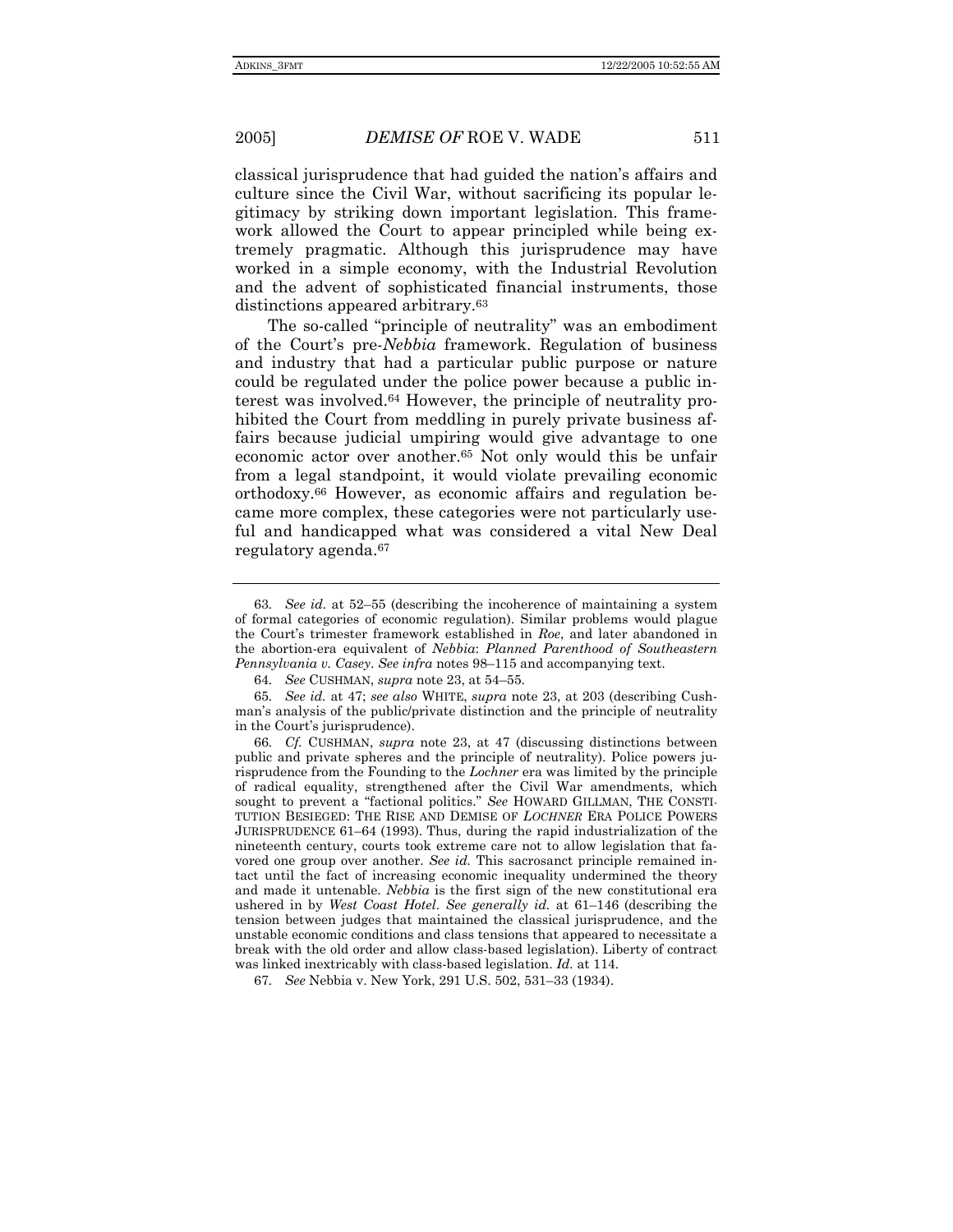The *Nebbia* Court tore down this wall between private and public businesses by recasting the phrase "affected with a public interest," as simply meaning "subject to the exercise of the police power."68 Thus, while regulations could not be unreasonable and arbitrary (the Court still maintained its commitment to long-standing constitutional values), every sort of private business could theoretically come under the purview of the police power.69 The Court in *Nebbia* confined itself to the specific question of whether New York State could put price controls on milk sales, deemed the milk industry to have a significant public component, and left the broader question of whether all business activities were subject to the police power for another day.70 However, *Nebbia* lowered the level of scrutiny some legislative enactments would receive, giving them deferential review along the model of Harlanís dissent in *Lochner*, and perhaps even going a step further by noting the Court's institutional incompetence to deal with such matters.71

#### D. *WEST COAST HOTEL CO. V. PARRISH*

*West Coast Hotel Co. v. Parrish*<sup>72</sup> sounded the death knell for *Lochner* and *Adkins*. Upholding a state minimum wage law for women, the Court specifically overruled *Adkins* and repudiated the judicial gloss on the "liberty" cited in the Due Process Clause that had been the basis for the previously asserted right to contract.73 The Court stated:

The Constitution does not speak of freedom of contract. It speaks of liberty and prohibits the deprivation of liberty without due process of law . . . . Liberty under the Constitution is thus necessarily subject to the restraints of due process, and regulation which is reasonable in relation to its subject and is adopted in the interests of the community is due process.74

Justice Hughes stated that changes in economic conditions undermined the logic of *Adkins* and required its reversal.75 Fur-

<sup>68</sup>*. Id*.

<sup>69.</sup> See *id*. at 536–37.

<sup>70</sup>*. See* CUSHMAN, *supra* note 23, at 79.

<sup>71.</sup> See Nebbia, 291 U.S. at 536-38; see also ERWIN CHEMERINSKY, CON-STITUTIONAL LAW: PRINCIPLES AND POLICIES 598 (2d ed. 2002) (describing how the *Nebbia* decision signaled the imminent demise of *Lochner* by calling into question its basic premises).

 <sup>72. 300</sup> U.S. 379 (1937).

<sup>73.</sup> See *id.* at 397-98.

<sup>74</sup>*. Id.* at 391.

<sup>75.</sup> *Id.* at 389-91.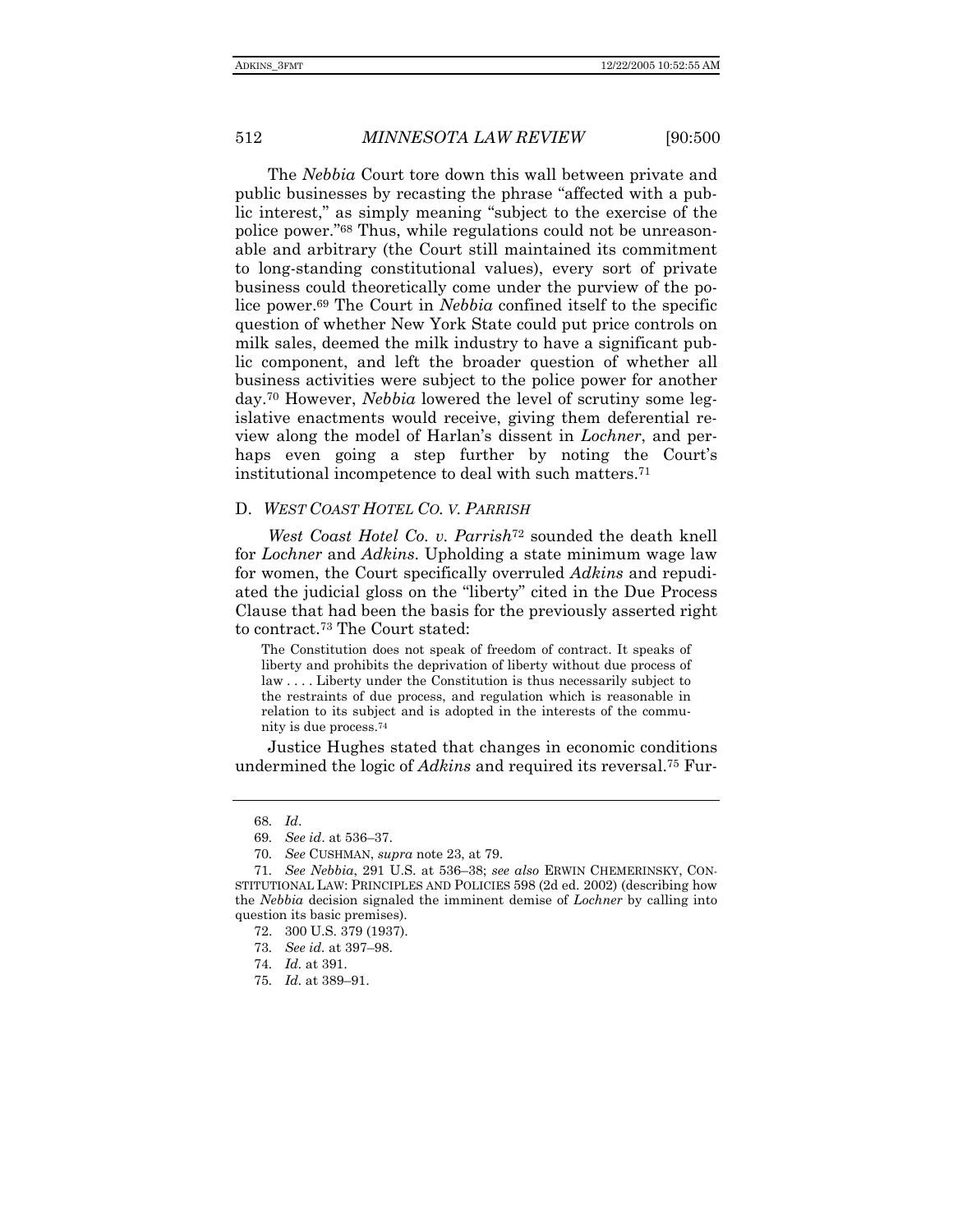thermore, the Court held that economic conditions must determine the reasonableness of the protective power of the state.<sup>76</sup> Thus, the tension between fundamental rights and the common good as embodied in the state's police power was resolved by a thorough analysis of the social context and relevant facts.77

The rhetoric of *West Coast Hotel* is an inversion of the constitutional values established in *Lochner* and *Adkins*,78 and an adoption of the Harlan dissent in *Lochner*.79 While recognizing the importance of liberty in general, the Court gave priority to the communitarian impulses embodied in police power regulations.80 Whereas the Court gave individual liberty highest priority and protection in *Lochner* and *Adkins*, the Court in *West Coast Hotel* placed a greater premium on the use of law as an instrument of social policy, embodied in legislation designed to protect the public welfare.81 While individual states could protect the right to contract on the rationale of *Lochner*, the work-

 79. Prompted by Harlanís *Lochner* dissent, a movement arose to create a more "sociological jurisprudence" grounded in hard facts to assess the reasonableness of legislation—the same rationale that Justice Hughes would have used to overturn *Adkins* in *West Coast Hotel*. *See* GILLMAN, *supra* note 66, at 132-46.

80. West Coast Hotel Co. v. Parrish, 300 U.S. 379, 397–400 (1937); see *also* STONER, *supra* note 41, at 144 (noting Hughesís ability to accomplish a constitutional revolution by working within established precedent).

81. See West Coast Hotel Co., 300 U.S. at 399–400. West Coast Hotel and other post-1937 cases represented a change in jurisprudence that caused the rise of the administrative/regulatory welfare state. Rather than understanding law as embodying the metaphysical truths of natural law that judges tried to "find" through the common law process, judges began to understand law as a creature of both policy and statute. *See* WHITE, *supra* note 23, at 167–70 (noting the various features of classical judicial "formalism"). Law was essentially made by legislatures and judges adapting "the Constitution to the demands of current American society.<sup>"</sup> *Id.* at 173. Furthermore, liberty and equalitybedrock principles of classical jurisprudence—were now thought to be impossible without a basic level of economic security. In order to protect important constitutional values, traditional doctrines had to be reapplied to new contexts. See GILLMAN, *supra* note 66, at 152-53. These shifts in theory provided the underpinnings of the reorientation of constitutional values in the *West Coast Hotel* decision. *See Lessig, <i>supra* note 25, at 461–62 (stating that developments in legal and economic theory were part of the process of "translating" constitutional values during the New Deal era).

<sup>76</sup>*. Id.* at 390.

<sup>77</sup>*. See id*.

<sup>78.</sup> See generally Lessig, *supra* note 25, at 453–72 (describing the process through which the New Deal Court "translated" constitutional values into a new context, reprioritizing the liberty of contract and the scrutiny given to police power legislation).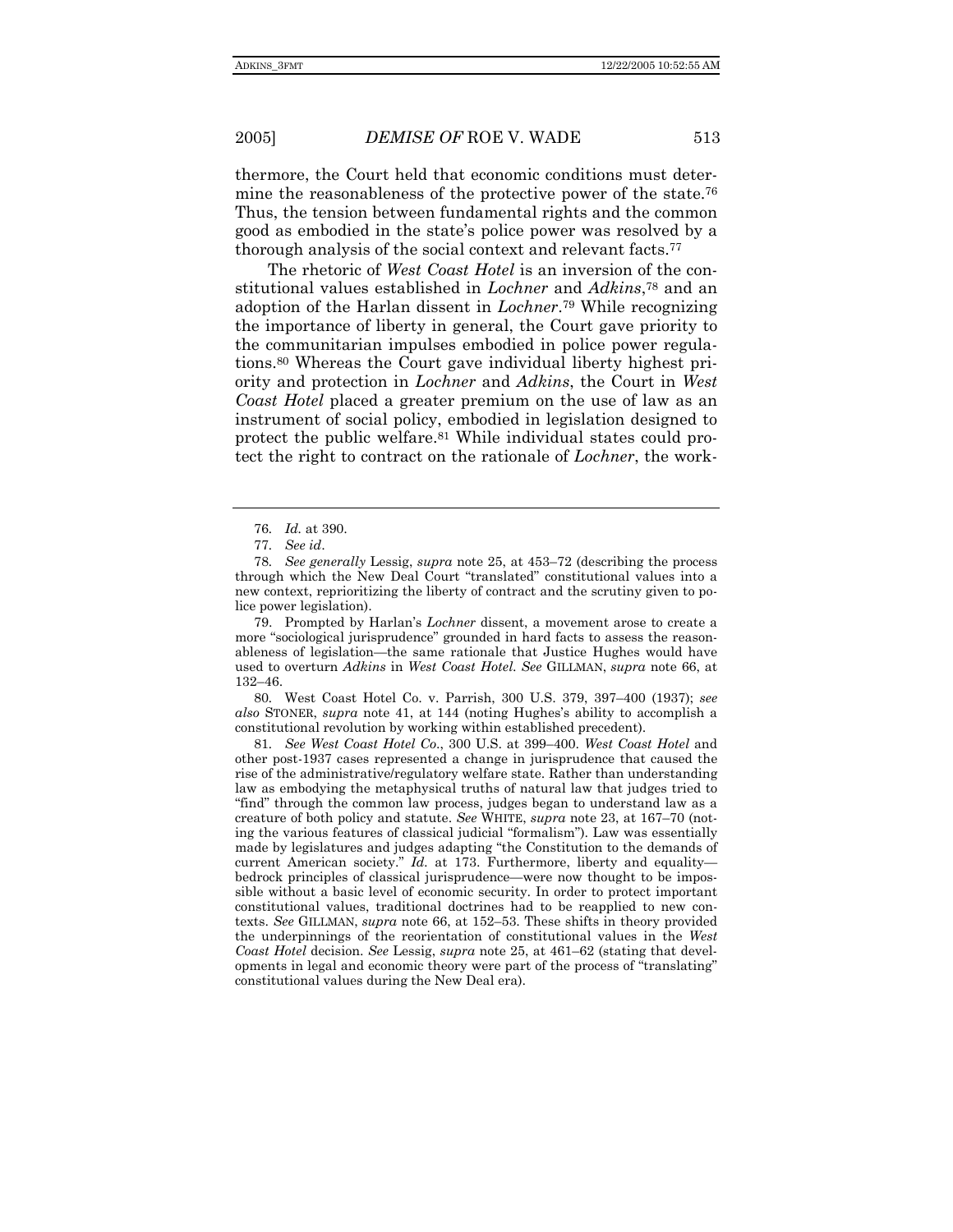ing model with regard to the Federal Constitution became deference to the state legislatures and Congress.

One can see in the cases from *Lochner* to *West Coast Hotel* a shift in emphasis of particular constitutional values in light of the economic situation that faced the nation. An examination of the abortion cases and the growth in knowledge about abortion in general since 1973 is necessary before exploring why the experience of the *Lochner* era provides an important lesson and precedent for reexamining the Court's abortion jurisprudence since *Roe*.

#### II. THE LOGIC WITHIN: *ROE* & *CASEY* CHART THEIR OWN DEMISE?

The companion cases *Roe v. Wade* and *Doe v. Bolton* that overturned the abortion laws of all fifty states in 1973 were just two of the many challenges to state abortion laws working their way through the courts.82 While the fight over abortion has been framed as a struggle over womenís equality and sexual privacy, *Roe* and *Doe* were originally conceived in the courts as a question of doctor-patient privacy.83 The abortion question rose to national prominence primarily because of health concerns affecting women and the purported ban on doctors from dealing with them effectively, in some cases even being prosecuted for providing abortions to women with real health risks.84 Doctors needed to help their patients survive, and women had the right to receive an abortion if the woman and her doctor so decided. The holdings of *Roe* and *Doe* were more about giving doctors options in treatment than winning a battle for women's sexual freedom.85 This is particularly important because if *Roe* 

 <sup>82.</sup> Lucinda M. Finley, *The Story of* Roe v. Wade*: From a Garage Sale for Womenís Lib, to the Supreme Court, to Political Turmoil*, *in* CONSTITUTIONAL LAW STORIES 359, 360-61 (Michael C. Dorf ed., 2004).

<sup>83.</sup> See id. at 389-97.

<sup>84.</sup> *Id.* at 367–74.

 <sup>85.</sup> Justice Blackmun, who wrote the opinions, had served as legal counsel to the Mayo Clinic and was sensitive to the needs of physicians. *See* Linda Greenhouse, *The Evolution of a Justice*, N.Y. TIMES MAG., Apr. 10, 2005, at 30. Blackmun also incorporated data regarding the ability of medical professionals to provide safe abortions into his opinion. *See* Roe v. Wade, 410 U.S. 113, 148– 50 (1973). For a discussion of how early litigation efforts to overturn state abortion laws focused on doctors rather than pregnant women because it was believed that courts would be more favorable to a claim that their professional discretion was being violated, see Finley, *supra* note 82, at 376.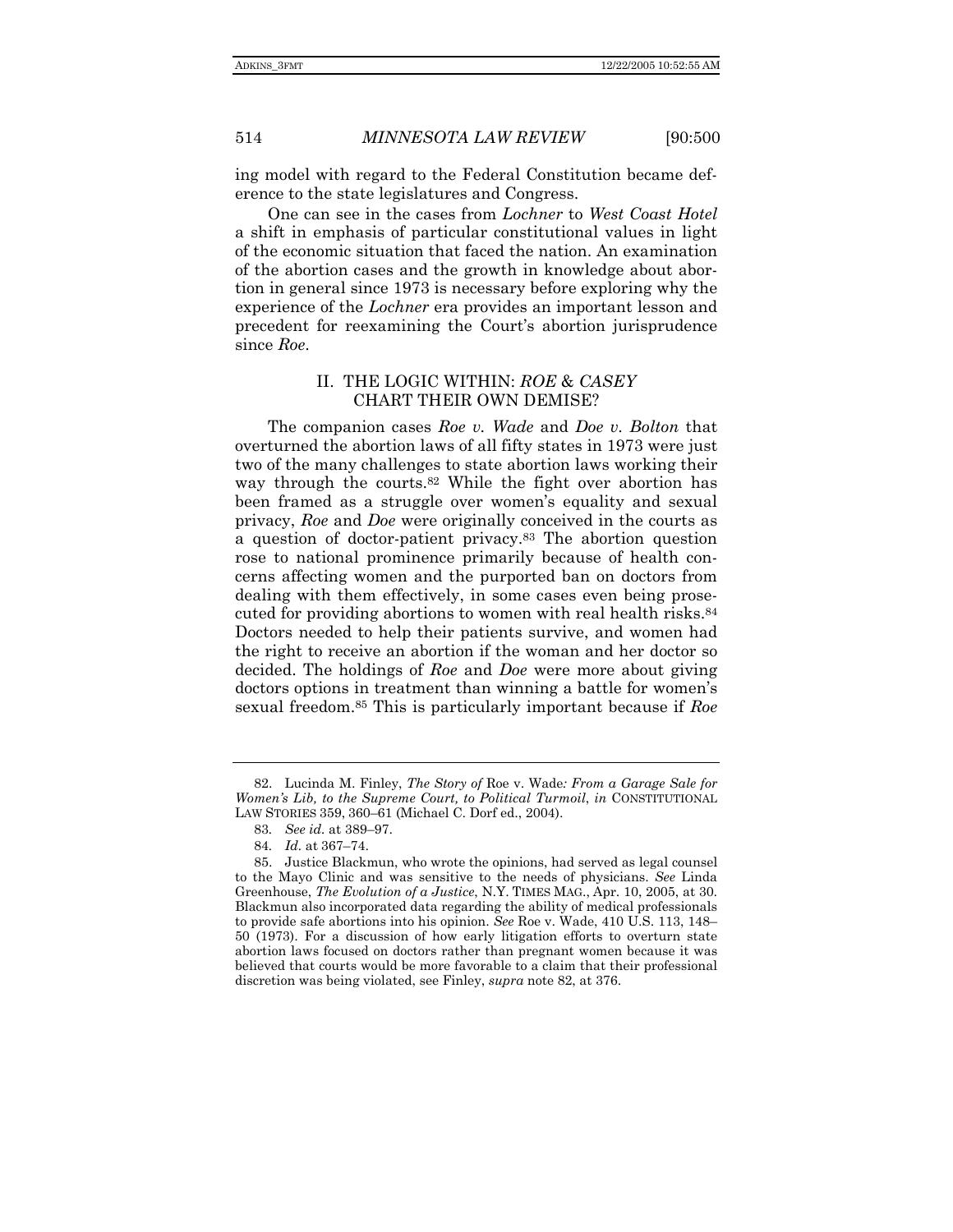and *Doe* were grounded in health concerns that have ceased to exist, the logic of *West Coast Hotel* means their holdings are

#### A. *ROE*íS RATIONALE

now in doubt.

*Griswold v. Connecticut*86 laid the foundation for *Roe*. In *Griswold*, the Court stated that there was a right of privacy protected under the "penumbra of rights" outlined in the Bill of Rights.87 A concurring opinion found a right to marital privacy in the Ninth Amendment.<sup>88</sup> Justice Harry Blackmun's opinion in *Roe* affirmed this basic holding, but went beyond the general notion of privacy outlined in *Griswold*, stating:

This right of privacy, whether it be founded in the Fourteenth Amendment's concept of personal liberty and restrictions upon state action, as we feel it is, or . . . in the Ninth Amendment's reservation of rights to the people, is broad enough to encompass a woman's decision whether or not to terminate her pregnancy.89

The real rationale behind the broad strokes painted in *Roe* are found in *Doe*, which includes an extensive thesis on the importance of physician control over whether a woman should have an abortion.90 The chief accomplishment of *Roe* and *Doe*, at least in Justice Blackmunís eyes, was to give a broader scope of discretion to physicians when dealing with pregnant women.91 However, *Roe*ís and *Doe*ís fundamental concern for

 91. Greenhouse, *supra* note 85, at 30 (noting that Blackmun found abortion restrictions troublesome not because they interfered with women's rights, but because they put doctors at risk). Beyond the basic physical health reasons why women might need an abortion, Justice Blackmunís opinion noted some normative considerations surrounding the psychological problems attached to having an unwanted child, as well as the affect that birthing the child may have on the quality of life of both mother and child. *Roe*, 410 U.S. at 153. However, Blackmunís assumptions have since been called into doubt. *See* George A. Akerlof et al., *An Analysis of Out-of-Wedlock Childbearing in the United States*, 111 Q.J. ECON. 277, 277 (1996) (concluding that access to abortion and the availability of contraception have caused a decline in the number of marriages after pregnancy which "accounts for a significant fraction of the increase in out-of-wedlock first birthsî); *see also* WILLIAM J. BENNETT, INDEX OF LEADING CULTURAL INDICATORS 46 (1994) (noting a thirty-year increase in illegitimate children); Philip Ney, M.D., *Relationship Between Abortion and Child Abuse*, 24 CAN. J. PSYCHIATRY 610, 610–17 (1979) (stating that the guilt from abortions has increased child battering of subsequent children by par-

 <sup>86. 381</sup> U.S. 479 (1965).

<sup>87.</sup> *Id.* at 484–85.

<sup>88</sup>*. Id*. at 499 (Goldberg, J., concurring).

<sup>89</sup>*. Roe*, 410 U.S. at 153.

<sup>90.</sup> See Doe v. Bolton, 410 U.S. 179, 198-201 (1973).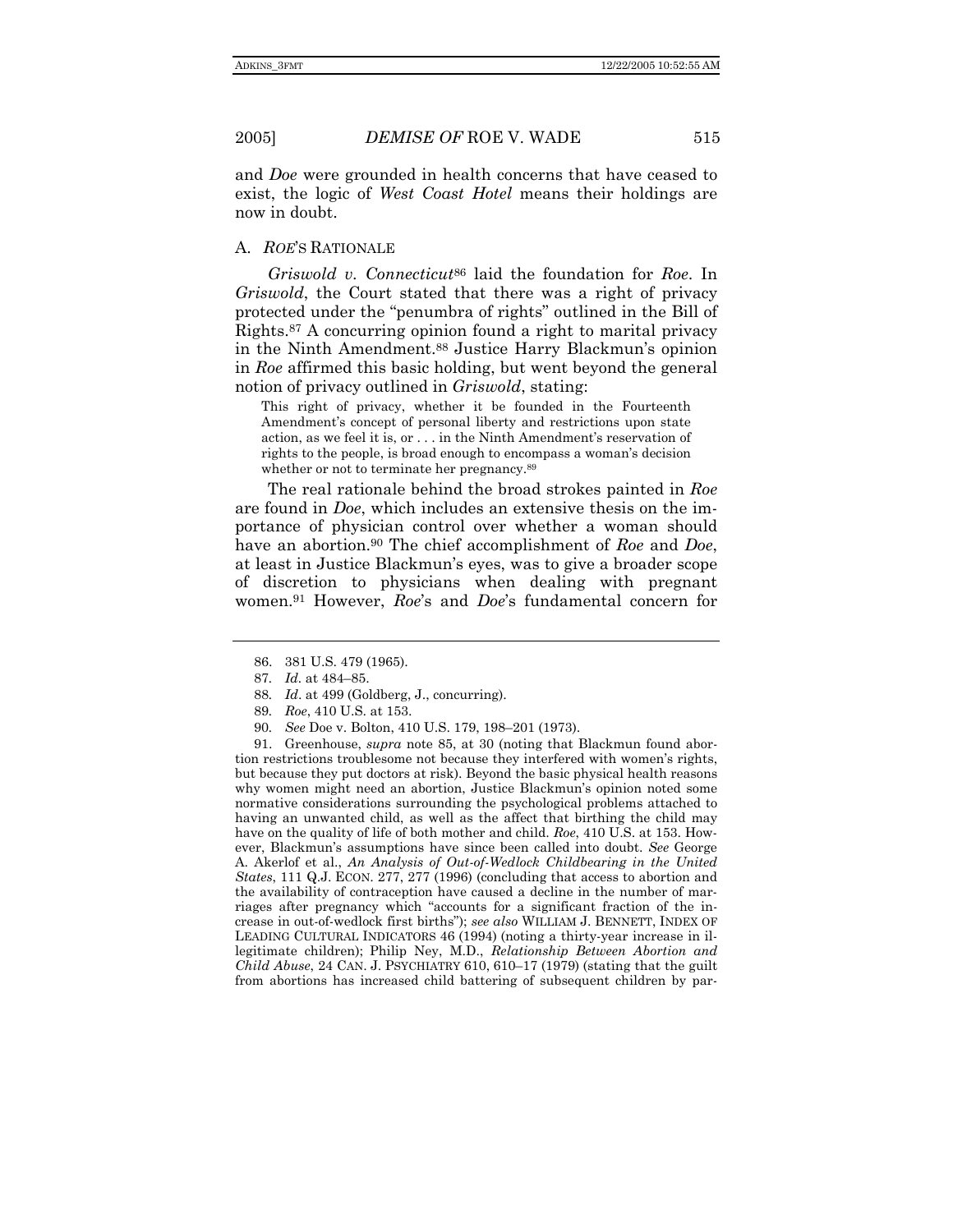women's health is problematic if abortion lacks the effects it was once believed to have.<sup>92</sup>

While asserting that the right of privacy found in the liberty of the Due Process Clause was broad enough to encompass a right to terminate oneís pregnancy, *Roe* also asserted that this right was not absolute.93 The Court said that the state had an interest in the protection of maternal health after the first trimester, as well as the protection of "potential life" after the fetus became viable.94 States could regulate abortions after the first trimester to protect maternal health, and outlaw abortions after the third trimester as long as an exception was made for those abortions necessary to preserve the health or life of the mother.<sup>95</sup> But, according to *Doe*, "health" could mean almost any rationale of which the physician could conceive, making the states' ability to outlaw some abortions virtually nonexistent.<sup>96</sup> The Court defined "health" to mean anything where medical judgment is exercised "in the light of all factors-physical, emotional, psychological, familial, and the woman's age—relevant to the well-being of the patient. All these factors may relate to health." 97

#### B. *CASEY* REFORMULATES *ROE*

For twenty years following *Roe*, state abortion laws were continuously challenged, and most of those laws were overturned,98 except for statutes that prevented government funding of abortion.99 However, when it appeared *Roe* might be in

ents).

<sup>92</sup>*. Cf. Doe*, 410 U.S. at 208 (Burger, C.J., concurring) (noting that he is troubled that the Court took judicial notice of scientific data).

<sup>93</sup>*. Roe*, 410 U.S. at 155.

<sup>94.</sup> *Id.* at 162–63.

<sup>95.</sup> *Id.* at 163–64.

<sup>96</sup>*. See Doe*, 410 U.S. at 192.

<sup>97</sup>*. Id.*

<sup>98</sup>*. See, e.g.*, Hodgson v. Minnesota, 497 U.S. 417, 423 (1990) (holding unconstitutional a Minnesota parental notification statute); City of Akron v. Akron Ctr. for Reprod. Health, 462 U.S. 416, 452 (1983) (striking an Ohio statute that required any abortion after the first trimester to be performed in a hospital); Planned Parenthood of Central Mo. v. Danforth, 428 U.S. 52, 75 (1976) (finding unconstitutional Missouriís parental consent statute for minors seeking abortions).

<sup>99.</sup> See Harris v. McRae, 448 U.S. 297, 317-18 (1980) (upholding the constitutionality of the Hyde Amendment, which banned federal Medicaid funding of abortions except in limited instances).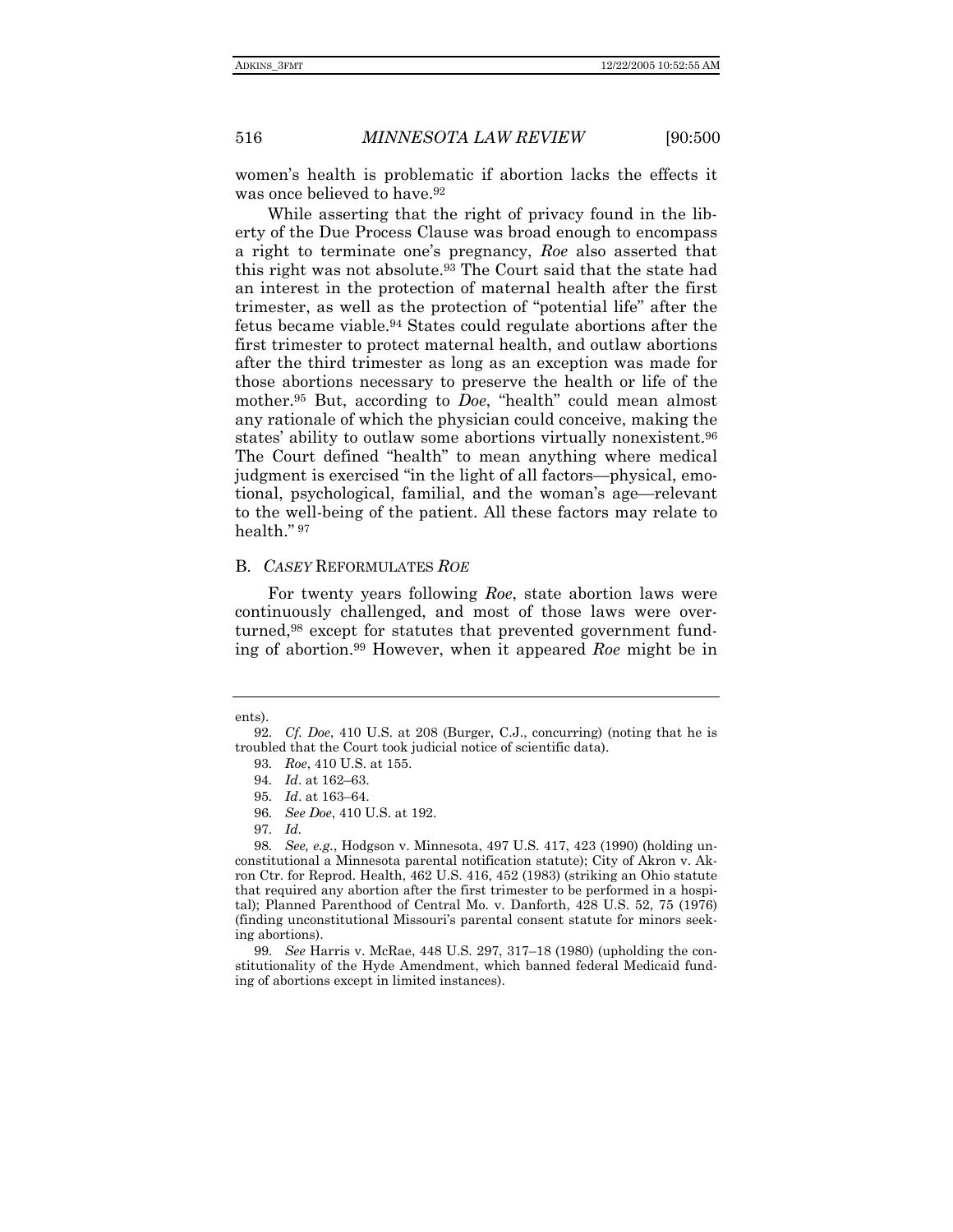danger due to the Courtís changing composition, the Supreme Court reaffirmed it in *Planned Parenthood of Southwestern Pennsylvania v. Casey*.100 *Casey* is notable not only because it abandoned the trimester framework (which relied on practical considerations about fetal and womenís health) in favor of the "undue burden" standard,<sup>101</sup> but also because it made a shift from Blackmunís prudential rationale for the abortion right to one relying on philosophical conceptions of what freedom means, and abortion's place within that definition.<sup>102</sup>

The plurality opinion in *Casey* grounded its holding in the notion that stare decisis must be respected, and that the presence of liberalized abortion laws had created a reliance interest in millions of women who had ordered their lives around the fact that abortion was an available option to them.103 Furthermore, the Court sweepingly stated, "[a]t the heart of liberty is the right to define one's own concept of existence, of meaning, of the universe, and of the mystery of human life.<sup>"104</sup> The Court went beyond a mere assertion of constitutional values and stated that abortion is part of the very nature of freedom itself. This mirrors the language employed in *Adkins* by Justice Sutherland, who asserted the right to choose one's working conditions was integral to the nature of liberty.105

The "undue burden" standard, purporting to be a lower level of scrutiny than the normal "strict scrutiny" applied to fundamental rights, has allowed only minimal regulation of abortion.<sup>106</sup> The Court defined the "undue burden" standard as any regulation that places substantial obstacles in the path of a woman seeking an abortion.107 Most regulatory statutes have been struck down or eviscerated because of *Casey*ís ruling that abortion regulations require an exception for the life and the

 106. The *Casey* decision actually upheld Pennsylvaniaís twenty-four-hour waiting period for abortions, the requirement that physicians inform women of the availability of information about the fetus, a parental consent requirement, and reporting and record-keeping requirements. *Id.* at 879-901.

107*. Id.* at 877.

<sup>100. 505</sup> U.S. 833, 869-70 (1992).

<sup>101.</sup> *Id.* at 873, 876–77.

<sup>102.</sup> See id. at 869–79.

<sup>103.</sup> *Id.* at 854-56.

<sup>104</sup>*. Id*. at 851.

<sup>105.</sup> *See* Adkins v. Childrenís Hospital of the District of Columbia 261 U.S. 525, 545-46 (1923), *overruled in part by* West Coast Hotel Co. v. Parrish, 300 U.S. 379, 388–400 (1937).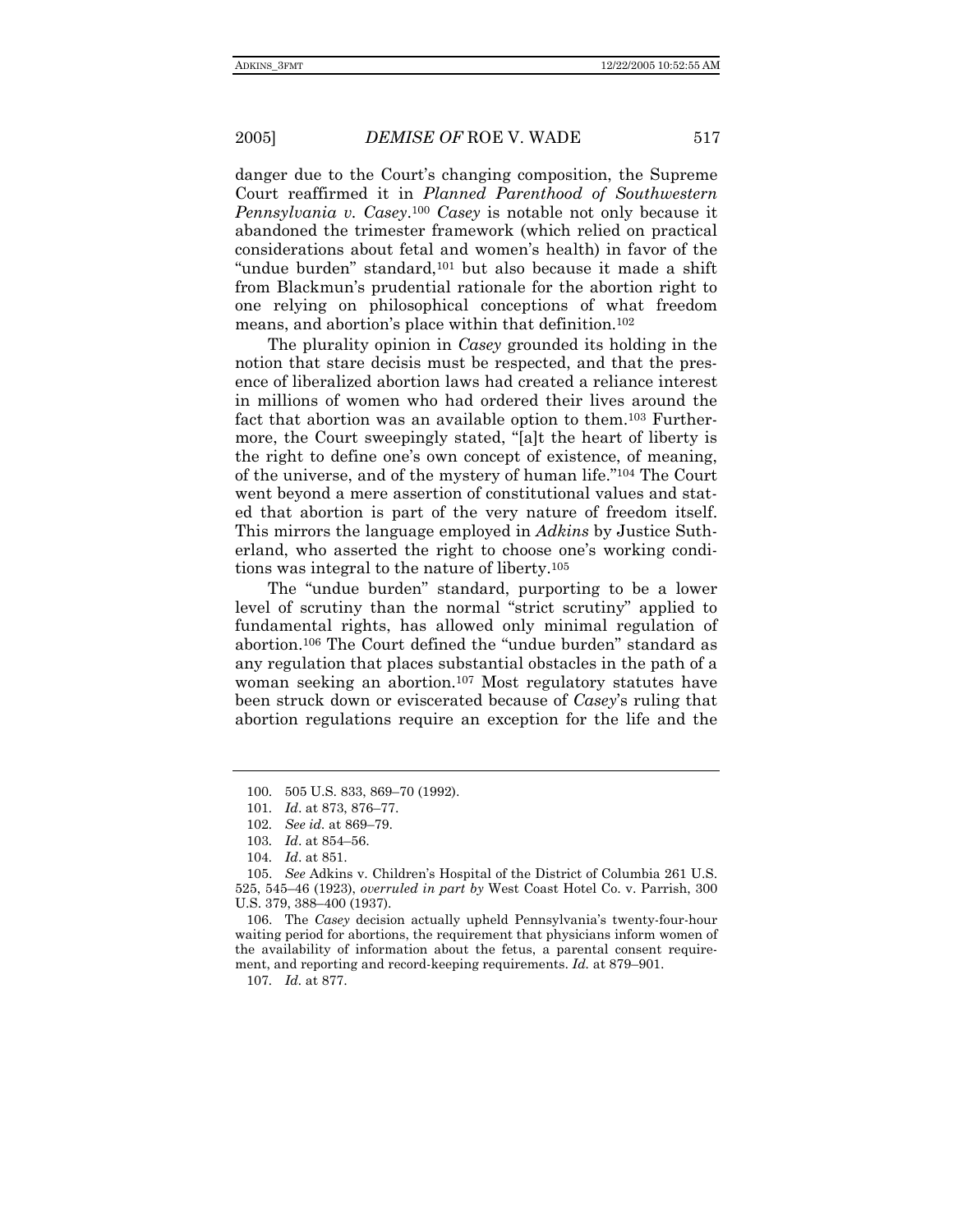health of the mother.108 While states have passed parentalnotification laws, women's "right to know" laws, waiting periods, and other small measures, these regulations are generally limited by the requirement of a health exception. Because of *Doe's'* construction of the term "health," these laws are incapable of limiting abortions.

Interestingly, the *Casey* decision included a discussion of the line of cases between *Lochner* and *West Coast Hotel*.109 The Court described how changed circumstances in the *Lochner* line of cases warranted a change in the existing doctrine.110 In 1937 it seemed clear that "the interpretation of contractual freedom protected in *Adkins* rested on fundamentally false factual assumptions about the capacity of a relatively unregulated market to satisfy minimum levels of human welfare."<sup>111</sup> The plurality opinion in *Casey* went on to say that not only did the change in facts warrant a new choice of constitutional principle, but "required" it.<sup>112</sup> "[T]he clear demonstration that the facts of economic life were different from those previously assumed warranted the repudiation of the old law."<sup>113</sup>

With regard to abortion, however, the plurality noted this change had not taken place in the nation's consciousness, and overturning *Roe* on the grounds that the facts had changed would not have been a legitimate reorientation of constitutional principles.114 In other words, the Court implied that overturning a prior decision gains a certain degree of legitimacy when society has generally agreed that the facts providing the rationale for the original holding have changed.115 The Court, however, made no attempt to thoroughly examine whether the facts and societal attitudes about abortion had actually changed.

<sup>108</sup>*. See id.* at 879; *see also* Stenberg v. Carhart, 530 U.S. 914, 930 (2000) (holding that *Casey* requires all abortion regulations to have exceptions for the life or health of the mother).

<sup>109.</sup> Casey, 505 U.S. at 861–62.

<sup>110</sup>*. Id*. at 862.

<sup>111.</sup> *Id.* at 861–62.

<sup>112</sup>*. Id*. at 862.

<sup>113</sup>*. Id.*

<sup>114</sup>*. Id*. at 864.

<sup>115.</sup> See Eskridge, *supra* note 15, at 1078–80 (noting the wisdom of a jurisprudence that "domesticate[s] culture clashes" rather than igniting them, as did *Roe v. Wade*).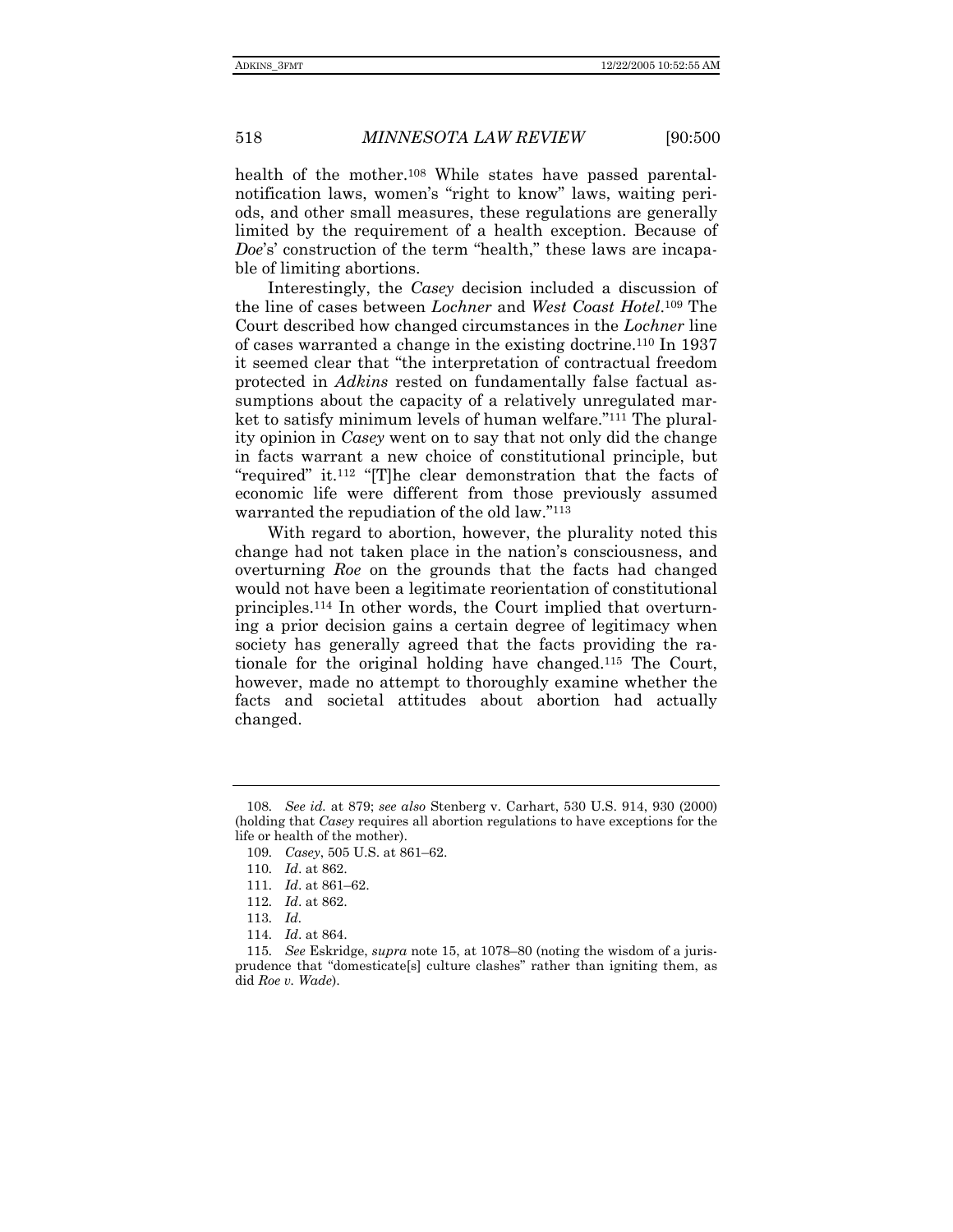#### III. THE FACT IS . . . THE AFTERMATH OF *ROE* SINCE 1973

An emerging body of research chronicling the effects of legalized abortion on women and society raises the question of whether *Roe* was profoundly mistaken and, if so, whether it should be overturned and abortion regulation left to the states. The conclusion of this Note is that these new facts satisfy the standard of review referred to in *Casey* for overturning longstanding constitutional precedent and therefore warrant a change in existing abortion jurisprudence.

#### A. WOMEN'S HEALTH

The opinions in *Roe* and *Doe* stressed autonomy—for doctors and patients both—to make medical decisions.<sup>116</sup> In certain circumstances, abortion was seen as a preferred alternative to childbirth, and thus doctors, it was thought, needed the ability to advise patients to choose this procedure.117 However, recent evidence has undermined the rationale for allowing abortion as a legitimate medical practice.118

*Roe*ís rationale for only permitting state regulation after the first trimester was that abortion appeared statistically safer than childbirth if performed during the first trimester.<sup>119</sup> In his concurring opinion in *Doe*, Chief Justice Warren Burger expressed concern that the opinion had tied itself too closely to

119*. Roe*, 410 U.S. at 163.

<sup>116.</sup> See Doe v. Bolton, 410 U.S. 179, 195-201 (1973); Roe v. Wade, 410 U.S. 113, 153-54, 165-66 (1973).

 <sup>117.</sup> *Roe*, 410 U.S. at 149.

<sup>118.</sup> While there is an abundance of new information regarding abortion's effect on women, reexamining the information available in 1973 proves quite surprising. In a *Roe* brief filed by a coalition of members of the American College of Obstetrics and Gynecology (ACOG), the doctors noted that "[a]ny consideration of the 'safety' of legally induced abortions must consider the full range of medical complications including early and late physical and psychological complications, as well as maternal and *child* mortality.<sup>"</sup> See Brief of Amicus Curiae of Certain Physicians, Professors and Fellows of the Am. Coll. of Obstetrics & Gynecology at 2, Roe v. Wade, 410 U.S. 113 (1973) (No. 70-18) (emphasis added). These doctors proceeded to describe a number of consequences of *legal* induced abortion including higher mortality rates, pelvic infection, perforation of the uterus, coma or convulsions, higher risk of premature delivery, sterility, ectopic pregnancies, endometriosis, and psychological breakdown. *Id.* at 32–58. The doctors of ACOG also rebutted the claims of the appellant's briefs that it had been definitively shown that abortion was safer than childbirth. *Id*.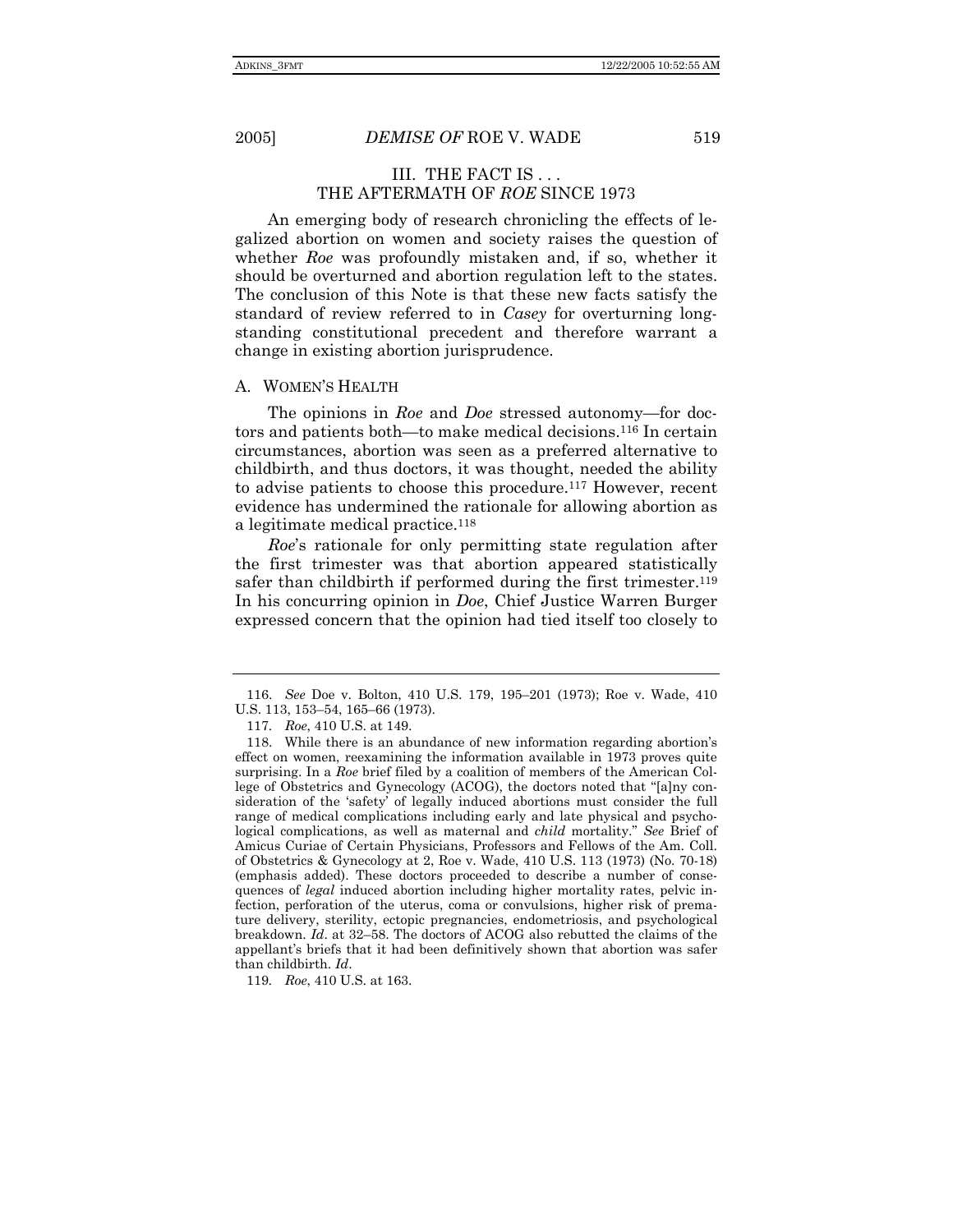medical statistics,120 which could theoretically be disproved. His point was particularly prescient. It appears that one of the underlying assumptions of *Roe's* trimester framework—that first trimester abortions are safer than childbirth—was wrong. Current studies demonstrate that childbirth is safer than abortions,121 especially considering the negative physical and mental consequences that can follow a woman after an abortion.122

In January 2003, a team of researchers published a study in the journal *Obstetrical & Gynecological Survey* (OGS) chronicling long-term physical and psychological harm from abortion.123 The OGS researchers found that women who have had abortions face a number of long-term consequences directly linked to abortion,  $124$  including higher rates of psychological trauma125 involving depression, emotional distress, and deliberate self-harm;126 suicide;127 placenta previa;128 pre-term birth

124. *Id.* at 67-68, 74-76.

125*. See id.* at 74; *see also* JOEL OSLER BRENDE, M.D. FAPA, Post-Trauma Sequelae Following Abortion and Other Traumatic Events (1994) http://www .lifeissues.net/writers/air/air\_vol7no1\_1994.html (last visited Nov. 5, 2005) (noting that postabortion stress resembles psychological trauma incurred from the death of loved ones).

126*. See* Thorp et al., *supra* note 123, at 74; *see also* Priscilla K. Coleman et al., *State-Funded Abortions Versus Deliveries: A Comparison of Outpatient Mental Health Claims Over Four Years*, 72 AM. J. ORTHOPSYCHIATRY 141, 141 (2002) (comparing the use of mental health services by women who have had abortions and those who have given birth and finding the rate of mental health claims for women who have had abortions was 17 percent higher); Jesse R. Cougle et al., *Depression Associated with Abortion and Childbirth: A Long-Term Analysis of the NLSY Cohort*, 9 MED. SCI. MONITOR CR 157, 157

 <sup>120.</sup> *Doe*, 410 U.S. at 208 (Burger, C.J., concurring).

<sup>121</sup>*. See* David C. Reardon et al., *Deaths Associated With Abortion Com*pared to Childbirth—A Review of New and Old Data and the Medical and Le*gal Implications*, 20 J. CONTEMP. HEALTH L. & POLíY 279, 281 (2004); *see also*  ELIZABETH RING-CASSIDY & IAN GENTLES, WOMENíS HEALTH AFTER ABOR-TION: THE MEDICAL AND PSYCHOLOGICAL EVIDENCE 85-95 (2002) (providing an overview of various studies comparing the safety of childbirth and abortion).

<sup>122</sup>*. See* ROYAL COLL. OF OBSTETRICIANS AND GYNAECOLOGISTS, THE CARE OF WOMEN REQUESTING INDUCED ABORTION (Sept. 2004), *available at* http:// www.rcog.org.uk/resources/Public/pdf/induced\_abortionfull.pdf (reporting that the immediate physical complication rate of induced abortion was at minimum eleven percent); *see also* Shai Linn et al., *The Relationship Between Induced Abortion and Outcome of Subsequent Pregnancies*, 146 AM. J. OBSTETRICS & GYNECOLOGY 136, 140 (1983) (describing pregnancy complications that occur in later pregnancies with women who have had abortions).

 <sup>123.</sup> John M. Thorp, Jr. et al., *Long-Term Physical and Psychological Health Consequences of Induced Abortion*, 58 OBSTETRICAL & GYNECOLOGICAL SURV. 67 (2003).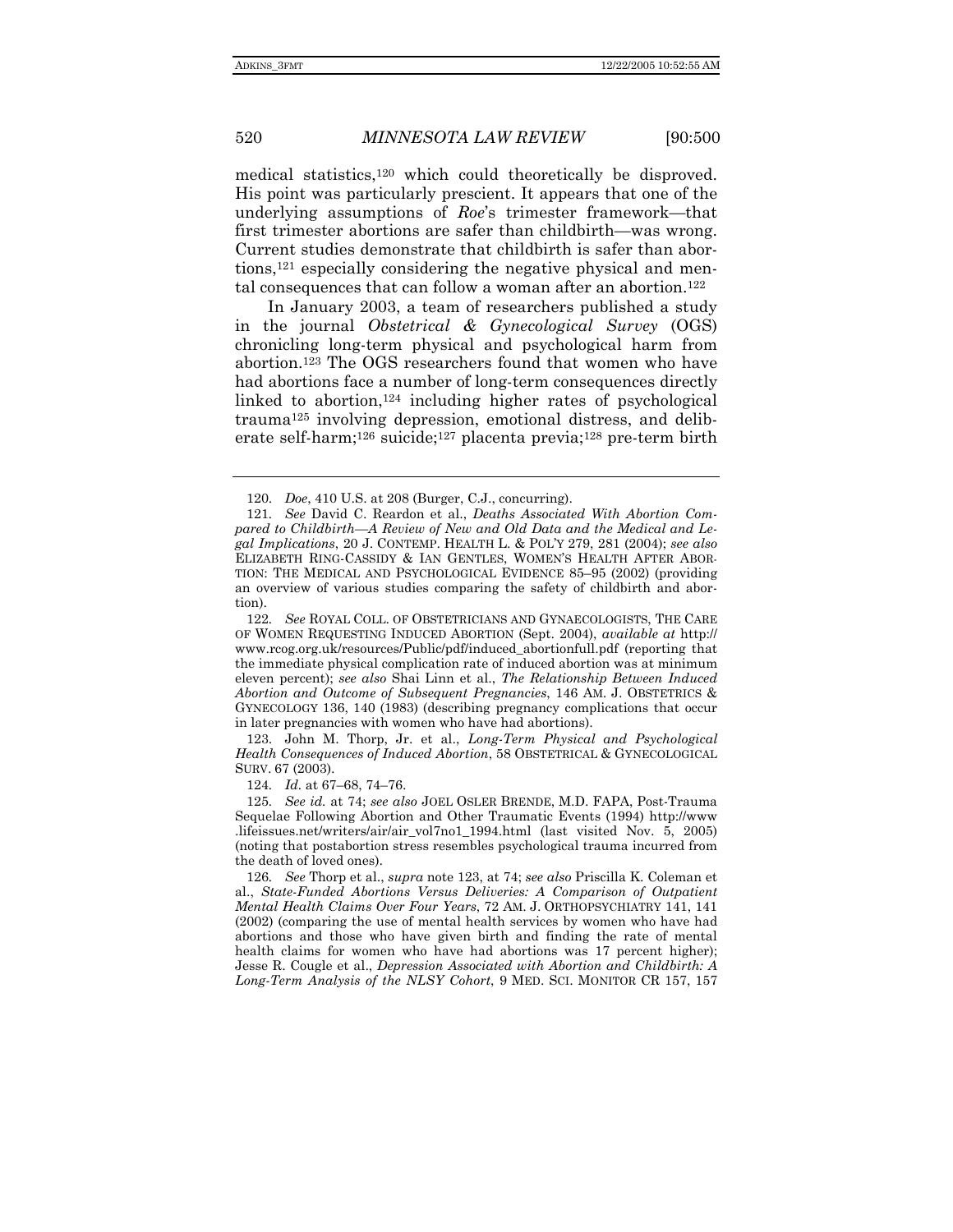of subsequent children;129 low birth weight in subsequent children;130 and breast cancer.131 Numerous studies have validated

127*. See* Thorp et al., *supra* note 123, at 74; *see also* RING-CASSIDY & GEN-TLES, *supra* note 121, at 189–216 (discussing the links between abortion and a significantly increased risk of suicide); Mika Gissler, *Suicides After Pregnancy in Finland, 1987-94, 313 BRIT. MED. J. 1431, 1433-34 (1996), <i>available at* http://bmj.bmjjournals.com/cgi/content/full/313/7070/1431 (noting that the risk of suicide was three times higher after abortion than childbirth); David C. Reardon et al., *Deaths Associated with Pregnancy Outcome: A Record Linkage Study of Low Income Women*, 95 S. MED. J. 834, 836-37 (2002) (stating that the risk of suicide was twice as high after elective abortion).

128*. See* Thorp et al., *supra* note 123, at 70 (noting that the research team found that induced abortion increases the risk of placenta previa in subsequent pregnancies by thirty percent).

129*. See id.* at 75; *see also* Brent Rooney & Byron C. Calhoun, *Induced Abortion and Risk of Later Premature Births*, 8 J. AM. PHYSICIANS AND SUR-GEONS 46, 46 (2003) (claiming that forty-nine studies of abortion and subsequent premature births have established with ninety-five percent confidence that there is a connection between the two).

130. Thorp et al., *supra* note 123, at 75.

131*. Id.* at 77 (claiming that the connection between abortion and breast cancer is strong enough that as a matter of professional ethics, women seeking abortions should be notified about the possibility of an abortion-breast cancer link). The abortion-breast cancer link is highly controversial, with a plethora of studies present on both sides of the debate. Proponents of the link claim that abortion increases the chance of breast cancer by thwarting the wellrecognized protection the first full-term pregnancy provides against breast cancer. *See id.* Additionally, proponents of the link make the more controversial claim that the proper interaction of hormones and breast tissue during pregnancy is thwarted by induced abortion. *See* Angela Lanfranchi, *The Abortion-Breast Cancer Link: The Studies and the Science*, *in* THE COST OF "CHOICE": WOMEN EVALUATE THE IMPACT OF ABORTION 72, 75-79 (Erika Bachiochi ed., 2004). For further studies linking abortion and breast cancer, see *id.* at 72–86; RING-CASSIDY & GENTLES, *supra* note 121, at 17–34 (summarizing many of the studies demonstrating a link between induced abortion and breast cancer); Katrina Armstrong et al., *Assessing the Risk of Breast Cancer*, 342 NEW ENG. J. MED. 564, 566 (2000) (citing breast cancer as a risk of abortion); Joel Brind et al., *Induced Abortion as an Independent Risk Factor for Breast Cancer: A Comprehensive Review and Meta-Analysis*, 50 J. EPIDEMIOL-OGY & COMMUNITY HEALTH 481 (1996); Janet R. Daling et al., *Risk of Breast Cancer Among Young Women: Relationship to Induced Abortion*, 86 J. NATíL CANCER INST. 1584 (1994) (the journal article that started the controversy); and John Kindley, *The Fit Between the Elements for an Informed Consent Cause of Action and the Scientific Evidence Linking Induced Abortion with Increased Breast Cancer Risk*, 1998 WIS. L. REV. 1595 (1998). *But see* Mads Melbye et al., *Induced Abortion and the Risk of Breast Cancer*, 336 NEW ENG. J.

<sup>(2003) (</sup>claiming that women who have had abortions suffer from a significantly higher risk of clinical depression); Jesse R. Cougle et al., *Generalized Anxiety Following Unintended Pregnancies Resolved Childbirth and Abortion: A Cohort Study of the 1995 National Survey of Family Growth*, 19 J. ANXIETY DISORDERS 137, 141 (2005) (noting higher rates of generalized anxiety in women who have had abortions).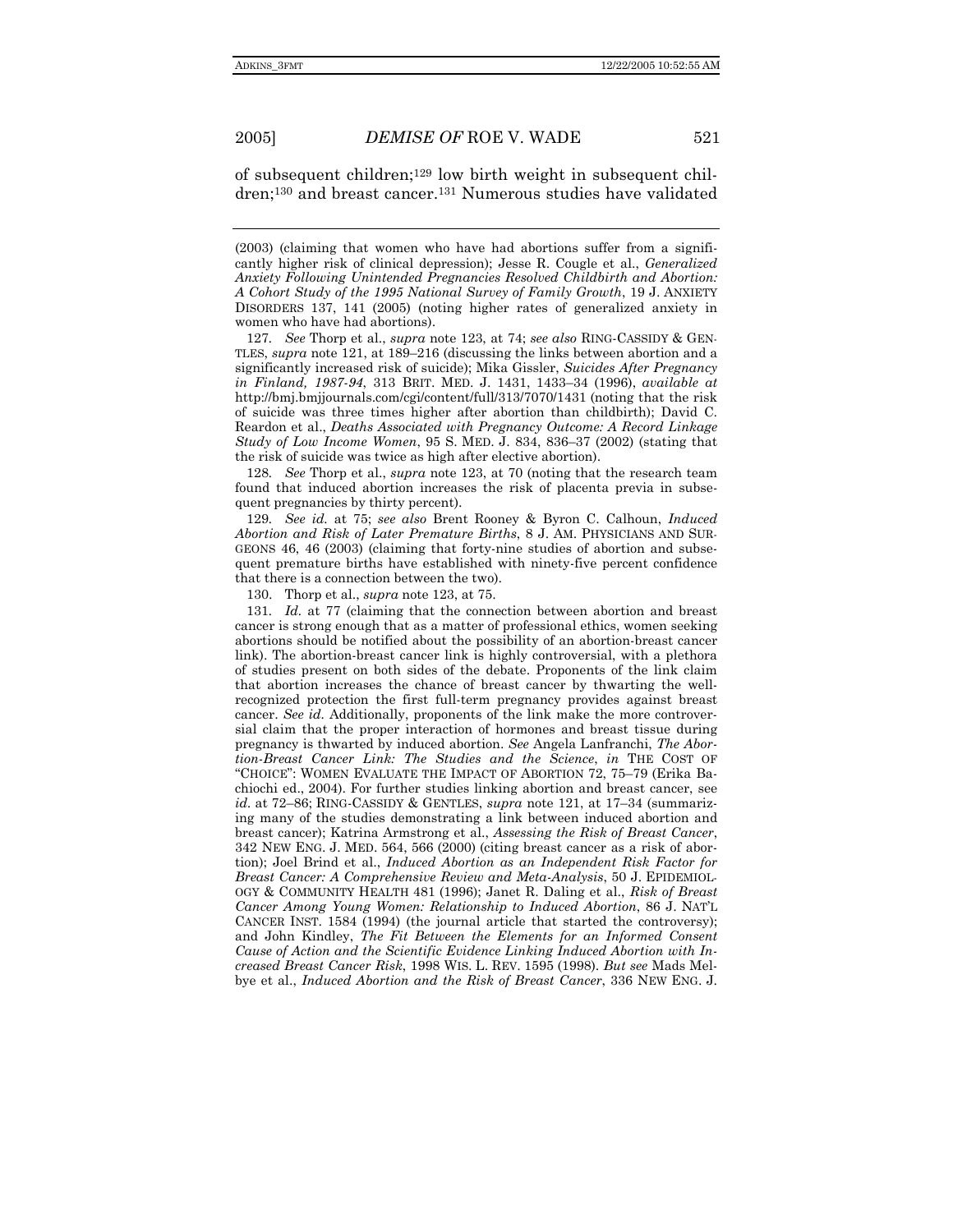the findings of the OGS team.132 Abortion has also been linked to higher rates of sexually transmitted diseases<sup>133</sup> and eating disorders,134 as well as drug and alcohol abuse.135 Sadly, homicide has become the leading cause of death for pregnant women,136 which may be largely due to their refusal to procure abortions.

New data also suggest that abortion has increased the sexual exploitation of women.137 Far more men actually support the "right to choose" than women.<sup>138</sup> Studies show that a major-

132. See supra notes 125-31; see generally DETRIMENTAL EFFECTS OF ABORTION (Thomas W. Strahan ed., 3d ed. 2001) (describing hundreds of studies demonstrating the negative effects of abortion).

133*. See, e.g.*, Jonathan Klick & Thomas Stratmann, *The Effect of Abortion Legalization on Sexual Behavior: Evidence From Sexually Transmitted Diseases*, 32 J. LEGAL STUD. 407, 417-30 (2003) (claiming that legalized abortion has caused an increase in the rate of sexually transmitted diseases due to abortionís use as a contraceptive).

 134. *See* Jean G. Spaulding & Jesse O. Cavenar, Jr., *Psychoses Following Therapeutic Abortion*, 135 AM. J. PSYCHIATRY 364, 364-65 (1978) (citing examples of women developing eating disorders following abortions).

135*. See, e.g.*, Albert D. Klassen & Sharon C. Wilsnack, *Sexual Experience and Drinking Among Women in a U.S. National Survey*, 15 ARCHIVES SEXUAL BEHAV. 363, 376–77 (Oct. 1986) (noting the possibility of a link between abortion and heavy drinking).

136*. See, e.g.*, Isabelle L. Horon & Diana Cheng, *Enhanced Surveillance for Pregnancy-Associated Mortality—Maryland, 1993–1998, 285 J. AM. MED.* ASSíN 1455, 1455 (2001) (concluding that homicide was the most likely cause of death for pregnant or recently pregnant women in Maryland); Kim Curtis, *Murder: The Leading Cause of Death for Pregnant Women*, NATIONAL ORGANI-ZATION FOR WOMEN, Apr. 23, 2003, http://www.now.org/issues/violence/ 043003pregnant.html; National Abortion Federation, The National Abortion Federation Urges Congress to Protect Pregnant Women Without Endangering Abortion Rights, (Feb. 26, 2004) http://www.prochoice.org/news/releases/ archive/20040226.html (stating that murder is the leading cause of death for pregnant women).

137*. See The Consequences of* Roe v. Wade *and* Doe v. Bolton*: Hearing Before the Subcomm. on the Constitution, Civil Rights, and Property Rights of the S. Comm. on the Judiciary*, 109th Cong. (June 23, 2005) (statement of Teresa Stanton Collett), *available at* http://judiciary.senate.gov/testimony.cfm?id= 1553&wit\_id=4396; *see also* RING-CASSIDY & GENTLES, *supra* note 121, at  $217-23$  (describing the connection between abortion, failed interpersonal relationships, and male coercion).

138*. See* Quinnipiac University, U.S. Voters Back *Roe v. Wade* 2-1, Support Filibusters, Quinnipiac University National Poll Finds, (May 25, 2005), http://www.quinnipiac.edu/x11385.xml?ReleaseID=738; *see also* ARTHUR B.

MED. 81, 81–84 (1997) (refuting the link between abortion and breast cancer); Valerie Beral et al., *Breast Cancer and Abortion: Collaborative Reanalysis of Data From 53 Epidemiological Studies, Including 83,000 Women with Breast Cancer from 16 Countries*, 363 THE LANCET 1007, 1007, 1013-14 (2004) (same).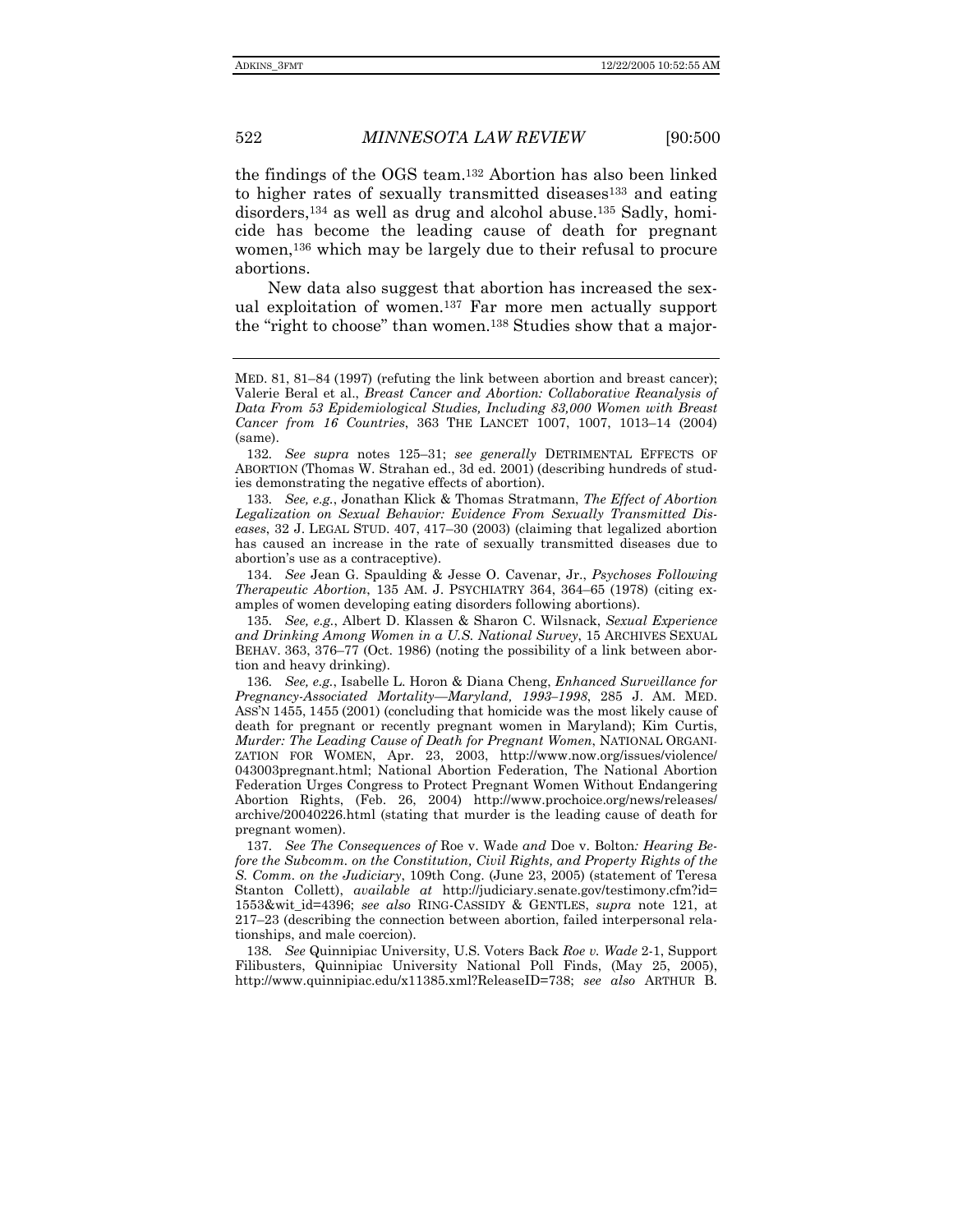ity of women choose abortion due to problems in their sexual relationships or their desire to avoid single parenthood because of male irresponsibility.139 Abortions often result from male coercion.140 In particular, the right to abortion for minors has allowed some men to escape statutory rape and abuse charges.<sup>141</sup> Under the Court's current jurisprudence, even the minimal statutes that combat this problem have been subject to withering scrutiny and often struck down.142

One of the major claims of abortion proponents both in 1973 and today is that if abortion is made illegal, women will have to resort to "back-alley" abortions where their lives will be in significant danger. This claim does not hold up under the weight of the facts. According to the Centers for Disease Control and Preventionís National Center for Health Statistics, from 1940 to 1972, deaths due to illegal abortions declined from 1,313 to 41 annually.143 If *Roe* were overturned today, the inci-

 140. RING-CASSIDY & GENTLES, *supra* note 121, at 221; *see generally* THE ELLIOT INSTITUTE, FORCED ABORTION IN AMERICA: A SPECIAL REPORT, http://www.afterabortion.info/petition/Forced\_Abortions.pdf (last visited Nov. 5, 2005) (claiming that eighty percent of abortions are due to some sort of economic, social, or psychological coercion, and that most women would choose not to have them given the choice).

141*. See Hearing on H.R. 748 Before the Subcomm. on the Constitution of the H. Comm. on the Judiciary*, 109th Cong. (Mar. 3, 2005) (statement of Teresa Stanton Collett), *available at* http://judiciary.house.gov/Hearings.aspx? ID=90.

142*. See, e.g.*, Planned Parenthood of Idaho, Inc. v. Wasden, 376 F.3d 908, 937 (9th Cir. 2004) (striking down Idahoís parental consent statute), *cert. denied*, 125 S. Ct. 1694 (2005); Planned Parenthood of N. New Eng. v. Heed, 390 F.3d 53, 65 (1st Cir. 2004) (striking down New Hampshireís parental notification statute), *cert. granted sub nom.* Ayotte v. Planned Parenthood of N. New Eng., 125 S. Ct. 2294 (2005) (No. 04-1144).

 143. Candace C. Crandall, *Three Decades of Empty Promises*, *in* THE COST OF ìCHOICEî: WOMEN EVALUATE THE IMPACT OF ABORTION, *supra* note 131, at 17 (citing NAT'L CTR. FOR HEALTH STATISTICS, U.S. DEP'T OF HEALTH & HU-MAN SERVS., SUPPLEMENT TO THE MONTHLY VITAL STATISTICS REPORT: AD-VANCE REPORTS 1986: SERIES 24, COMPILATIONS OF DATA ON NATALITY, MOR-TALITY, MARRIAGE, DIVORCE, AND INDUCED TERMINATIONS OF PREGNANCY, NO. 3 (1986)).

SHOSTAK & GARY MCLOUTH WITH LYNN SENG, MEN AND ABORTION: LESSONS, LOSSES, AND LOVE (1984) (chronicling male attitudes toward abortion).

<sup>139</sup>*. See* Aida Torres & Jacqueline Darroch Forrest, *Why Do Women Have Abortions*?, 20 FAM. PLAN. PERSP. 169, 169 (1988) (citing the fear of single parenthood as a major cause of abortion); *see also* Lawrence B. Finer et al., *Reasons U.S. Women Have Abortions: Quantitative and Qualitative Perspectives*,  $37$  PERSP. ON SEXUAL AND REPROD. HEALTH  $110$ ,  $112-13$  (2005) (citing relationship problems, desire to avoid single parenthood, and unstable/abusive relationships as major reasons for procuring an abortion).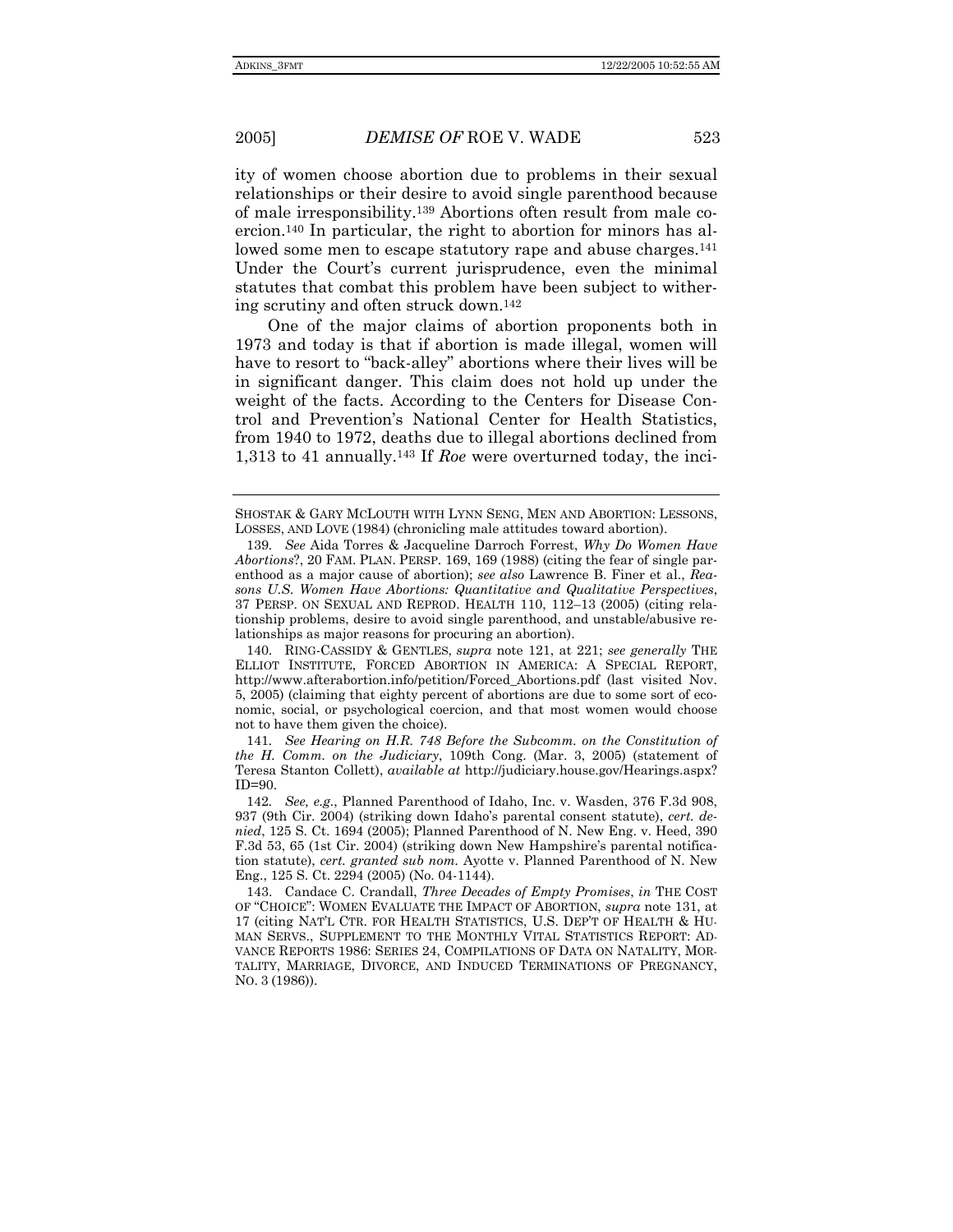dences of abortion deaths from illegal abortions would most likely be drastically less than in 1972 due to developments in technology, antibiotics, and the safety procedures of medical practice. A large percentage of illegal abortions performed prior to *Roe* were by licensed physicians.144 There is no reason to think this would be different today.

Additionally, far from living up to *Roe*ís expectations about the future of womenís health, abortion has become a fullfledged multimillion-dollar industry in its own right.145 Former workers in abortion clinics have testified to a "cattle herd" mentality146 of abortion clinics that seek to be as efficient as possible. Fewer hospitals and fewer doctors are performing abortions, forcing more patients into larger, urban clinics.147 Because of privacy issues, many abortion clinics keep few records, and what they do keep is collected haphazardly.148 Most women who experience complications from abortion seek medical assistance from clinics other than the abortion provider, where the problem is rarely linked to, or recorded as, an abortion complication.149 Thus, we truly do not know the full extent of the medical complications resulting from abortions.

<sup>144</sup>*. See id.* (citing Mary Calderone, *Illegal Abortion as Public Health Problem*, 50 AM. J. PUB. HEALTH 951 (1960) (noting that prior to *Roe*, nine out of ten illegal abortions were performed by licensed physicians)); *see also* Finley, *supra* note 82, at 369 (noting that Californiaís hearings to liberalize its abortion laws in the 1960s would simply codify "what doctors were, in fact, doing").

<sup>145</sup>*. See* Phyllis Schlafly, *Ashcroft Stands Up to Abortion Industry*, TOWN-HALL.COM, Mar. 8, 2004, http://www.townhall.com/columnists/phyllisschlafly/ ps20040308.shtml (describing Planned Parenthood's revenues and government funding).

<sup>146</sup>*. See* Womenís Med. Ctr. of Nw. Houston v. Archer, 159 F. Supp. 2d 414, 428 (S.D. Tex. 1999) (abortion provider described abortion clinics as having a ìcattle herdî mentality) *affíd in part and revíd in part by* Womenís Med. Ctr. of Nw. Houston v. Bell, 248 F.3d 411 (5th Cir. 2001).

<sup>147</sup>*. See* Maureen Kramlich, *The Abortion Debate Thirty Years Later: From Choice to Coercion*, 31 FORDHAM URB. L.J. 783, 783-89 (2004) (describing the failing business model of abortion clinics and their push for government money to stay in business).

<sup>148.</sup> See RING-CASSIDY & GENTLES, *supra* note 121, at 5–9 (describing the reasons for the underreporting of data concerning postabortion complications); *see also* David C. Reardon, *Limitations on Post-Abortion Research: Why We Know So Little*, http://www.afterabortion.org/limits.html (last visited Nov. 5, 2005) (exploring the relative difficulty in obtaining accurate postabortion statistics).

<sup>149.</sup> See RING-CASSIDY & GENTLES, *supra* note 121, at 255-68 (describing how research limited to short-term follow-up examinations limits the accuracy of postabortion research).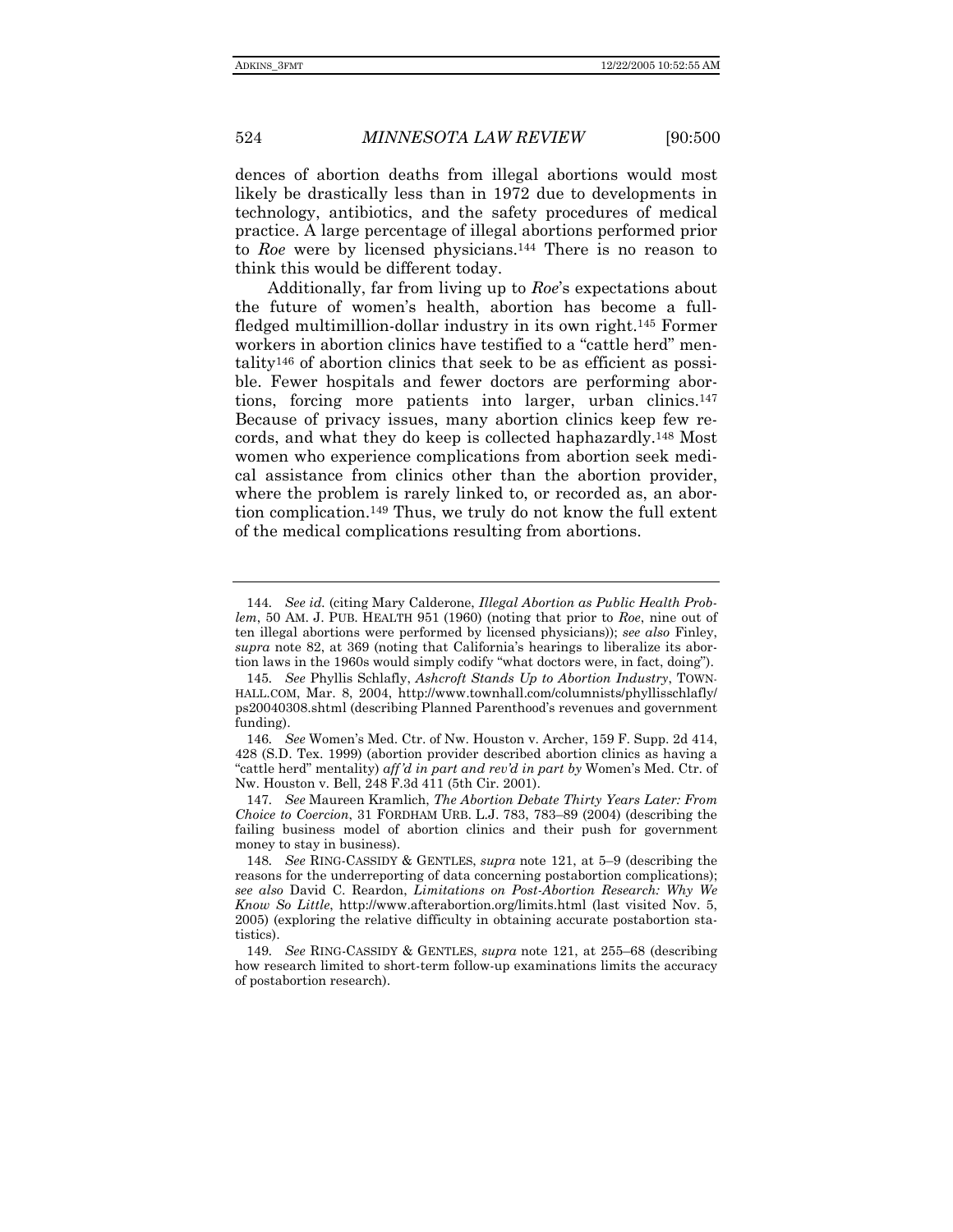#### B. POLITICAL CONSENSUS

In their commentary on the *Lochner* line of cases, the three Justices of the *Casey* plurality opinion stated that in 1937, a social consensus had been reached that *Lochner* was wrongly decided.150 They went on to state that the sort of consensus that existed in 1937 was not present with regard to abortion (at least not in 1992).<sup>151</sup> Leaving aside the question of the Justices' historical accuracy, their statement implies that polls may play a role in determining whether a reversal of precedent is justified. Is it enough to have academic consensus stating that a case was wrongly decided, or is there a need for public consensus? Judging from the plurality opinion's desire to achieve some sort of social compromise on this divisive issue, *Casey*  suggests that the Court considers the pulse of the nation important when adjudicating cases involving abortion.152

The polls, however, indicate that the nation as a whole is less divided on the issue than is commonly portrayed. Much common ground exists among the populace regarding appropriate regulations of abortion—regulations that are frustrated by the Court's current jurisprudence. In a 2004 poll conducted by Zogby International, 56 percent of the population agreed with the proposition that at a maximum, abortion should be legal only in cases of rape, incest, or to preserve the life of the mother.153 Another 25 percent believed abortions should only be allowed during the first three months of pregnancy.154 Thus, 81 percent of the population rejected the current abortion jurisprudence of the Supreme Court. A 2003 CBS News Poll indicated that 62 percent of those polled believed there should be stricter limits on abortion.155 Over 70 percent of those polled by USA Today/CNN/Gallup in 2003 stated that they would allow such regulations as "right to know" acts, waiting periods, parental consent for minors, spousal notification, and a ban on

<sup>150.</sup> Planned Parenthood of Se. Pa. v. Casey, 505 U.S. 833, 861-62 (1992).

<sup>151.</sup> Id. at 864 ("Because the cases before us present no such occasion it could be seen as no such response.").

<sup>152.</sup> See id. at 854-55.

 <sup>153.</sup> Steven Ertelt, *New Poll: Majority of Americans, Students, Blacks, Pro-Life on Abortion*, ZOGBY INTERNATIONAL, Apr. 26, 2004, http://www.zogby.com/ Soundbites/ReadClips.dbm?ID=8087.

<sup>154</sup>*. Id*.

 <sup>155.</sup> CBS News, Abortion Polls, (July 2003), http://www.sba-list.org/ polls08072003.cfm.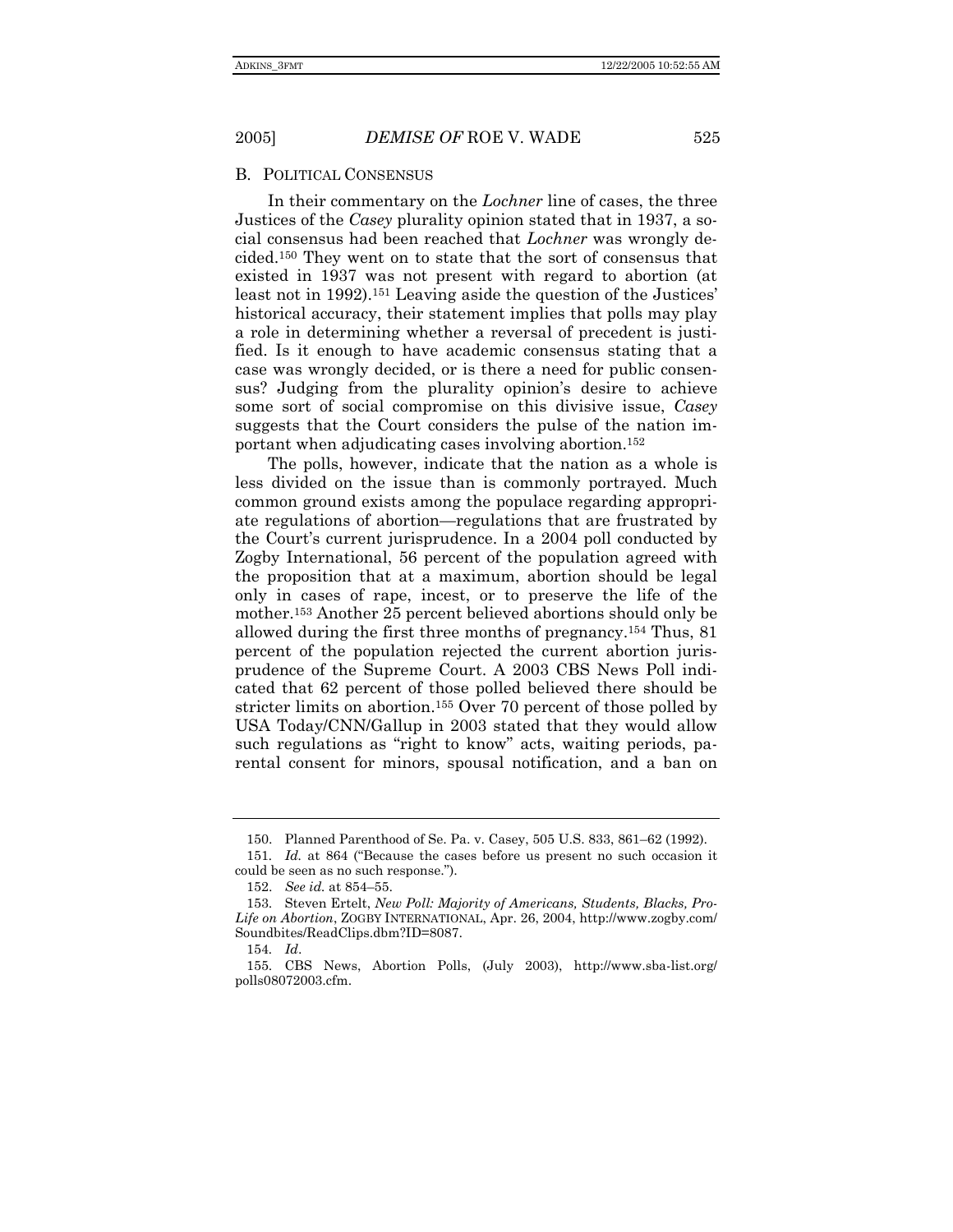partial-birth abortion (D & X).<sup>156</sup> The information from these polls reflects basic American attitudes toward abortion.157 Thus, there appears to be a broad consensus that the current abortion regime is too lax and does not comport with the sensibilities of the people. If the Justices are looking for public opinion to help justify a reversal of precedent, ample polling data supports some kind of reversal of *Roe*.

#### IV. THE PATH OF A CONSTITUTIONAL REORIENTATION

Constitutional values remain the same over time, but should be applied differently in regard to concrete historical circumstances. The *Lochner* era is the prototypical example of this sort of shift in constitutional values and provides a model for how todayís Justices could overturn *Roe v. Wade*.158 At the same time, this transition need not jeopardize important constitutional values like the right of privacy or the emerging doctrine of substantive due process as applied to noneconomic liberties.<sup>159</sup> A new "Harlanite" approach could forge a middle ground between the dogmatic assertion of a right that has its foundation in a judicial gloss on a particular constitutional text,

<sup>156</sup>*. See* Kathy Kiely, *Abortion Battle Hits Pivotal Point*, USA TODAY, Jan. 15, 2003, http://www.usatoday.com/news/nation/2003-01-15-abortion-usat\_x .htm.

<sup>157</sup>*. See* Clark D. Forsythe, *An Unnecessary Evil*, 130 FIRST THINGS 21 (2003) (referencing recent polling data on abortion); Lynn D. Wardle, *The Quandary of Pro-Life Free Speech: A Lesson From the Abolitionists*, 62 ALB. L. REV. 853, 945–48 (discussing recent trends in abortion polling data).

 <sup>158.</sup> Lessig describes the interpretive process as one that relies on particular degrees of certainty. See Lessig, *supra* note 25, at 410–14. If the meaning of the text or the idea behind the text is pretty certain, then courts may rule. In the New Deal context, prior to the 1930s, noninterventionism was largely assumed to be an absolute, unchanging truth. In that context, liberty clearly meant laissez-faire economics. However, as economic theory was challenged and contested, the Court had to take a more agnostic approach. *See id.* at 439. In this interpretive context, legislatures should get more deference. *See id.* The same principle applies to abortion. Since the facts and constitutional principles of *Roe* are highly contested, the court should adopt a more agnostic, interpretive approach and return the issue to the legislatures. *See id.*

 <sup>159.</sup> As soon as the Court abandoned the old constitutional limitations on the police power, the Court crafted new ones in the famous "footnote  $4$ " from *United States v. Carolene Products*, 304 U.S. 144, 152 n.4 (1938). *See* GILL-MAN, *supra* note 66, at 204. Footnote 4 prevented judicial review from being swallowed by the Court's new deference to the police power and Congress, and became the basis for noneconomic substantive due process. *See generally* RANDY E. BARNETT, RESTORING THE LOST CONSTITUTION: THE PRESUMPTION OF LIBERTY 229–34 (2004) (discussing the advent of "Footnote Four").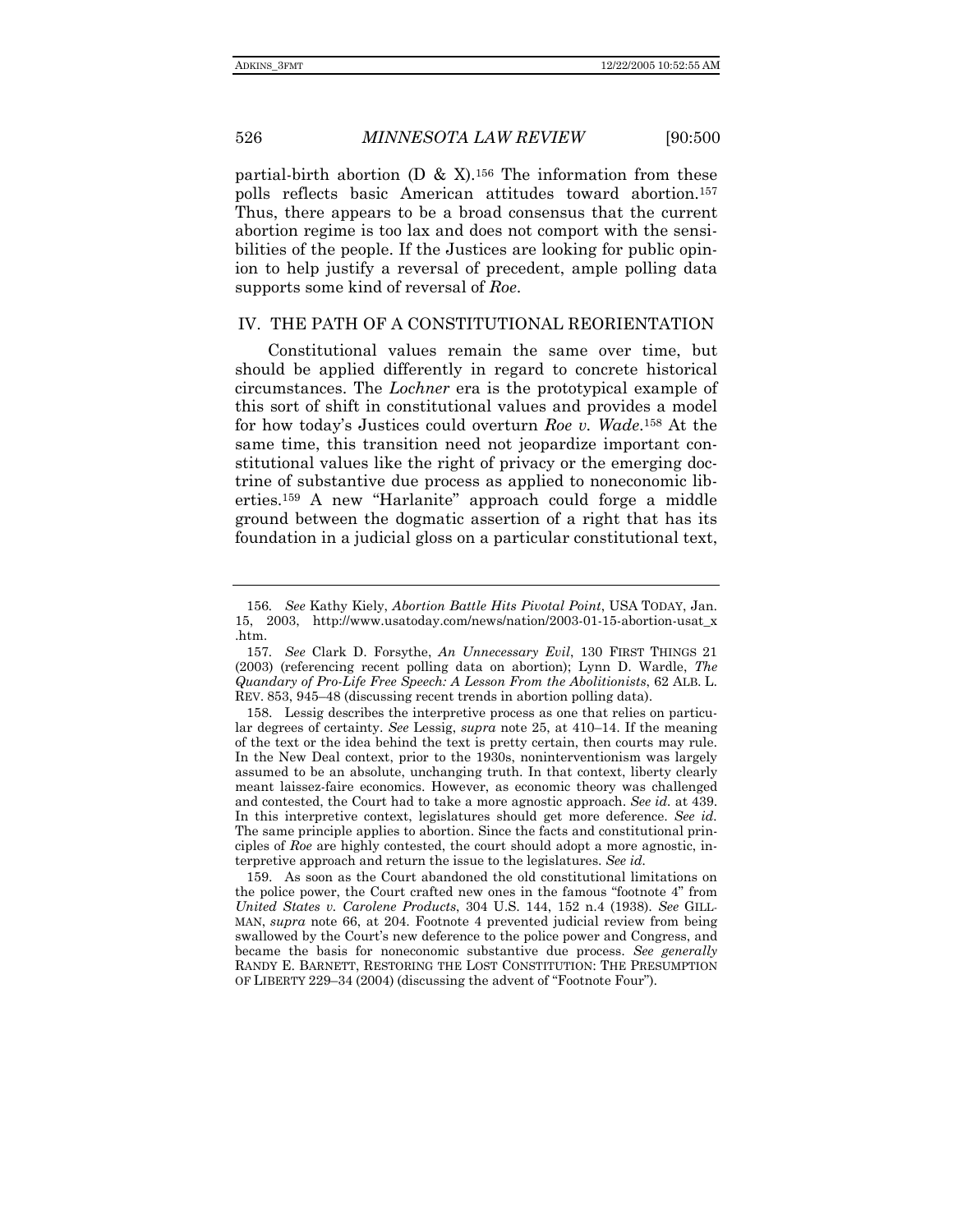and a Holmesian legal positivism that would leave unenumerated liberty interests for states to protect or not protect. This constitutional reorientation of values could provide a jurisprudential framework that would reaffirm the liberty interests associated with privacy, while taking the abortion issue out of the courts and into the legislatures for debate. As with right of contract jurisprudence during the New Deal, current abortion jurisprudence has prevented the enactment of an enormous amount of socially popular legislation restricting abortion.160 It is time to return this issue to the legislature.

#### A. *LOCHNER* REVISITED: THREE COMPETING APPROACHES TO ABORTION

While there were three competing models for resolving the question of the balance of the police power and economic liberties in *Lochner*, only the dogmatic strain of fundamental rights embodied in the Peckham opinion and the legal positivism of Holmesís dissent are competing today. However, this Note seeks to resurrect a third approach—a "Harlanite" theory that balances important constitutional values and liberties, while at the same time addresses the changed factual situation since 1973.161 This approach offers a way out of the current debate over the merits of substantive due process, while upholding constitutional principles that are becoming more deeply embedded in our constitutional framework.

 <sup>160.</sup> Recently, federal courts have reviewed and struck down state parental notification and consent statutes that are enormously popular, as well as the federal partial-birth abortion ban that passed both houses of Congress by overwhelming majorities. *See, e.g.*, Planned Parenthood of Idaho, Inc. v. Wasden, 376 F.3d 908, 921–24 (9th Cir. 2004); Planned Parenthood of N. New Eng. v. Heed, 390 F.3d 53, 59–61 (1st Cir. 2004) (invalidating New Hampshire's parental notification statute), *cert. granted sub nom.* Ayotte v. Planned Parenthood of N. New Eng., 125 S. Ct. 2294 (2005) (No. 04-1144) (striking down New Hampshire's parental notification statute); Nat'l Abortion Fed'n v. Ashcroft,  $330$  F. Supp. 2d  $436$ ,  $492-93$  (S.D.N.Y. 2004) (finding the Federal Partial-Birth Abortion Ban of 2003 unconstitutional).

 <sup>161.</sup> This does not take into account a fourth option, which is possibly the view of Justice Thomas, that there might be a right to life in the Constitution located in the Privileges and Immunities Clause of the Fourteenth Amendment. Justice Thomas has indicated that he is open to rethinking unenumerated rights under this clause. See Saenz v. Roe, 526 U.S. 489, 527-28 (Thomas, J., dissenting); Clarence Thomas, *The Higher Law Background of the Privileges or Immunities Clause of the Fourteenth Amendment*, 12 HARV. J.L. & PUB. POLíY 63, 68 (1989).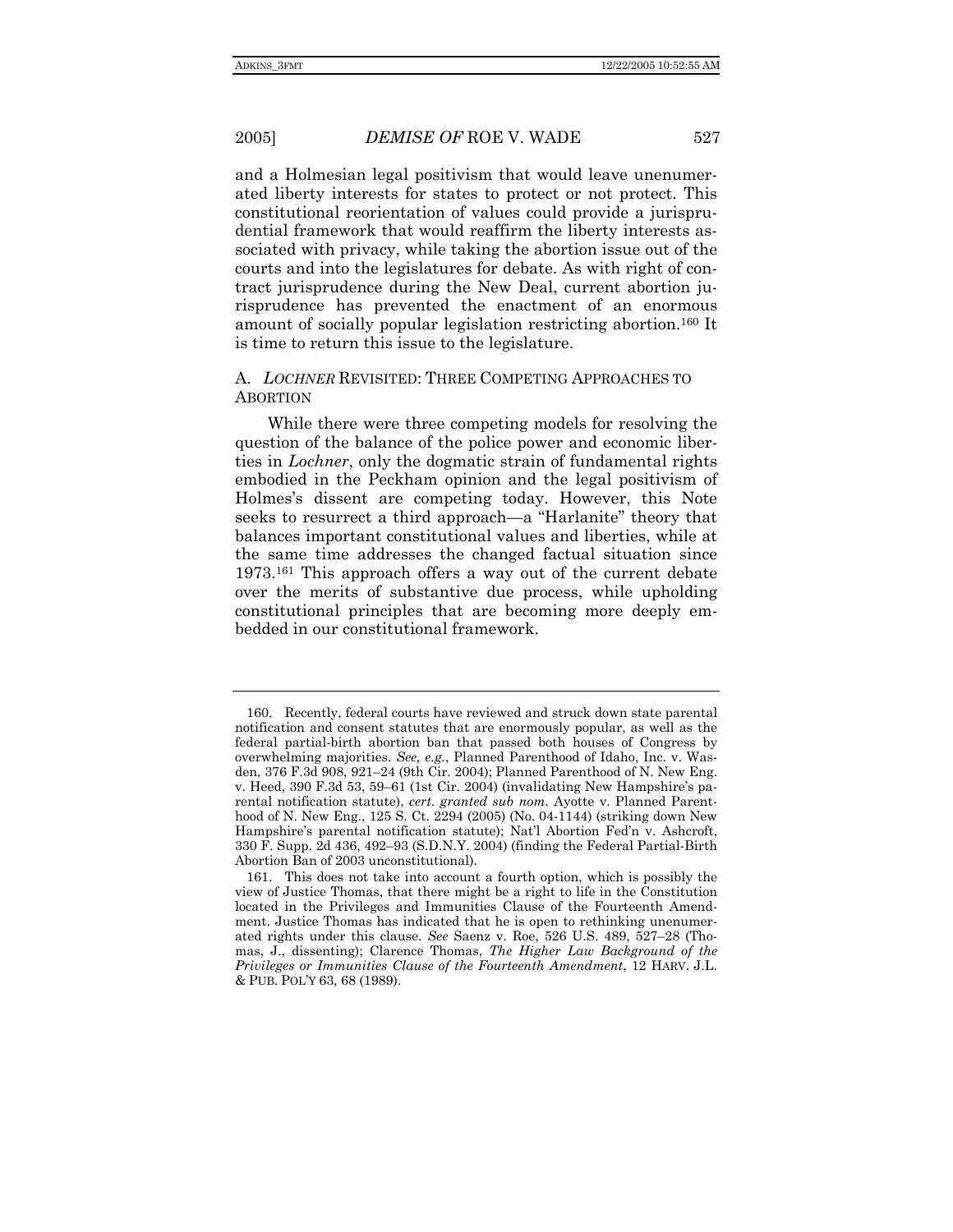The first approach to abortion jurisprudence maintains and affirms a broad fundamental right of sexual and reproductive autonomy that encompasses contraception, same-sex relations, and reproduction. But rather than asserting a general right to privacy, this jurisprudence upholds the right to engage in these particular practices by framing the right in question as sexual autonomy (which encompasses abortion). This approach protects the broader scope of activities that fall under the heading of sexual autonomy. "It's my body, and I can do what I want with it" would be the underlying attitude that this theory upholds. If this is the case, then police power regulations in this area would be immediately suspect as intrusions into fundamental rights under the Fourteenth Amendment's Due Process Clause. This appears to be the philosophical basis for the plurality opinion in *Casey*.162 As long as abortion is linked to a notion of privacy that encompasses sexual autonomy, states will find it continually difficult to pass legislation limiting or regulating abortion. This approach also mirrors that of the majority in *Adkins*, which attempted to uphold a vigorous doctrine of economic choice through the right of contract.163

Opposite the rigid commitment to fundamental rights is the approach adopted by Justice Scalia. This jurisprudence maintains that substantive due process is a complete aberration of constitutional theory. As a product of this line of jurisprudence, *Roe* (and perhaps, but not necessarily, *Griswold*) should be overturned and left to the states, as the Court should get its hands off an issue it had no business dealing with in the first place.<sup>164</sup> This approach echoes Justice Holmes's dissent in *Lochner*. Holmes believed that the constitutional text said nothing about the protection of particular economic liberties, and that the Court lacked the competency and the institutional mandate to do so.<sup>165</sup> Likewise, in today's heated culture wars, Justice Scalia believes the Court has no special competence or

<sup>162</sup>*. See* STONER, *supra* note 41, at 73 (stating that while purporting to offer greater latitude to abortion regulation, *Casey*ís long-term purpose is to better-ground the abortion right and expand the breadth of constitutionallyguaranteed sexual autonomy).

<sup>163.</sup> *See* Adkins v. Childrenís Hospital of the District of Columbia, 261 U.S. 525, 545–48 (1923), *overruled in part by* West Coast Hotel Co. v. Parrish, 300 U.S. 379, 388–400 (1937).

<sup>164</sup>*. See* Planned Parenthood of Se. Pa. v. Casey, 505 U.S. 833, 980 (1992) (Scalia, J., dissenting).

<sup>165.</sup> See Lochner v. New York, 198 U.S. 45, 75-76 (1905) (Holmes, J., dissenting).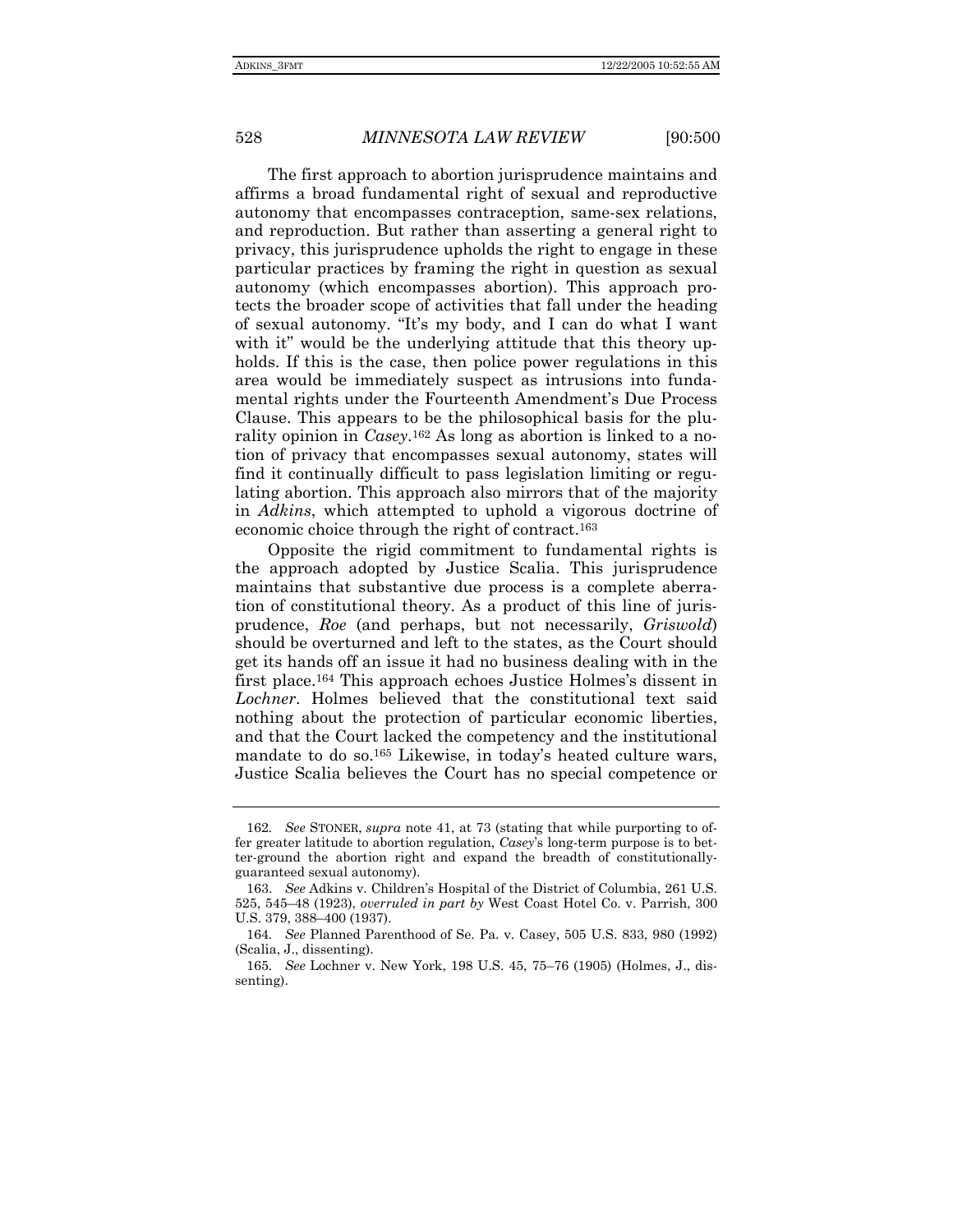authority to adjudicate controversial moral issues better left to the states.<sup>166</sup> The chief contribution of a "Harlanite" approach is that it provides an alternative to the dilemma between a rigid approach to fundamental rights and a broad legal positivism.

#### B. A "HARLANITE" APPROACH TO ABORTION

In *Lochner*, Justice Harlan gave priority to particular legislative solutions, while at the same time noting that there was a particular liberty interest called the right of contract.167 However, he indicated that unless the intrusion was arbitrary or unreasonable, deference should be given to the legislature as the more appropriate finder of fact.168 This approach, adopted by Justice Hughes in *West Coast Hotel*,169 emphasized the community's interest in regulating "health, safety, morals and welfare<sup>"170</sup> over the of the prerogatives of the individual.

With regard to abortion, the Court could adopt a ìHarlaniteî approach that would overturn *Roe*, while at the same time upholding the constitutional value of privacy. How would this work? First of all, this approach to abortion jurisprudence would recognize that *Roe* has been subject to withering criticism on both sides of the abortion debate, and has undermined the Court's institutional legitimacy.<sup>171</sup> Next, it would note the new communitarian ethic present in the culture,  $172$ and then examine the increasing amount of factual data pre-

<sup>166</sup>*. See generally* KEVIN A. RING, SCALIA DISSENTS: WRITINGS OF THE SU-PREME COURTíS WITTIEST, MOST OUTSPOKEN JUSTICE (2004) (citing numerous dissenting opinions where Scalia criticizes and laments the Court's attempt to adjudicate contested moral issues).

<sup>167</sup>*. Lochner*, 198 U.S. at 67 (Harlan, J., dissenting).

<sup>168</sup>*. Id.* at 68.

<sup>169</sup>*.* 300 U.S. 379, 391 (1937).

<sup>170</sup>*. Id.* at 391 (overruling *Adkins* and stating that liberty is qualified by the stateís appropriate use of the police power); *see also* STONER, *supra* note 41, at 145–46 (highlighting various Justices' attempts to apply economic data to traditional categories of jurisprudence).

<sup>171</sup>*. See, e.g.*, John Hart Ely, *The Wages of Crying Wolf: A Comment on* Roe v. Wade, 82 YALE L.J. 920 (1973) (the most famous academic critique of *Roe*); *Ginsburg Touches on* Roe v. Wade *in Kansas*, WTOP RADIO NETWORK, Mar. 31, 2005, http://www.wtopnews.com/index.php?nid=343&sid=443760 (stating that *Roe* went past the confines of normal constitutional jurisprudence); *see also ALAN M. DERSHOWITZ, SUPREME INJUSTICE 194–97 (2001) (comparing Roe v. Wade* to *Bush v. Gore* as unwarranted judicial interventions into politics).

<sup>172</sup>*. See* David Brooks, *The Virtues of Virtue*, N.Y. TIMES, Aug. 7, 2005, at A29 (noting the rejection of the social experiments of the 1960s and 1970s).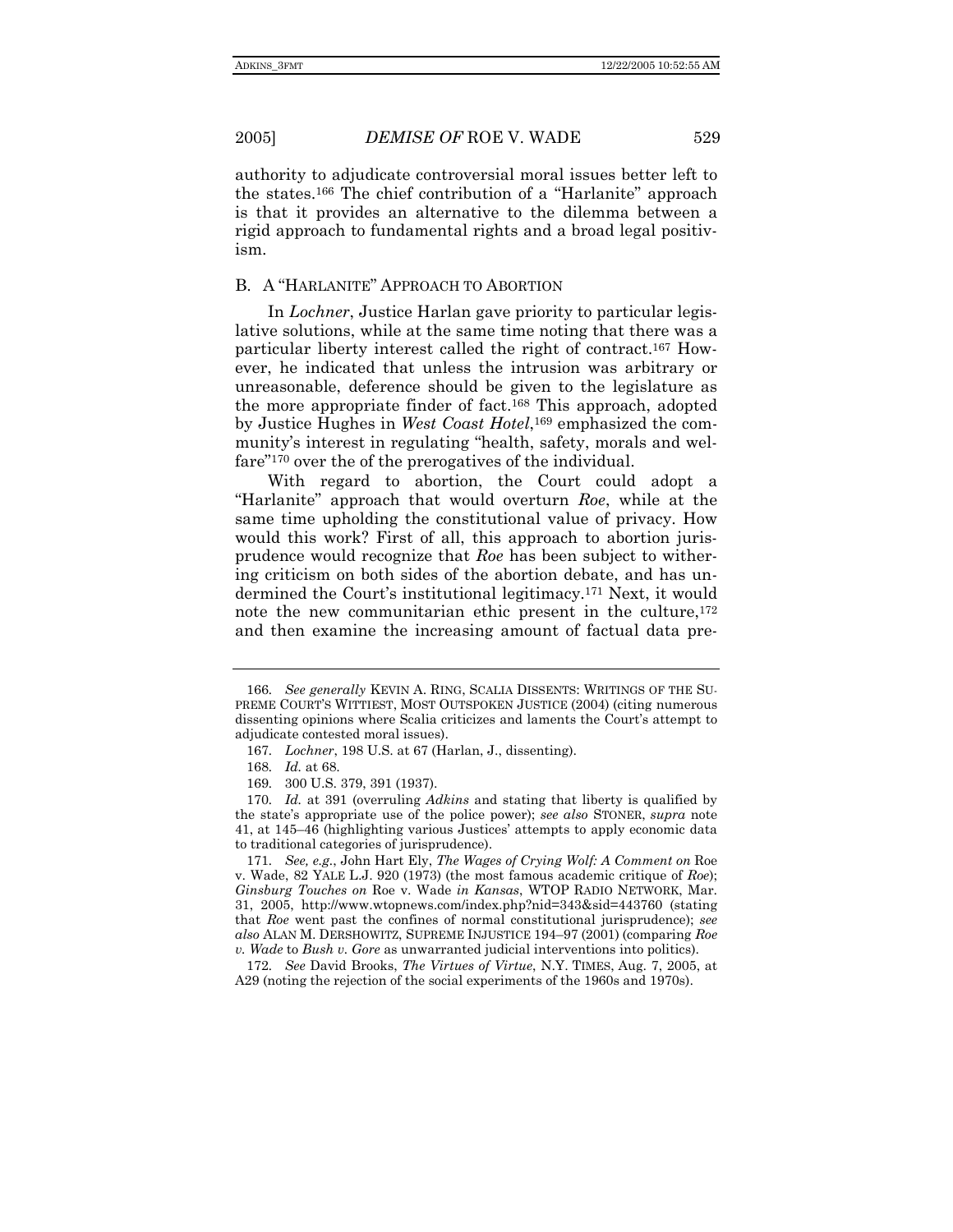sent with regard to both fetal development and abortion's adverse effect on women. Because of the dataís complexity and abortionís increasing number of unwelcome externalities,173 the rationale for the original holdings of *Roe* and *Doe* has been undermined, and *Roe* should be reversed and returned to the states for adjudication.

1. *Nebbia* Sets the Table

It may be that *Casey* is the new *Nebbia*, providing the jurisprudential shift that will allow for a new version of *West Coast Hotel* to overturn *Roe*. Just as *Nebbia* abandoned the principle of neutrality that made distinctions between public and private economic activity,<sup>174</sup> *Casey* abandoned *Roe's* unworkable, judicially created trimester framework.175 *Casey* also abandoned the strict framework of substantive due process, and refused to assert that abortion rights were "fundamental." The *Casey* opinion attempted to allow a number of abortion regulations as long as they did not create an "undue burden."<sup>176</sup> Gone is the emphasis on "privacy" (only mentioned three times in the opinion);177 in its place sits a new balancing test for weighing the state's competing claims of interest in maternal and fetal health, as well as the reliance interest of women on the right to an abortion.178 However, it is impossible to read the *Casey* opinion as thwarting privacy interests or devaluing personal autonomy. It appears that the Court made a failed attempt to construct a framework where the interest of protecting personal autonomy was balanced against important concerns about abortion's consequences and the need to apply at least modest regulations to ensure abortion remained an informed choice.179

Additionally, *Casey* prepared the way for a reconsideration of the factual underpinnings of *Roe* through its discussion of

<sup>173.</sup> See supra notes 117–57 and accompanying text.

<sup>174.</sup> See Nebbia v. New York, 291 U.S. 502, 530-37 (1934).

<sup>175.</sup> Planned Parenthood of Se. Pa. v. Casey, 505 U.S. 833, 872-73 (1992).

<sup>176.</sup> See id. at 879-901.

<sup>177</sup>*. See id.* at 883, 896, 900.

 <sup>178.</sup> STONER, *supra* note 41, at 72 (describing the transition from doctorpatient privacy to general liberty between *Roe* and *Casey*).

<sup>179.</sup> See Stenberg v. Carhart, 530 U.S. 914, 960-64 (2000) (Kennedy, J., dissenting) (describing why *Casey* permitted states to enact statutes regulating the practice of abortion).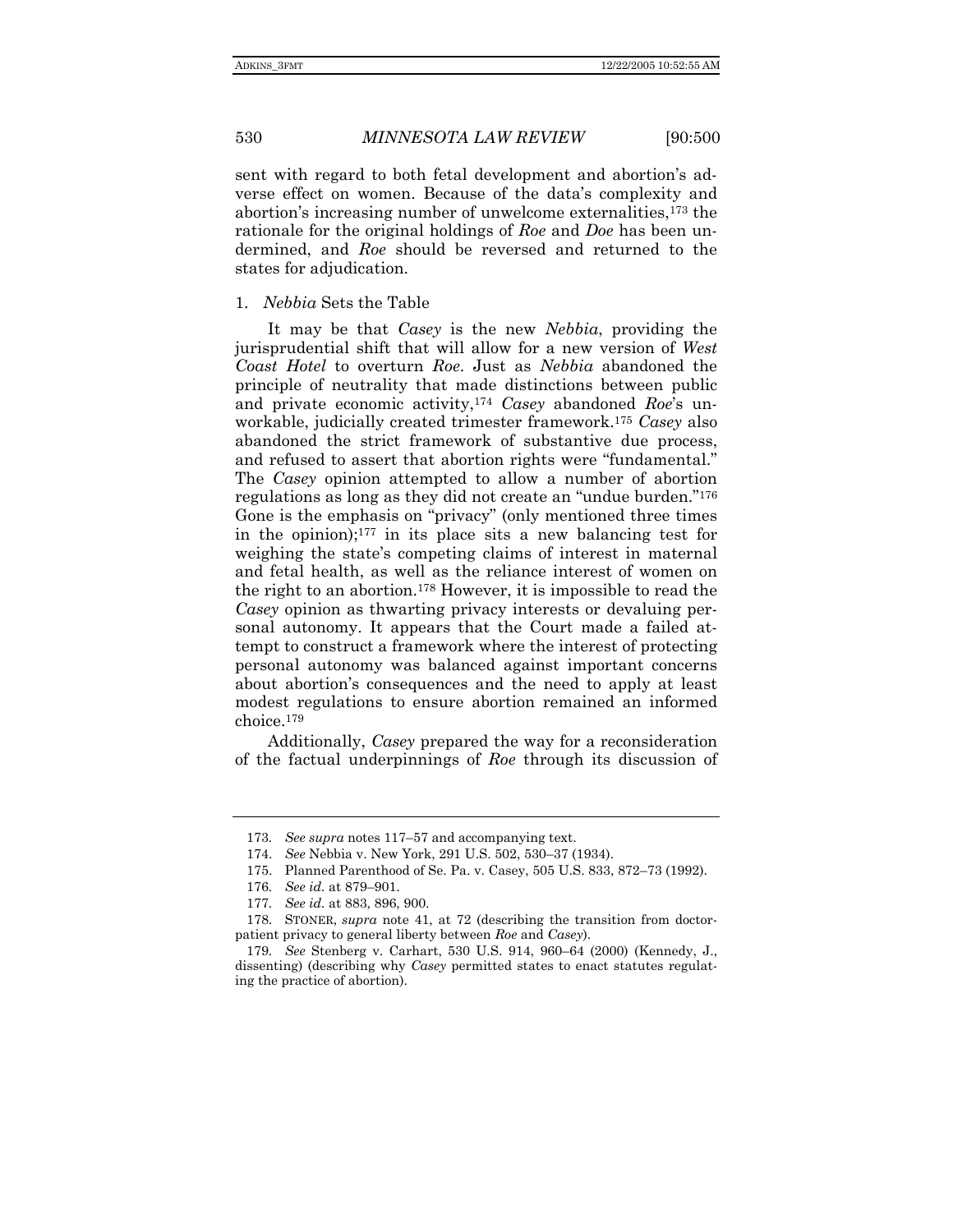the *Lochner* line of cases.180 By noting that constitutional precedents can be reversed when there are changed circumstances from the original holding,181 the Court echoed the rationale of *West Coast Hotel*. While *Casey* failed to consider what *Roe* had wrought, it created a jurisprudential basis for a future Supreme Court to respond to Judge Edith Jones's exhortation<sup>182</sup> and reconsider the complexity of the abortion problem. Examining the facts, the Court should return the issue to the states as the more appropriate finder of fact. Perhaps *Casey* is not the "worst constitutional decision of all time."<sup>183</sup>

#### 2. The Holding of "West Coast Roe"

A "Harlanite" abortion holding could come in many forms. The most basic would be to simply overturn *Roe* and return abortion to the states. This approach would leave *Griswold* intact, concluding that abortion was not part of the "privacy" found in either the Ninth Amendment or Due Process Clause of the Fourteenth Amendment. Both invasions of privacy generally, and doctor-patient privacy specifically, could continue to be given strict scrutiny, with abortion being removed from the privacy "penumbra" because of the state's interest in regulating its externalities184 and protecting potential life.185 A slightly modified version of this approach would alternatively identify abortion as a liberty interest in a category of doctor-patient privacy, or medical autonomy, which receives nondeferential rational basis review, or rational basis review "with bite."<sup>186</sup>

<sup>180.</sup> See Casey, 505 U.S. at 860–62.

<sup>181.</sup> *Id.* at 863–64.

<sup>182</sup>*. See supra* note 9 and accompanying text.

<sup>183</sup>*. See* Michael Stokes Paulsen, *The Worst Constitutional Decision of All Time*, 78 NOTRE DAME L. REV. 995 (2003) (discussing *Casey*).

<sup>184.</sup> Casey, 505 U.S. at 875-76.

<sup>185</sup>*. Id.* at 871.

<sup>186.</sup> See, e.g., Romer v. Evans, 517 U.S. 620, 631–36 (1995) (striking down a Colorado constitutional amendment banning special protection for gays); City of Cleburne v. Cleburne Living Ctr., 473 U.S. 432, 440 (1985) (holding unconstitutional, on equal protection grounds, a cityís denial of a housing permit to a home for the mentally challenged); *see also* Craigmiles v. Giles, 312 F.3d 220, 227-29 (6th Cir. 2002) (striking down Tennessee's casket-seller regulations as irrational restrictions on a basic liberty interest—the right to enter the profession of oneís choice); Anthony B. Sanders, Comment, *Exhumation Through Burial: How Challenging Casket Regulations Helped Unearth Economic Substantive Due Process in* Craigmiles v. Giles, 88 MINN. L. REV. 668, 680–85 (2004) (arguing that the Sixth Circuit's holding in *Giles* serves as a model for nondeferential rational basis review of liberty interests, particularly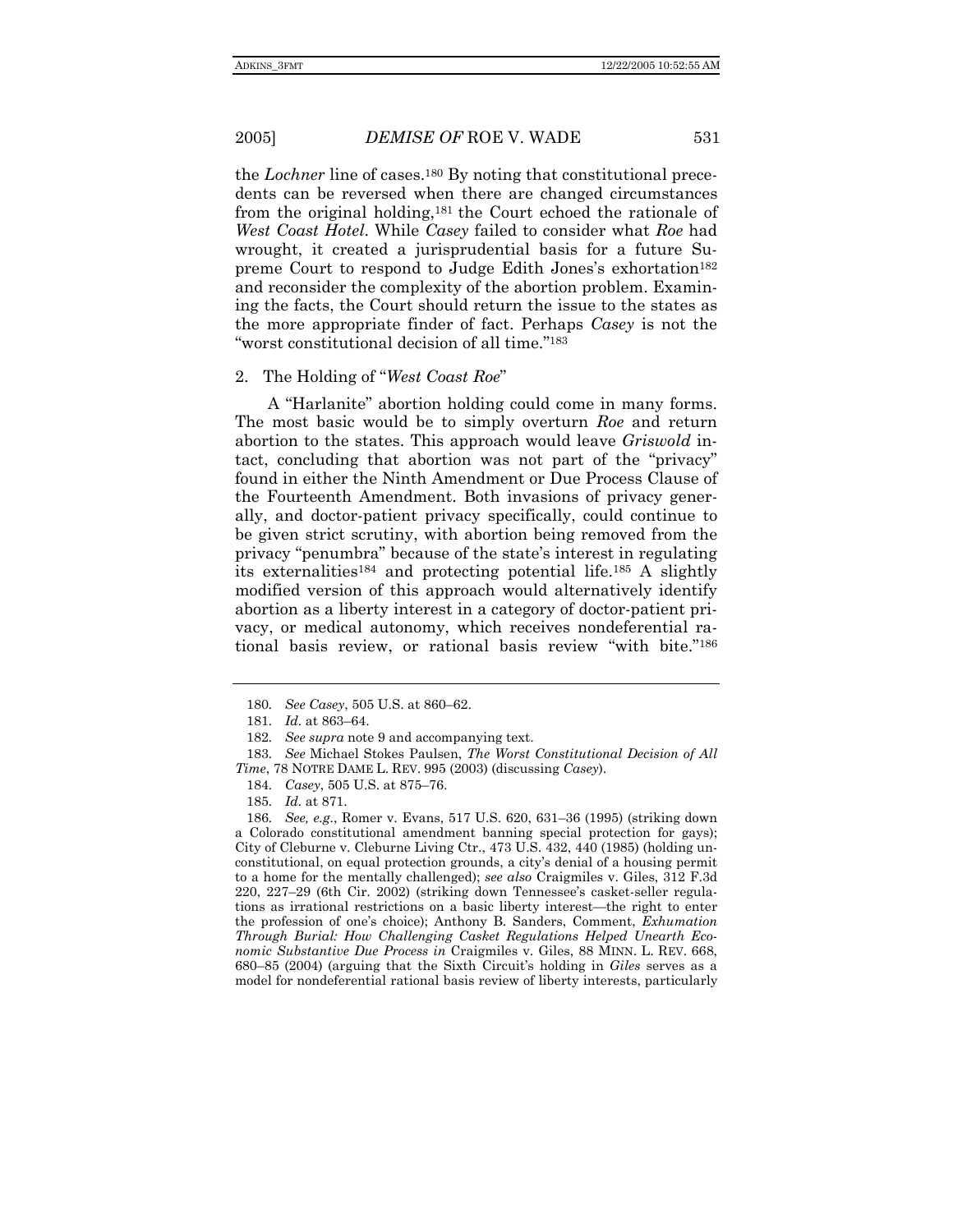Thus, unreasonable or arbitrary invasions into this sphere of relations, such as preventing the preservation of a womanís life, would be considered unconstitutional. This approach resembles right of contract jurisprudence prior to *Lochner*, which applied nondeferential rational basis review to interferences with private contracts.

Furthermore, a "Harlanite" approach need not leave abortion rights completely unprotected. While overturning *Roe*, the Court could forbid any regulation that prevents an adult from using the abortion providers in other states.187 The Court could review overly broad or vague laws that criminalize abortion without providing clear direction regarding the boundaries of lawful activities.188 Thus, broad and blanket bans on the procedure would be subject to exacting scrutiny. Finally, the Court could overturn *Roe*, but also redefine the *Doe* definition of "health" to mean "any situation where a woman's life or physical wellbeing is in *immediate* danger." Thus, abortion would remain a fundamental right in all circumstances where a competent medical professional deems it is necessary to preserve the "health" of the mother. Further provisions could also be made for extreme cases such as rape or incest. Thus, a ìHarlaniteî approach could preserve the doctor-patient privacy so important in 1973 when *Roe* was decided, while contemporaneously curbing the fear that some states will be too extreme in their regulation of abortion. Each of these approaches has the virtue of providing space for legislatures to address the abortion question, while at the same time affirming basic privacy and autonomy interests on which there is still broad consensus.

economic liberty).

<sup>187.</sup> See Saenz v. Roe, 526 U.S. 489, 501–04 (1999) (holding that the right to travel between states was protected by the Privileges and Immunities Clause of the Fourteenth Amendment).

 <sup>188.</sup> This proposition seems to be similar to the view adopted by William Eskridge. Eskridge states that Justice Blackmunís original draft of the *Roe* opinion would have voided the Texas law (and the most intrusive abortion statutes) on vagueness grounds and returned the issue to the states to be adjudicated on the bases of the facts and the record. *See* Eskridge, *supra* note 15, at 1080. According to Eskridge, compromise and accommodation would have prevailed, and the cultural storm that followed the decision would have been avoided. *See id.*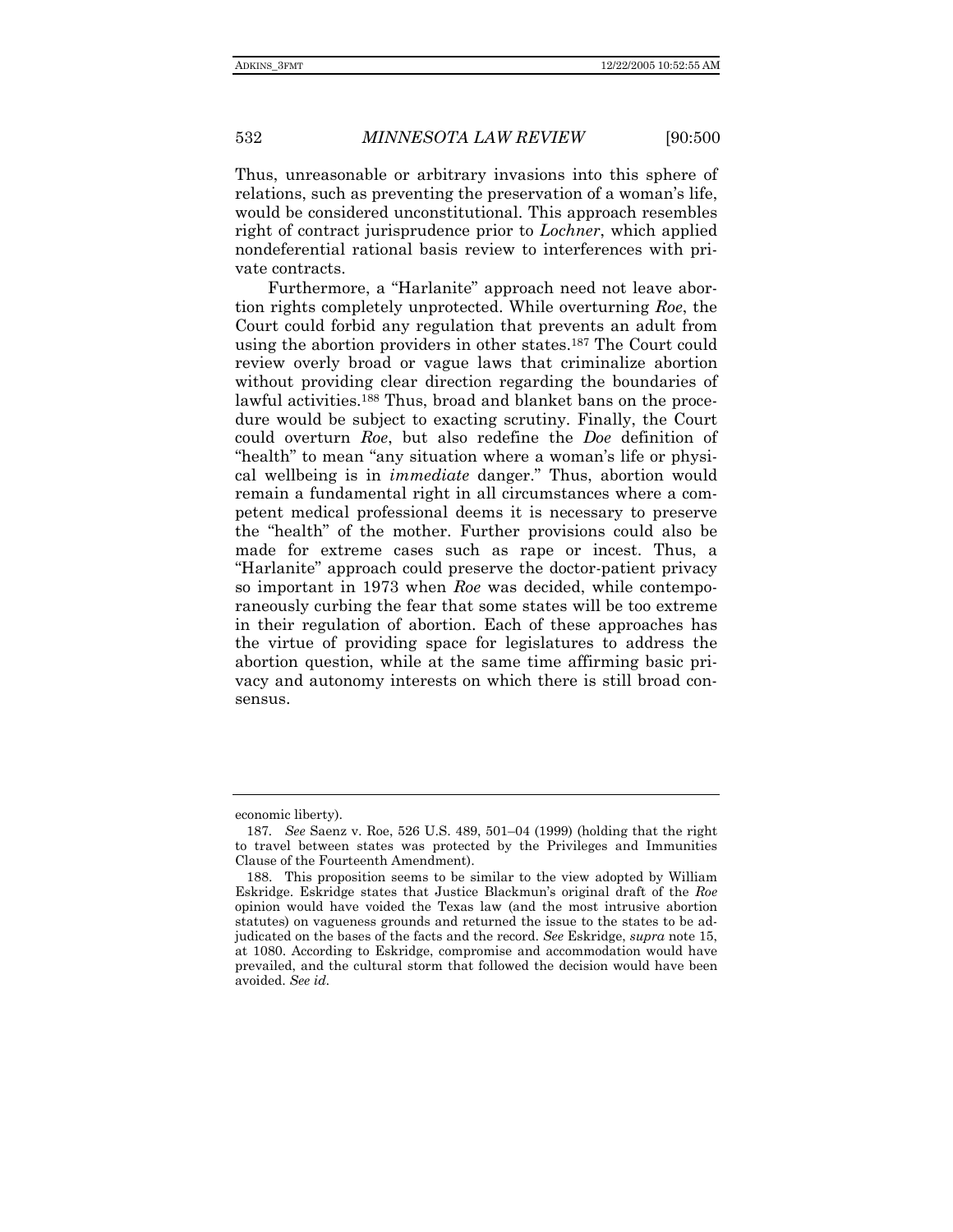#### 3. A "Harlanite" Approach Does Not Jeopardize Other Liberties

Some may argue that overturning *Roe* will call into question important holdings in other cases such as *Griswold v. Connecticut*189 and *Lawrence v. Texas*.190 However, any of the ìHarlaniteî approaches outlined above would uphold these decisions because of the gross and largely irrational intrusion into basic and fundamental liberty interests at issue in those cases.191 Government intrusion into private homes to regulate sex acts is both unenforceable and an arbitrary and deep intrusion into personal autonomy, thus conforming to the sort of exceptions that Justice Harlanís approach accounted for in *Lochner.*

Additionally, a "Harlanite" holding could take the more radical step of giving nondeferential rational basis review to privacy interests protected by the "liberty" of the Due Process Clause. This approach maintains the substantive rights protected by the Clause, but balances them against community police power interests. *Pierce v. Society of Sisters*,192 *Meyer v. Nebraska*,193 and *Lawrence v. Texas*194 would be models, as each applies nontraditional substantive due process review to find arbitrary intrusions into basic liberty interests.195 This ap-

<sup>189. 381</sup> U.S. 479, 485-86 (1965) (holding that a general right to marital privacy is implicit in the provisions of the Constitution).

<sup>190. 539</sup> U.S. 558, 578–79 (2003) (striking down state antisodomy as violative of the liberty guaranteed by the Fourteenth Amendment).

<sup>191</sup>*. See* Dale Carpenter, *Is* Lawrence *Libertarian?*, 88 MINN. L. REV. 1140, 1166-67 (2004) (claiming that *Lawrence* is a "gay rights *West Coast Hotel*" because it reflected a new understanding of the humanity of gays and their place in society as it overturned *Bowers v. Hardwick* and its purportedly faulty factual assumptions).

<sup>192. 268</sup> U.S. 510, 534-36 (1925) (protecting the liberty of parents to direct upbringing).

<sup>193.</sup>  $262 \text{ U.S. } 390, 400-03 \text{ (1923)}$  (providing teachers the right to teach and parents the right to have their children taught).

<sup>194. 539</sup> U.S. 558, 577-79 (2003) (recognizing the freedom of thought, belief, expression, and intimate conduct).

 <sup>195.</sup> Recall that *Griswold*, *Casey*, and *Lawrence* were decided on grounds that differed from traditional substantive due process methodology. In addition, the opinion in *Lawrence* does not use the classic terminology of substantive due process such as "fundamental rights" and "strict scrutiny." See Randy E. Barnett, *Grading Justice Kennedy: A Reply to Professor Carpenter*, 89 MINN. L. REV. 1582, 1585, 1587 (2005) (describing how Justice Kennedyís *Lawrence* opinion would have merited a poor grade on a first year constitutional law exam because of its minimal application of substantive due process methodology).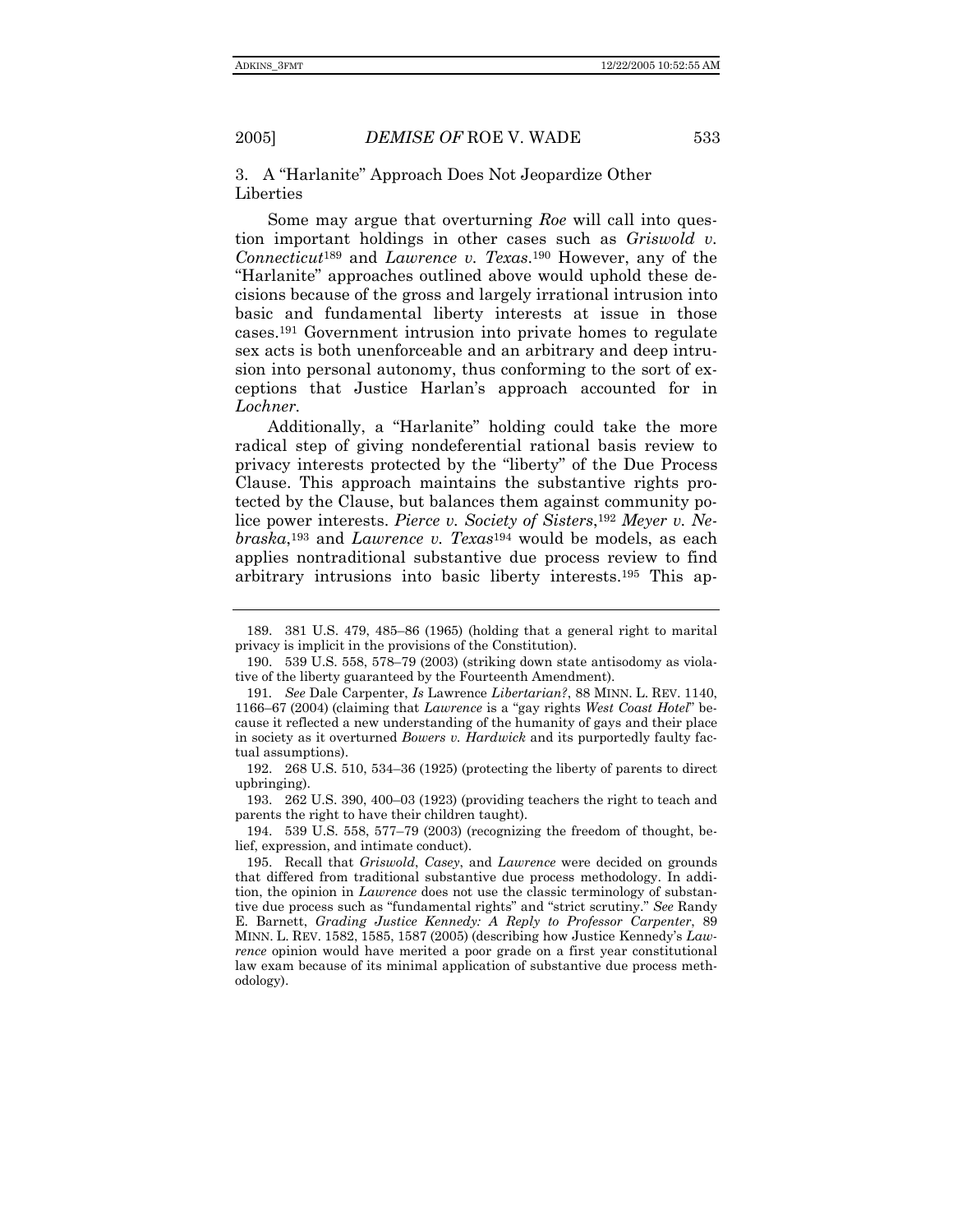proach gives broad latitude to the stateís police power, but recognizes its limitations in relationship to basic rights, especially privacy and relational self-determination. Once again, important constitutional values are preserved, even with a more radical holding.196

#### CONCLUSION

This Note calls for a new "Harlanite" approach in dealing with the question of abortion, and liberty interests in general.197 This approach defers to legislative initiative, as well as serves as a bulwark against arbitrary intrusions into basic liberty interests. The *Lochner* line of cases provides a concrete historical example of how changes in factual circumstances can lead to a reprioritization of constitutional values. Strict constitutional protection of abortion is no longer necessary, and experience tells us that abortion has been harmful to women both physically and psychologically.

The question of abortion has unnecessarily poisoned national politics and has prevented important discussions from taking place on a number of important issues, particularly in

 <sup>196.</sup> Theoretically, however, even the end of substantive due process altogether might not be a threat to basic rights such as privacy. *Griswold* was decided under the "penumbra" theory that would locate unenumerated rights within the sphere of the Ninth Amendment. *See* Griswold v. Connecticut, 381 U.S. 479, 484–85 (1965). Overturning *Roe* could be the end of the controversial methodology of substantive due process and an opportunity to locate unenumerated rights in other areas of the constitutional text, such as the Ninth Amendment or the Privileges and Immunities Clause of the Fourteenth Amendment. *See generally* BARNETT, *supra* note 159, at 234–42 (arguing that the Constitution contains a presumption of liberty that should allow for the recognition of unenumerated rights, particularly within the Ninth Amendment).

<sup>197.</sup> The key to the return of a "Harlanite" approach is Justice Anthony Kennedy. Kennedy's opinions represent a "Harlanite" strain within the Court because he seeks to preserve liberties against arbitrary intrusions; however, he works outside the typical framework of substantive due process. His opinion in *Lawrence v. Texas* is a perfect example of a narrow holding that preserves a basic liberty interest without pulling the carpet out from underneath the police power. *See Lawrence*, 539 U.S. at 562–79. Likewise, he has shown great dissatisfaction with how *Casey* has been applied, and seems willing to revisit the question, especially in light of his about-face in the death penalty cases. *See* Roper v. Simmons, 125 S. Ct. 1183, 1187-2000 (2005) (holding unconstitutional juvenile death penalty laws). Judging from his dissenting opinion in *Stenberg*, Justice Kennedy seems to have wanted to make room for all sorts of regulations that do not interfere with the basic liberty interest of procuring an abortion, including even total bans after viability. *See* Stenberg v. Carhart, 530 U.S. 914, 956–79 (2000) (Kennedy, J., dissenting).